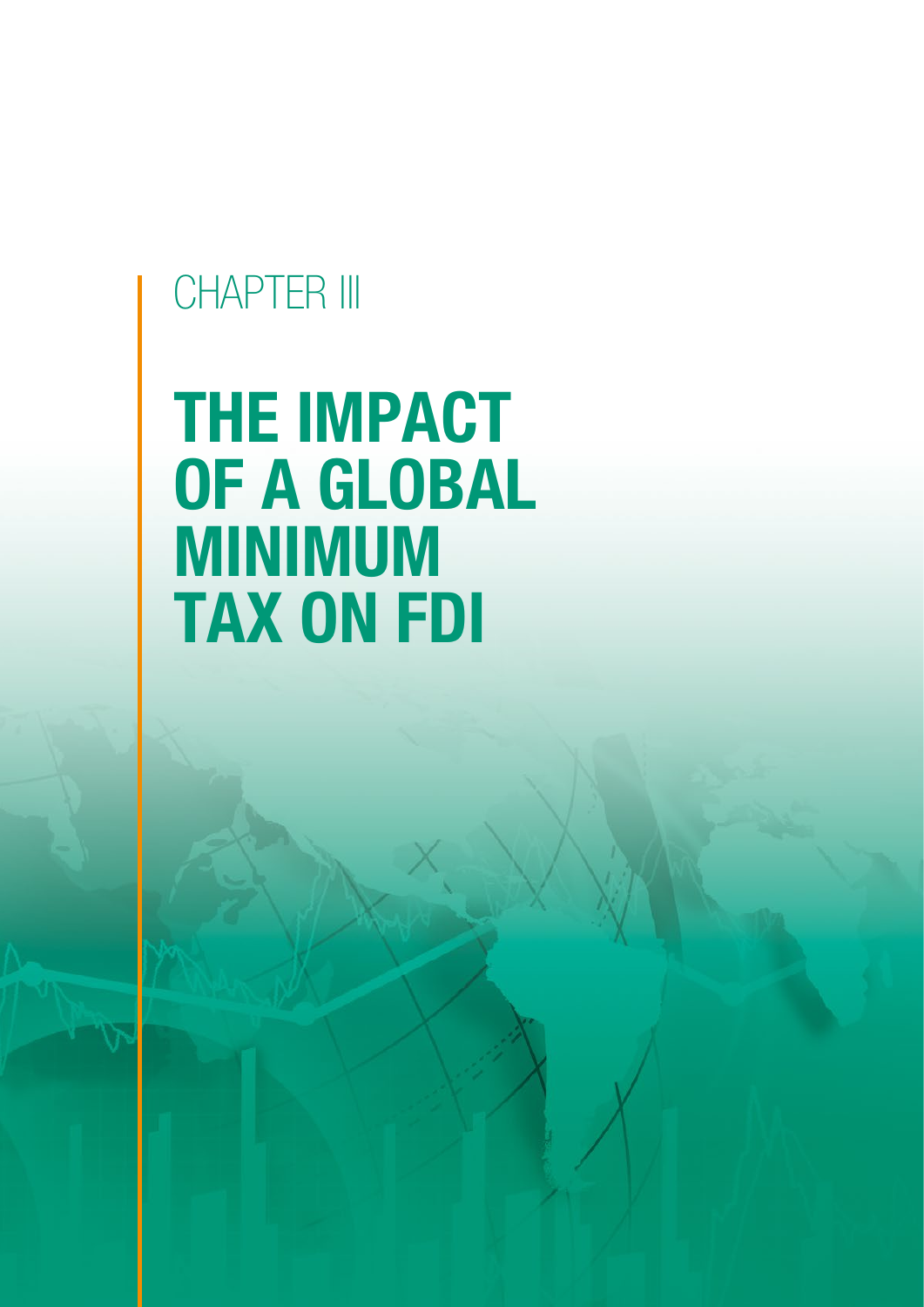# INTRODUCTION

International investment and tax policies are inextricably linked. Tax influences the attractiveness of a location for international investors. Taxation, tax relief and other fiscal incentives are key policy tools to attract investors. Investors, once established, add to the economic activity and the tax base of host economies and make direct and indirect fiscal contributions. And international investors and multinational enterprises (MNEs), by the nature of their international operations, have opportunities for tax arbitrage between countries and for tax avoidance. This last issue has been the subject of intense debate over the past decade.

In 2013, the Organisation for Economic Co-operation and Development (OECD) and the G20 countries adopted the 15-point Action Plan on Base Erosion and Profit Shifting, commonly referred to as BEPS. Other organizations have also been active in promoting the reform of the international corporate tax system, including, most notably, the United Nations Committee of Experts on International Cooperation in Tax Matters (which has a particular focus on securing the interests of developing countries). The goal of the BEPS project was to curb the tax avoidance practices of MNEs and to make the international tax system fairer. Historically, policy coordination on international taxation has been rare, but the BEPS project is an exception. To date, 141 jurisdictions, including many developing countries, have joined the initiative through the OECD-led Inclusive Framework. In 2015 the BEPS project delivered a comprehensive package of 14 actions aimed at tackling tax avoidance, improving the coherence of international tax rules and ensuring a more transparent tax environment. That left one action to be completed: the taxation of the digital economy.

This has been the central focus of the BEPS project since then. Digitalization has caused a rapid increase in the share of intangibles in international trade and investment, with a corresponding increase in opportunities for MNEs to disconnect profits from real economic activities and to shift them to low-tax locations. To restore the nexus between where value added activities take place and where profits are taxed, BEPS participants reached agreement in 2020 to work on a two-pillar approach.

Pillar I aims to realign the reporting of MNE profits with value creation. It has three core elements. The first partly reallocates the right to tax the largest and most profitable MNEs towards "market" (or "destination") countries where they sell goods and services. The second simplifies the transfer pricing of distribution activities. The last element introduces mechanisms to tackle tax disputes.

Pillar II proposes a global minimum tax on the profits of MNEs. It applies to multinational groups with revenues of €750 million or more. Pillar II rules follow a "common approach", which means that the Inclusive Framework members adopt the rules on a voluntary basis. The OECD published model rules for Pillar II rules in March 2022, along with technical commentary and concrete examples of how to apply the Global Anti-Base Erosion (GloBE) model rules (OECD, 2022b). The goal is to start implementation in 2023.

The global minimum corporate income tax (CIT) is a major step in international tax regulation and coordination. Whereas the two-pillar proposal arose to address tax issues caused by digitalization, the scope of Pillar II is now much broader and involves fundamental changes to the international tax architecture. It not only aims to reduce profit shifting by MNEs,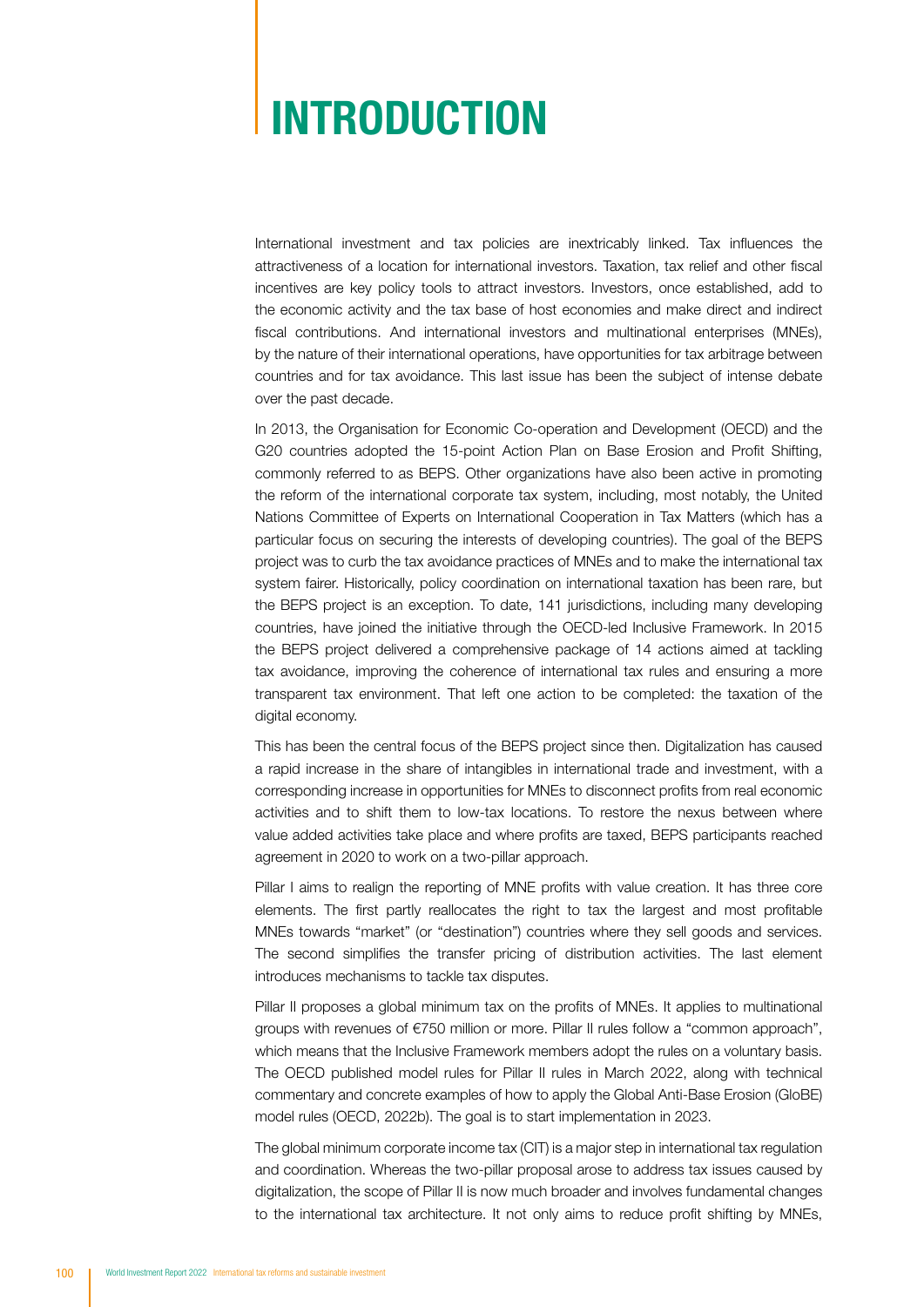improve the fairness of tax systems and increase revenue collection. It also aims to reduce damaging tax competition between countries and to set a limit to the race to the bottom in CIT rates caused by countries competing to attract foreign direct investment (FDI).

From an investment perspective, the relevance of Pillars I and II differs substantially. Pillar I is designed to reduce profit shifting and lead to a fairer distribution of tax revenues, but it is not expected to affect real investment decisions to any significant degree. It will affect only the largest MNEs; these include many digital firms, which are asset-light in their international operations, and new tax liabilities will arise only above a defined profitability threshold. In contrast, because it introduces a global minimum tax, which could affect the locational choices of investors, Pillar II could have far-reaching consequences for FDI recipient countries and especially for those that compete to attract inward FDI through fiscal measures.

The OECD acknowledges the potential implications for investment, addressing them in a dedicated chapter of its Economic Impact Assessment (EIA). Yet, the EIA considers the overall effect of BEPS measures on investment to be small (box III.1). The EIA confirms the greater relevance of Pillar II, which generates all the impact, while Pillar I is substantially investment neutral. The focus of the economic and policy debate has thus been largely on the impact on tax revenues and on the overall tax bill for MNEs, with comparatively little attention paid to the effects on countries' ability to attract investment.

#### Box III.1.  $\parallel$  Assessments of the investment impact of Pillar II

The OECD Economic Impact Assessment (EIA) (OECD, 2020) extensively evaluates the reforms of Pillar I and Pillar II and quantifies their potential impact on international investment. The assessment brings together two sets of analyses. One, based on Hanappi and Gonzalez Cabral (2020), estimates the increase in tax rates from the reform; the other, based on Millot et al. (2020), links changes in tax rates to changes in investment.

In the first study, the authors follow the classic effective tax rate (ETR) framework of Devereux and Griffith (2003), described in more detail in the next section. They assume a stylized investment and work out the after-tax profits, deriving also the average and the marginal effective tax rate (AETR and METR) as well as the overall cost of investment, under different assumptions. The authors find that Pillar I and Pillar II do not substantially increase the AETR or METR in general, but they substantially increase them in offshore financial centres (OFCs). The overall expected impact on investment is limited. The second study performs a firm-level analysis based on ORBIS data, using 26,000 distinct MNE affiliates located in 17 mostly European countries. The analysis shows a negative relationship between METR and investment. The tax sensitivity of investment is higher in groups with low profitability.

Using the results from the two studies, the EIA finds that the reform will have only a small negative effect on global investment because the tax proposals target mainly large MNEs that are less sensitive to changes in tax levels. The average global change in the AETR is projected to be only about 0.5 percentage points, with a corresponding change in METRs of 1.85 percentage points. The total business investment rate (including by firms other than MNEs) would fall by 0.05 percentage points.

Beyond specific methodological choices, such as the use of forward-looking ETRs, two modelling assumptions in these analyses are worth specific mention. The most critical one is the focus on investment carried out in the country of the ultimate parent of the MNE group ("at home") rather than in any of the foreign locations where the MNE has operations. As highlighted by the OECD, this approach prioritizes a group-level perspective (what is the investment impact of BEPS for the MNE group?) rather than a project- or FDI-level perspective (what is the impact of BEPS on foreign investment by the MNE, i.e. on FDI?).

The second important assumption is that Pillar II, at least for the purpose of the investment impact assessment, is assumed not to change the profit-shifting behaviour of MNEs. All other things equal, this implies that increased costs for the MNE group due to an expected reduction in profit shifting as a result of Pillar II are not incorporated in the assessment of the investment impact. It is important to observe that both assumptions result in a smaller investment impact than otherwise.

The EIA further argues that the decline in investment following BEPS resulting from higher tax rates is likely to be offset by the positive effect from other less quantifiable but significant channels, such as increased tax certainty. It identifies six policy areas in which the response of individual governments to the changes in the international tax system could have important effects on investment: (i) greater fiscal space, (ii) lower compliance costs for firms given uniform rules, (iii) a reduction in tax competition, (iv) greater use of non-tax incentives by countries and policies encouraging innovation, (v) more efficient use of tax incentives and better allocation of capital, and (vi) more beneficial competition between firms, including a level playing field among MNEs and non-MNEs.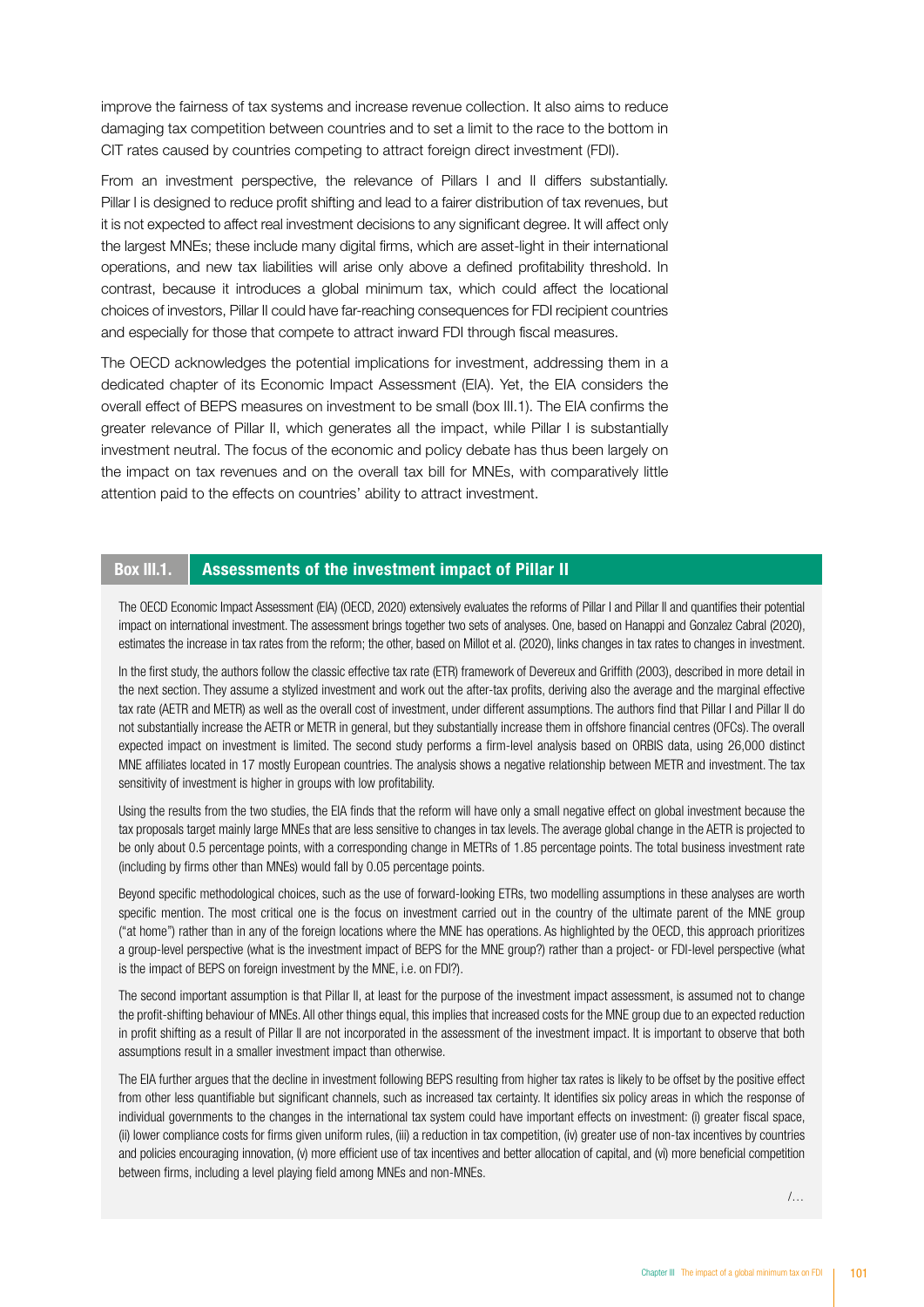#### Box III.1. Assessments of the investment impact of Pillar II (Concluded)

The EIA has the merit that it acknowledges the importance of incorporating the investment dimension in the overall assessment of the economic impact of BEPS, together with the revenue dimension. It is the only study to date to embark fully on the challenging task of modelling the investment impact of a global minimum tax. A few other studies have addressed specific aspects of the investment impact of Pillar II. Bares at al. (forthcoming) examine the effect for a subset of countries. Devereux et al. (2020) use a stylized two-country scenario to look at the effects on AETRs as a result of the interaction between the introduction of a global minimum tax and changes in profit-shifting patterns. Bauer (2020) raises the issue of the impact of Pillar II on investment in small, highly integrated economies.

Apart from the EIA and these three studies there has been no other attempt to systematically analyse the investment impact of BEPS measures. This follows a trend across all BEPS-related studies – even prior to the introduction of the two pillars – in which the analysis of the revenue impact has been largely dominant (see Cobham et al., 2022). The investment dimension has been much less explored, with the *World Investment Report 2015 (WIR15)* remaining the main reference on the interface between international investment and BEPS.

*Source:* UNCTAD; Casella and Souillard (2022).

The EIA's assessment of the implications of Pillar II for the overall tax bill of MNEs at the group level is helpful for gauging the impact on global investment flows – and the results have been reassuring. Nevertheless, where those taxes are due and what resulting tax rates are paid by foreign affiliates in individual countries (i.e. at the FDI level) are both likely to be highly significant for the ability of those countries to attract and retain investment. In addition, because tax rates and fiscal incentives are important investment promotion instruments, a minimum tax is bound to necessitate major adjustments to countries' investment policy toolkits.

In recognition of the important role of FDI for development, the role of tax as an FDI determinant and the extensive use of tax policies to attract FDI, this chapter aims to investigate more fully the impact of the introduction of a global minimum tax on investment and investment policies. It does so with a particular focus on developing countries, not only as tax collectors but also, and especially, as investment recipients.

The chapter is structured as follows:

- Section A explains the mechanics of the Pillar II proposals and provides a framework for the analysis of their effect on FDI.
- Section B provides a quantitative assessment of the impact on effective tax rates (ETRs) faced by foreign affiliates and of the possible changes in the volume and distribution of FDI.
- Section C discusses the implications of minimum taxation for tax incentives to attract foreign investment.
- Section D brings together the findings in a set of policy options for countries that depend on their current tax positioning and on their use of preferential schemes for investors.

The BEPS reforms represent a rare and remarkable achievement of economic multilateralism in recent years. The two pillars are a synthesis of almost a decade of efforts to tackle international tax avoidance and profit shifting – a key priority for most countries and for the international community. The objective of this chapter is not to question the proposed solutions but rather to analyse their impact on FDI and their implications for investment policy. The aim is to help investment policymakers, and especially those from developing countries, to identify the most effective investment policy responses.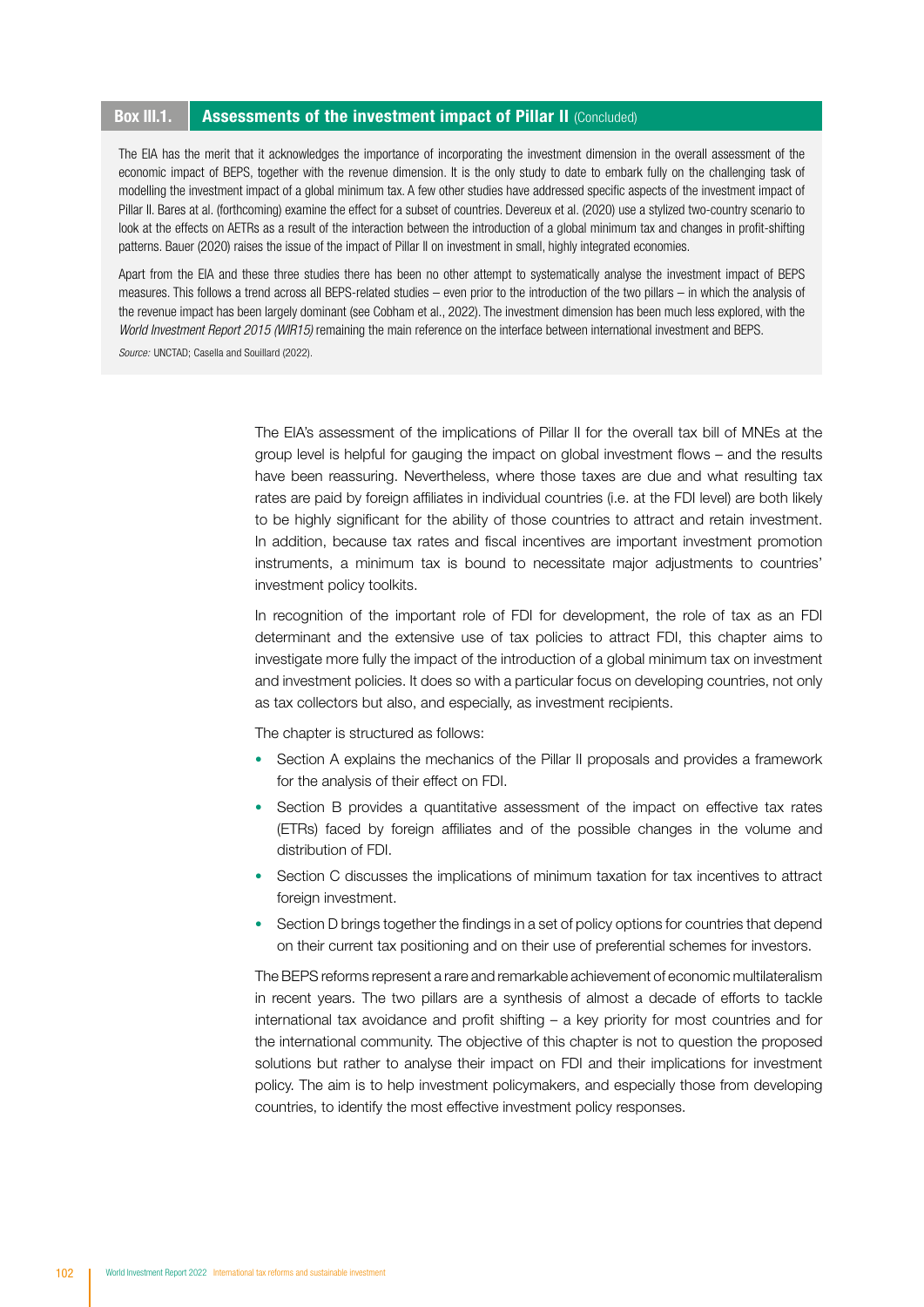# A. HOW A MINIMUM TAX AFFECTS FDI – A THEORETICAL FRAMEWORK

This section reviews key elements of the theoretical foundations of the links between tax and investment, focusing on the level and location of investment, on the role of profit shifting and on tax competition. The theory is instrumental to understanding spillover channels and directional impacts of the Pillar II tax reform on FDI.

## 1. Tax-investment spillover channels

In a global economy characterized by internationally mobile capital, corporate tax policies can affect multiple aspects of the global investment landscape: where a given investment flows (location of investment), how much is invested (scale of investment), how much taxes are paid on the income generated by the investment and where they are paid (profit shifting), and how countries compete in designing their tax systems so as to attract investment (tax competition) (table III.1).

| Table III.1.              |  | <b>Tax-investment spillover channels</b>                                                                                                                                                                                                                                                                                                                                                                                                                                                                                                                                                                                                                                                                                                                                                  |
|---------------------------|--|-------------------------------------------------------------------------------------------------------------------------------------------------------------------------------------------------------------------------------------------------------------------------------------------------------------------------------------------------------------------------------------------------------------------------------------------------------------------------------------------------------------------------------------------------------------------------------------------------------------------------------------------------------------------------------------------------------------------------------------------------------------------------------------------|
| a. Location of investment |  | Tax affects investor choices between different locations. If investments are equally profitable in different locations,<br>۰<br>investors will choose the location where taxes are lowest.<br>Even if the profitability of investments differs between locations, investors may still locate in the lower-profitability<br>۰<br>location if the tax rate differential is sufficiently high. This is the distortionary effect of tax on investment allocation.<br>• A key concept in assessing the location effect of tax is the average effective tax rate (AETR), which is used in cross-<br>country comparisons of the tax cost of investments, and hence a key factor in the analysis of the impact of Pillar II.                                                                      |
| b. Scale of investment    |  | Taxing the income (return) on an investment affects how much an investor will commit. That is because tax will increase<br>۰<br>the amount of profit that the investment needs to generate in order to provide the minimum after-tax return that the<br>investor requires.<br>An important concept in assessing the impact of tax on investment scale is the marginal effective tax rate (METR),<br>$\bullet$<br>which represents the amount by which, because of taxation, the pre-tax return on a project exceeds the investor's<br>required after-tax return.<br>It is possible to devise tax rules to minimize the METR (and hence the size-impact of tax on investment decisions),<br>۰<br>while still raising revenues.                                                             |
| c. Profit shifting        |  | If profits generated by an investment in one location are declared for tax purposes in another (lower tax) location,<br>۰<br>the average tax rate for those profits becomes a weighted average of those in the countries involved; the overall AETR<br>will thus be lower than the AETR in the country where the investment is located.<br>Because the possibility to shift profits generated by an additional investment to a lower-tax country reduces the tax<br>payable on the additional earnings, it also reduces the METR, potentially increasing the scale of investment.<br>• Profit shifting thus affects both the scale and location of investment. The goal for BEPS is therefore to tackle profit<br>shifting while minimizing the potential negative effects on investment. |
| d. Tax competition        |  | • A key objective of the global minimum tax is to set a limit on the downward tax competition between countries for the<br>attraction of real investment and tax base.<br>Tax competition can take many forms. It is not only about the generally applicable tax regime, but also occurs through<br>۰<br>tax incentives such as reduced rates, allowances for investment or R&D spending, or special economic zones.<br>Incentives have proliferated over the last few decades.<br>Because preferential tax schemes in one country can harm others, there is a strong rationale for collective action to<br>٠<br>limit tax competition.                                                                                                                                                   |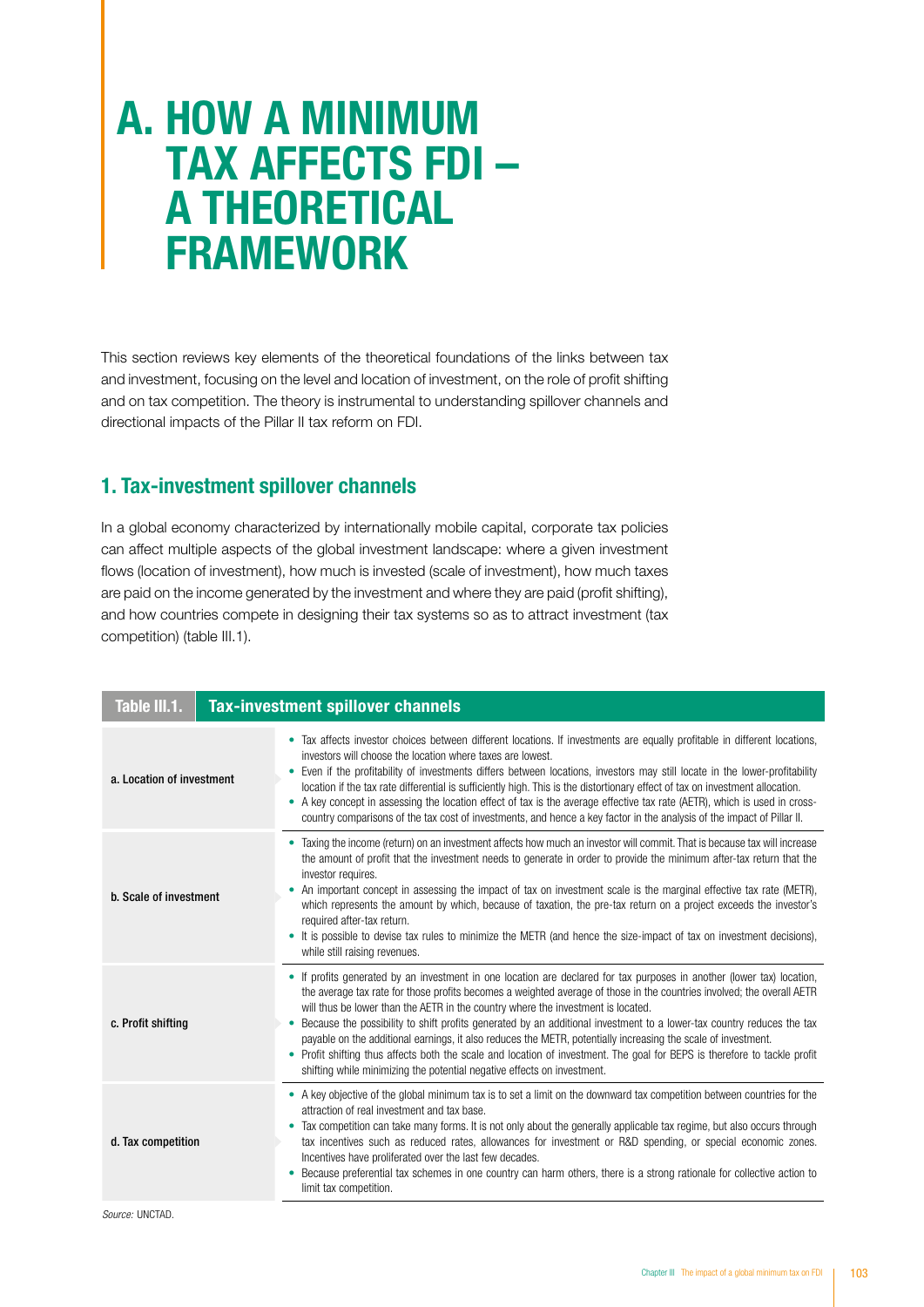#### a. Location of investment

At the heart of tax effects on FDI are those affecting the location decision: in which country to invest. For an MNE that simply has to choose where to undertake an investment of some fixed scale, what matters is the proportion of the pre-tax profit it generates that each country will take in tax. This is known as the *average effective tax rate* (AETR). If the investment is equally profitable wherever it is located, then the MNE will locate it wherever the AETR is lowest. Even if the project is less profitable in one country than another – perhaps because it is harder to find the necessary labour skills there or because the public infrastructure is less supportive – it may nonetheless locate the project there if the AETR is sufficiently low.

The consequence is that cross-country differences in AETRs can distort location decisions, leading to investments being undertaken in places where their pre-tax profitability is actually lower. An efficient cross-country allocation thus calls for minimal differences in AETRs – especially for efficiency-seeking investments which are relatively mobile, in the sense that their pre-tax profitability does not inherently vary greatly across locations. (For locationbound market- and resource-seeking investments, the AETR matters less.)

In terms of practical measurement, the AETR depends not only on the statutory rate of tax but also on the nature of the tax base.<sup>1</sup> Additional investment will, for instance, generate additional depreciation or other tax allowances. The AETR can be calculated in two ways. One, the forward-looking approach, rests on calculating the tax due on a hypothetical project of some assumed pre-tax profitability. This has the advantage of being readily recalculated to assess the effects of tax changes, but it rests on untested assumptions and abstracts from many complications of the tax rules. The alternative, backward-looking approach rests instead on taxes actually paid. This is less well suited to mechanical simulation of tax changes but has the merit of being rooted in experience rather than simplification and hypotheticals. As discussed in detail in section B, it is the backward-looking approach that is adopted in the empirical work of this chapter.

#### b. Scale of investment

When considering a possible location, the investor must also decide on the scale of the investment. Taxation matters here too. To maximize earnings, investors will invest up to the point at which the additional profit, net of the additional tax that becomes due, just covers the return they require. If, for example, the net profit exceeds the required return, then the investor has an incentive to invest more, likely leading to a reduced pre-tax return – a process that continues until the post-tax return generates just enough to make the last investment worthwhile. Taxation thus affects the scale of investment by driving a wedge between the pre-tax return on an investment that just breaks even and the after-tax return received by the investor. That wedge is the *marginal effective tax rate* (METR).2

From a policy perspective, the neutrality criterion for good tax design – that the tax system insofar as possible does not distort private decisions but leave them as they would be in the absence of the tax (unless there is good reason to do otherwise, e.g. to limit pollution) – calls for an METR as close to zero as possible. It is important to balance average and marginal considerations in setting tax policies. It is possible to have a low and even a zero METR while still having a positive and possibly quite high AETR. This is because the METR reflects only the tax paid on the last dollar of investment that breaks even, whereas the AETR reflects the tax paid on all the profit generated by the totality of investment.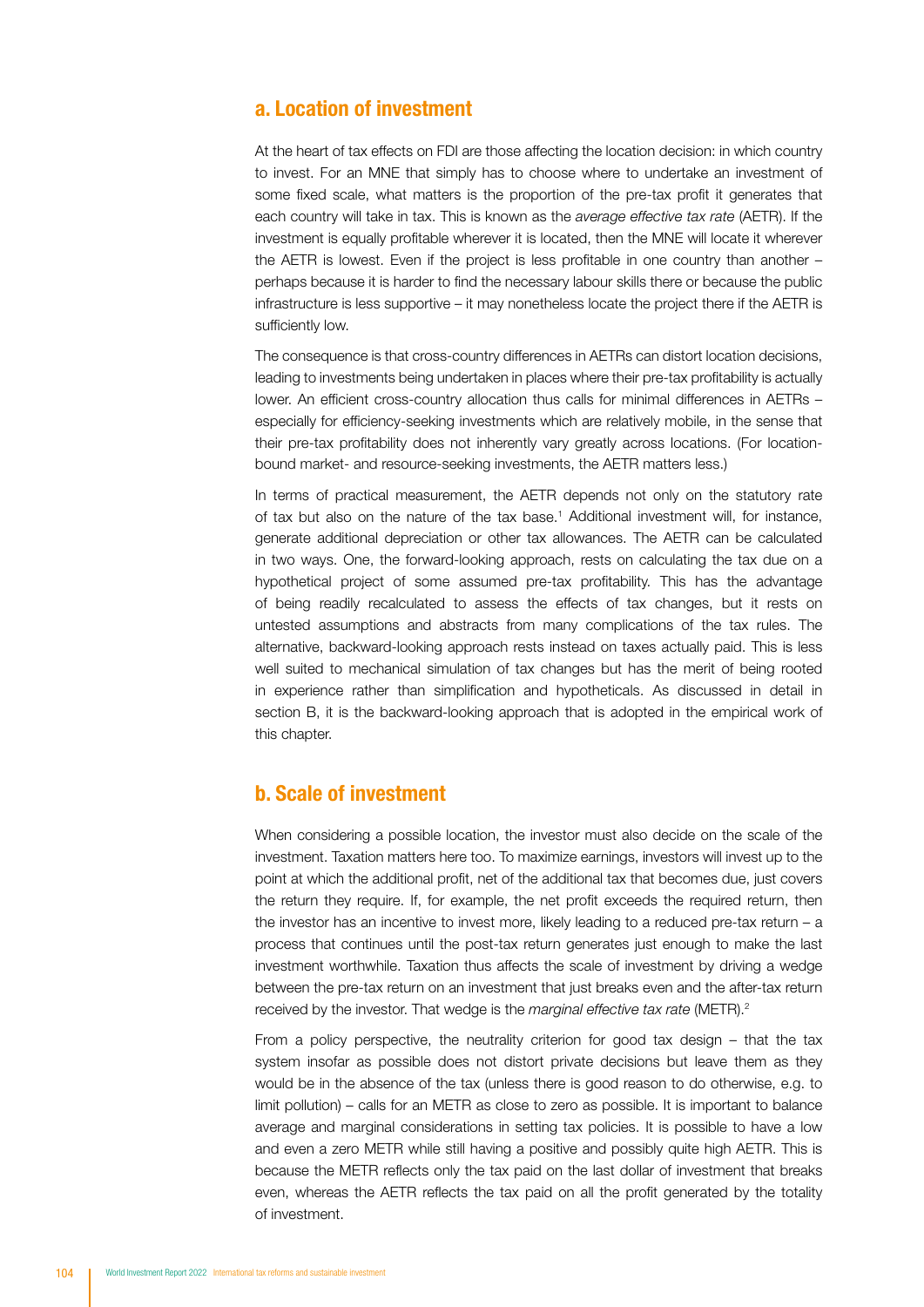Take, for example, a "cash flow" form of CIT, under which all investment expenditure is immediately deductible. The government is then in effect a silent partner in all investments: it takes a fixed share in the returns as tax revenue, but it also bears the same fixed share of costs (as reduced tax revenue). The tax leaves investors worse off, but they will still find any investment that covers its costs to be worth undertaking, so the METR is zero.<sup>3</sup> But the AETR is positive because the government is sharing in the excess of earnings over costs. This is one instance of the more general point that a tax which bears only on "rents" – meaning earnings in excess of the minimum required – will have no impact on investment decisions. Intuitively, faced with giving up some fixed share of the pie, investors still want the pie to be as large as possible. And that remains so, however large is the government's share; however high, that is, is the rate at which rents are taxed. Indeed, since a tax on corporate rents does not distort private decisions – something that is not true of other standard tax instruments, such as personal income tax or value added tax – structuring the corporate tax to bear on rents has had considerable appeal for economists, with some impact on practical design of taxes.4

In practice, of course investors must choose both the location of their investments and their scale, so that both the AETR and the METR come into play. For the location choice, the comparison of AETRs is critical, whereas for the scale decision the local METR is key.<sup>5</sup> The ideal of tax policy, as just seen, is to combine a low METR with a high enough AETR to meet revenue needs. The primary (though not exclusive) focus of the BEPS project has been on how much tax MNEs pay and where (broadly corresponding to the pattern of ETRs) rather than on the impact on marginal incentives to invest (captured by an appropriate METR). It is thus the impact on the level and the cross-country dispersion of AETRs that is central to the empirical analysis in this chapter.

#### c. Profit shifting

By profit shifting is meant the use of artificial transactions and arrangements to shift tax base from higher- to lower-tax countries. MNEs have plenty of instruments they can use to this end: setting artificially high or low internal transfer prices, borrowing from related entities in low-tax countries, using treaty networks to repatriate earnings in tax-minimizing ways (treaty shopping) and many others (for an overview of these techniques, see IMF, 2014). A core focus of the BEPS project has been on making such avoidance harder.

Profit shifting has potentially significant effects on both the location and the scale of investments. For the location choice, profit shifting has the important implication that since the profit generated by an investment in one location may be shifted and declared for tax purposes in others, the total tax paid on those profits – and hence the overall average ETR – depends on where those profits are declared for tax purposes and how they are treated there. The overall AETR on an investment then becomes a weighted average of the AETRs across all countries in which some of the related profits are declared, the weights reflecting the amount of profit shifted. This is captured in the empirical work in this chapter by a new ETR metric, the *FDI-level [average] ETR* (this metric will be presented in detail in the empirical section B, box III.5). As the purpose of profit shifting is to reduce total taxes paid, this FDI-level ETR can be expected to be lower than the AETR for the country in which the investment is located. All else equal, investors will locate an investment in the country that offers the lowest FDI-level ETR. In assessing the effect of a minimum tax on the cost of locating investment in any country, it is the impact relative to the FDI-level ETR that is relevant.

As the ability to shift the profits generated by an additional investment in a high-tax country to a lower-tax country reduces the tax payable on those additional earnings, it also reduces the METR. Profit shifting can thus be expected to increase the scale of investment in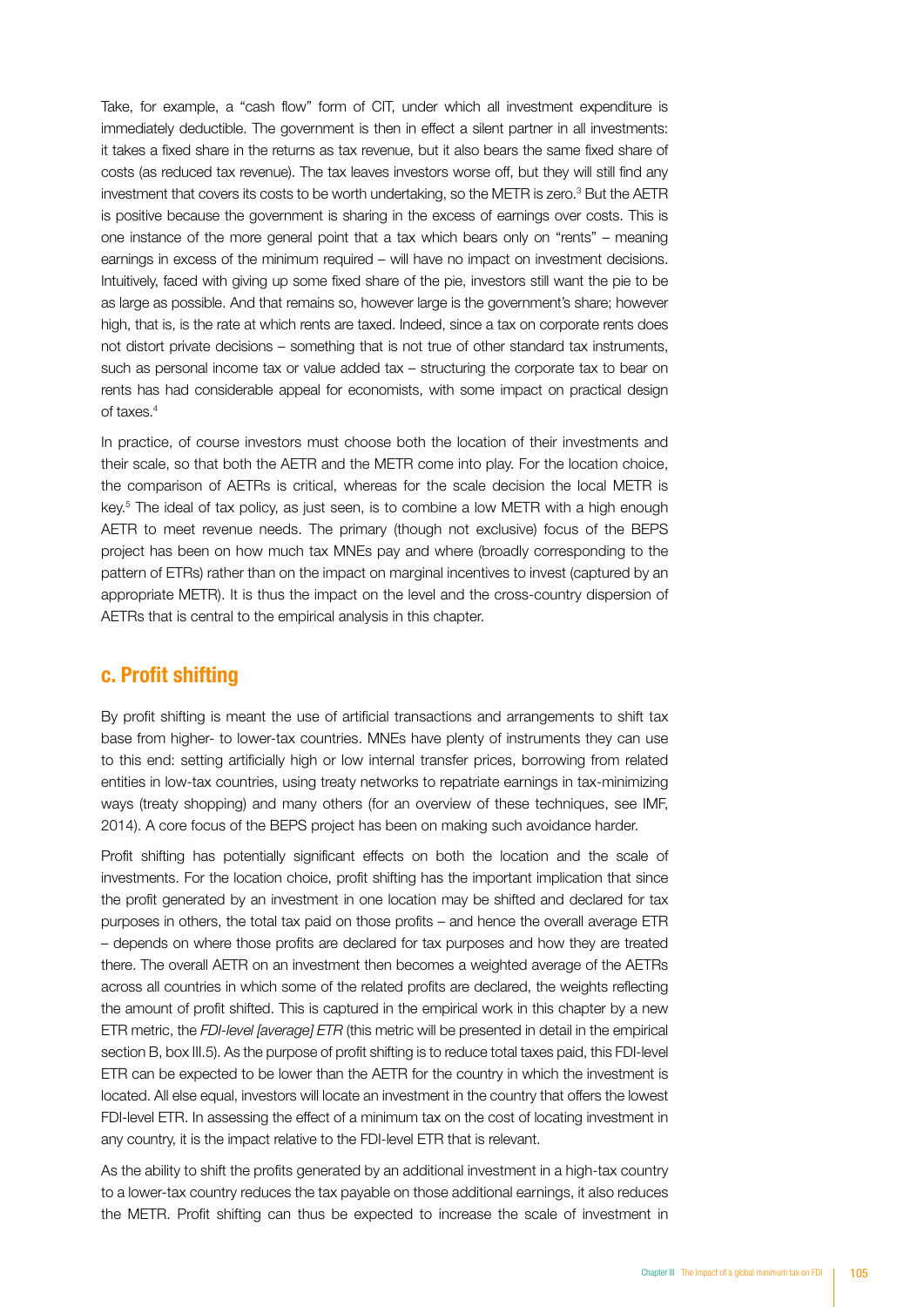such countries. To the extent, moreover, that substance tests and business realities make it easier to shift profits to low-tax countries if the MNE has some physical presence there, profit-shifting opportunities reduce the METR there, too.

There is extensive empirical evidence that profit shifting is indeed sizeable (for an overview, see Bradbury et al., 2018). Tørslov et al. (2021) estimate that MNEs shifted about 40 per cent of their profits to offshore financial centres (an estimate generally seen as on the high side). In terms of revenues, Clausing (2020) puts the loss for the United States alone in 2017 at about one third of corporate tax revenue. Importantly, there is some consensus that whereas the revenue lost by developing countries from profit shifting is likely to be smaller in dollar terms than it is for developed economies, relative to their gross domestic product and tax revenue it is likely to be greater (e.g. Crivelli et al., 2016; Johannesen et al., 2020). Particularly relevant to the discussion in this chapter is the connection between profit shifting by MNEs and FDI. The large share of FDI stock – between 30 and 40 per cent of the total – reported by few, relatively small, offshore financial centres (OFCs) attests to the important role of FDI in the tax optimization strategies of MNEs (*WIR15*; Bolwijn et al., 2018; Casella, 2019; Damgaard et al., 2019). UNCTAD (*WIR15*; Bolwijn et al., 2018) estimates the tax revenue losses for recipient countries from exposure to FDI through OFCs to be on the order of \$200 billion globally, evenly distributed between developed and developing economies (see also Janský and Palanský, 2019; Guvenen et al., 2022).

#### d. Tax competition

A primary rationale for the minimum taxation that Pillar II will establish is to set a limit to the downward tax competition that arises from governments' efforts to attract (or retain) real investment and tax base by offering favourable tax treatment relative to that available elsewhere. Empirical evidence confirms a marked (but perhaps recently decelerating) downward trend – in all parts of the world – in statutory rates of corporation tax. Since cross-country differences in these headline rates are the primary driver of profit shifting, that would be consistent with governments acting to increase (or protect) their tax base by tilting those differences in their favour.

But tax competition, especially for real investment, is not only about the generally applicable business tax regime. Countries may, and in many cases do, offer preferentially favourable tax treatment for particular sectors, activities or regions. Such "tax incentives" may take the form, for instance, of a reduced tax rate (the extreme form being a tax holiday, which provides a zero rate for some specific period of time) and/or a narrowing of the tax base, such as accelerated depreciation for investment or enhanced deductions for R&D spending. Special economic zones (SEZs), which generally offer some kind of favourable tax treatment, are another prominent example. Incentives intended to lower effective tax rates have proliferated in the last decade (see chapter II, section C).<sup>6</sup> This is another strong indicator of intense tax competition at work.7

It is difficult to be precise about the intensity of international tax competition. It might in principle be that the trends in headline rates and incentives reflect not cross-border interactions in tax setting but, for example, common intellectual or political developments favourable to lower business taxes. And it might in principle also be that, as discussed further in section D, countries respond to lower taxation abroad, all else equal, not by reducing their own rates ("strategic complementarity") but by raising them ("strategic substitutability"). Economists have found it hard to identify these interactions in countries' tax-setting behaviour. For statutory rates, there are signs of the strategic complementarity that the trends mentioned suggest, with studies showing a 1 point cut in the corporate tax rate in all other countries inducing a cut in response of 0.25 to 0.67 points.<sup>8</sup>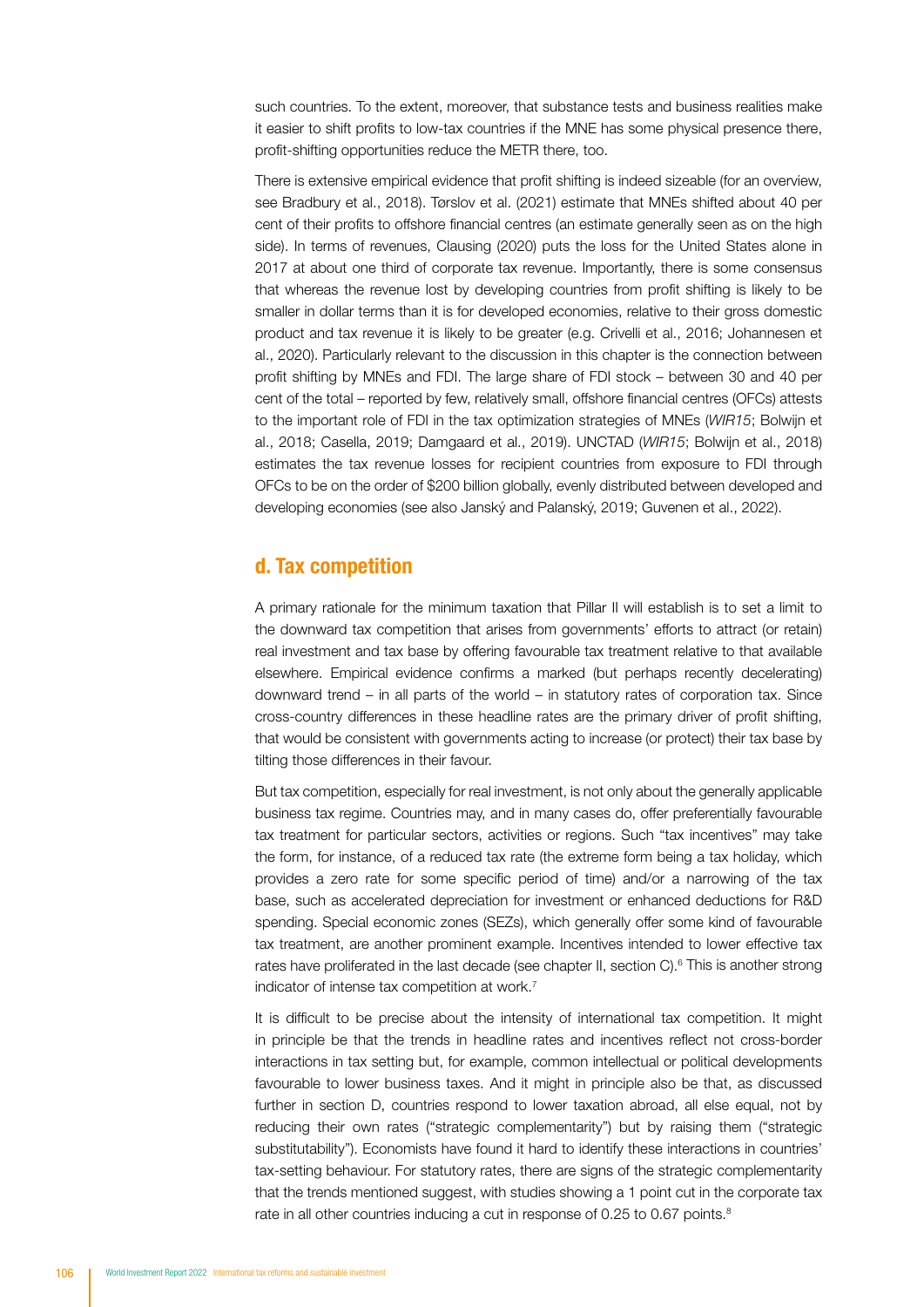The policy problem caused by tax competition, for which minimum taxation may serve as a partial remedy, is that in choosing the tax system best suited to a country's own interests, each country neglects the potential harm the choice does to others. A country may benefit from attracting inward profit shifting, for example, but this is damaging others, which are left with a reduced tax base. These kinds of interaction create scope for collective gain by coordinating tax policies in ways that limit the downward spiral that can result, $9$  such as by setting a floor on how low taxes can go – as Pillar II aims to do. This is not to say that all countries stand to benefit from limiting tax competition. Some low-tax countries are likely to lose.

#### 2. The mechanics of Pillar II

The two core objectives of Pillar II, reducing the scope for profit shifting (thereby aligning the payment of tax more closely with the location of productive activities) and limiting tax competition, are closely related but nonetheless distinct. Conceptually, at least, measures could be undertaken to inhibit profit shifting without limiting tax competition for real investment.10 Views differ, moreover, as to the relative importance of these objectives, leading to a degree of compromise that is reflected in the structure of Pillar II.

A further objective sometimes referred to is reducing the importance of tax considerations in determining the location of investment. These considerations are likely to be greater the wider is the cross-country dispersion of AETRs, so that this objective translates to reducing that dispersion – with the relevant notion of AETR here being, for the reasons described in the previous section, the FDI-level ETR. Location, however, is only one aspect of efficiency in patterns of investment. Scale also matters, and therefore so too does the impact on METRs. The impact of the minimum tax on this dimension has received less attention in the design of Pillar II.

The structure of Pillar II is more complex than the headline feature of establishing a minimum effective rate of 15 per cent may sound. Broadly, the idea is to top up domestic taxes, if need be, to ensure that in each country the affiliates of large MNEs pay an amount of tax that is equal to at least 15 per cent, not of their profits but rather of those profits that exceed an amount – known as the *carve-out* – that is related to indicators of their real activities in the country. Reflecting differing views as to the purpose of Pillar II, the carve-out tempers the desire to limit tax competition by limiting the extent to which the minimum bears on real activity. The implication is that the total tax payable by an affiliate that is subject to the minimum will not be 15 per cent but lower, to an extent that depends on the amount carved out and the domestic taxes covered by the agreement (primarily corporation tax) payable before the top-up applies.

Implementing this minimum effective tax rate – under what is referred to more formally as the Global Anti-Base Erosion (GloBE) rules - requires four steps:<sup>11</sup>

- (i) Establish whether a foreign affiliate is *in scope* for Pillar II, which requires that it be part of a multinational group with revenues of at least €750 million. This brings in only the largest MNEs, though these account for about two thirds of FDI projects worldwide. Moreover, it is widely expected that the threshold will fall over time.
- (ii) For an in-scope entity, calculate its12 *GloBE ETR* (or *GloBE ratio*)*,* broadly defined as the ratio of *covered taxes* to accounting profit, these taxes being essentially any that are charged on income, most prominently the CIT. Potentially important for many developing countries is that resource rent taxes will be covered, but taxes related to turnover – such as royalties or the turnover-based minimum taxes that many levy – may well not be, nor are withholding taxes (WHT) on payments made by the entity.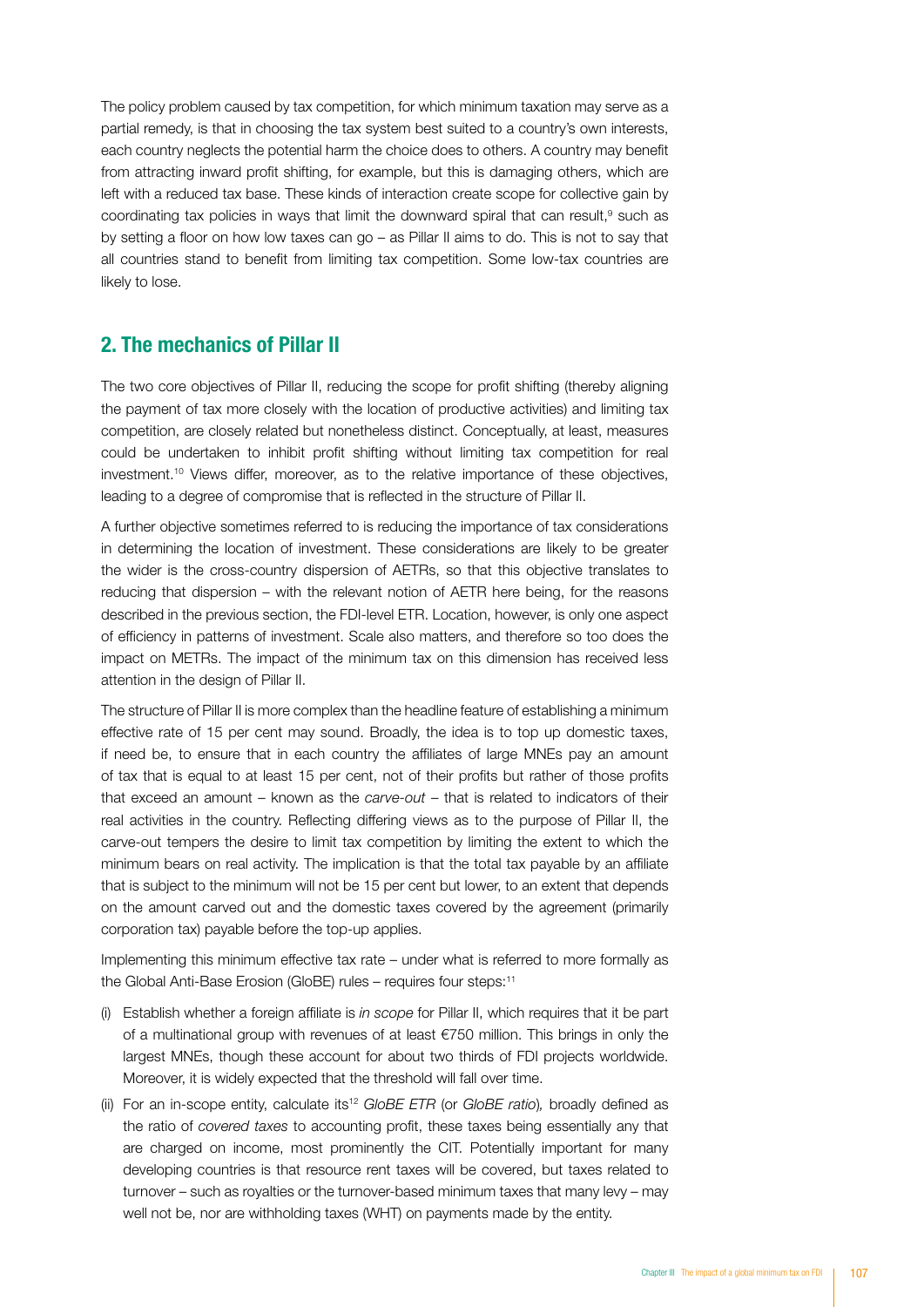(iii) If the ETR thus calculated is less than 15 per cent, apply a *top-up tax*, at a rate equal to the excess of 15 per cent over the ETR. The base to which that top-up tax will be applied is *excess profit*, calculated as the amount by which accounting profit exceeds a carve-out that is calculated as specified percentages (declining over time) of tangible assets (including natural resources) and payroll.<sup>13</sup> The carve-out is formally called the *Substance-Based Income Exclusion*.

From the perspective of the investor, total tax payable on an in-scope entity is the sum of covered taxes and any top-up calculated following these steps. The overall liability when the top-up applies, which emerges from the algebra of these arrangements (box III.2), is readily seen to be equivalent to the sum of (1) 15 per cent of excess profit (accounting profit less the carve-out), and (2) tax at the ETR on the amount carved out. One further implication of this will be helpful below. The lowest value that covered taxes can take is zero, $14$  so that element (2) above is zero and only element (1) remains. There is thus generally no way in which the entity's tax liability can be reduced below 15 percent of excess profit: this can thus be thought of as an "absolute minimum" on its liability.

Box III.3 provides an example of these calculations. It also illustrates another important aspect of Pillar II: because of the operation of the carve-out (this amount being in effect taxed at the ETR rather than the higher minimum rate), the overall average tax rate – taking into account both the top-up and the covered taxes – is less than the 15 per cent minimum.

(iv) Having calculated the top-up, the question arises of which country will collect it: the host country in which the income arises, or the country in which the parent company is resident for tax purposes? *For investors, which government collects the top-up tax is immaterial (compliance issues aside), because the amount payable is the same*. For governments, however, it matters a good deal. The ultimate parent of a multinational group may levy the top-up under the *Income Inclusion Rule* (IIR).15 If it does not, the source country may do so under an *undertaxed payment rule*.

#### Box III.2 | The algebra of Pillar II

Denoting the total of covered domestic taxes by *T* and accounting profit by *P*, a top-up tax will be levied to the extent that the relevant effective tax rate (also referred to as the GloBE ratio) *T/P* is below the prescribed minimum rate, denoted by *m* (which is in practice 15 per cent). This top-up is applied only to financial profit in excess of carve-out *C*. The total tax payable, *T\**, is then

$$
T^* = \left(m - \frac{T}{P}\right)(P - C) + T
$$

where the first term is the top-up and the second is covered tax payments. The impact of these arrangements becomes clearer on rewriting this equation as

$$
T^* = m(P - C) + \frac{T}{P} * C
$$

The effect is thus that total tax – domestic and top-up combined – is the sum of (1) tax at the minimum rate m on excess profit *P*-*C* and (2) tax at the effective tax rate *T/P* on the amount carved out.

Expressed relative to accounting profit, total tax payable is thus

$$
\frac{T^*}{P} = m - \left(m - \frac{T}{P}\right)\frac{C}{P}
$$

Hence the average rate is lower than the minimum rate and is more so the lower are the covered tax payments and the higher is the carvedout amount as a share of financial profit. That average rate, nonetheless, is higher than it would be in the absence of Pillar II.

*Source:* UNCTAD.

*Note:* The notation here follows Devereux et al. (2022) and sets aside a number of complications that can arise in practice (for example, in the treatment of losses and accelerated depreciation, discussed in section C).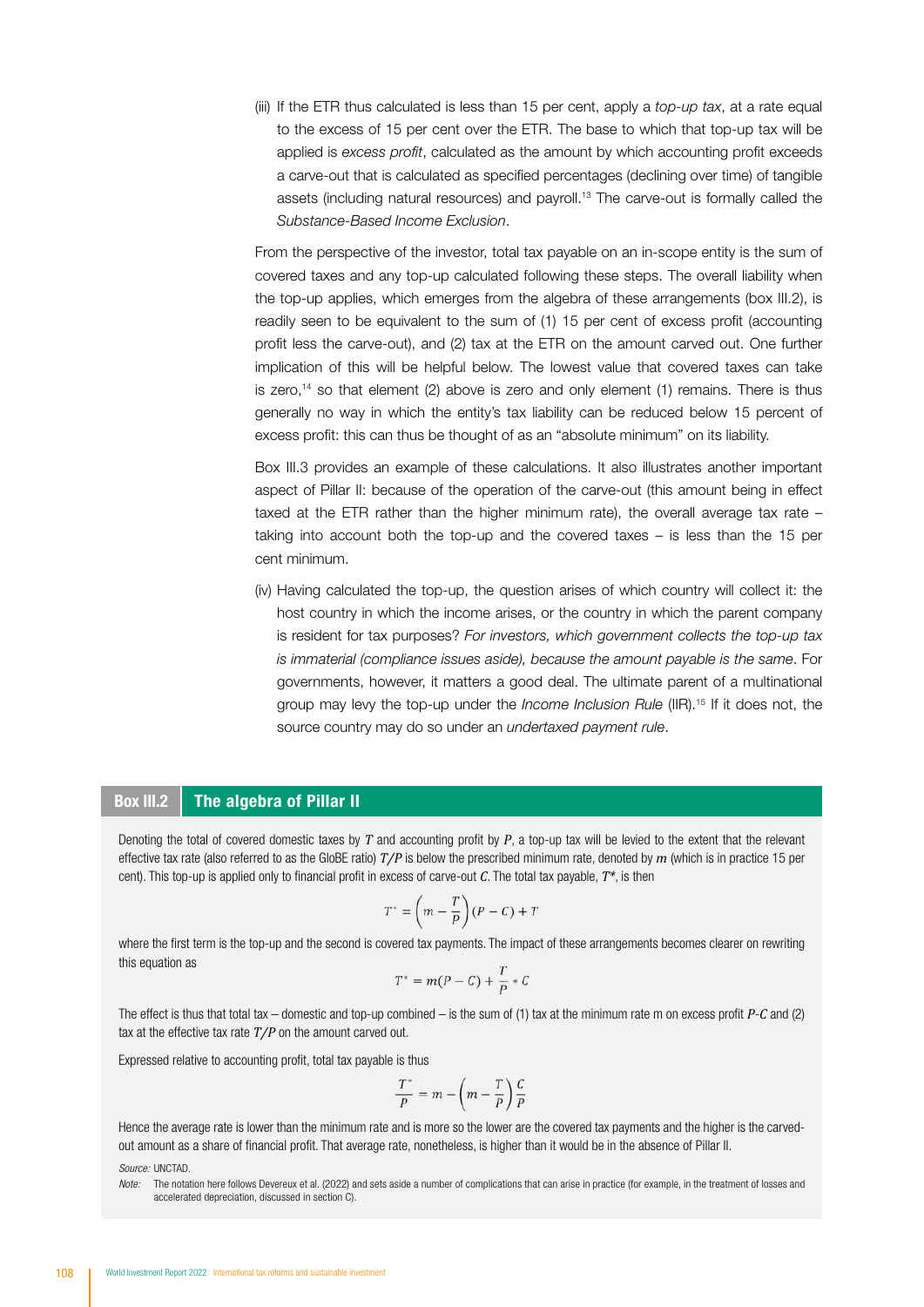#### Box III.3. The GloBE rules of Pillar II: an example

An in-scope affiliate has accounting profit of 1,000 and pays covered taxes of 110. Its ETR is thus 11 per cent. Top-up tax is therefore due on excess profit at a rate of  $4 (= 15 - 11)$  per cent.

The carve-out is calculated by applying (at 2023 rates) 10 per cent of the value of the affiliate's payroll (of 200, say) and 8 per cent of the value of its tangible assets (of 4,125, say), for a total carve-out of 350. Excess profit is thus 650 (=  $1,000 - 350$ ).

Applying the 4 per cent to the excess profit of 650 gives a top-up tax liability of 26.

In total, the entity is thus liable for taxes of 136: top-up of 26 plus covered taxes of 110. As shown in box III.2, this can alternatively be calculated as the sum of (a) a tax at 15 per cent on excess profit,  $97.5 (= 0.15 \times (1,000 - 350))$  and (b) a tax at the ETR on the carve-out, 38.5 (= 0.11×350).

Overall, the average tax rate paid by the affiliate – top-up and covered taxes combined – is 13.6 per cent (=  $136/1,000$ ). *Source:* UNCTAD.

In any case – and as a late addition to the development of Pillar II – the source country may charge a *qualified domestic minimum top-up tax* (QDMTT): this is a domestic tax that is structured to achieve exactly the same effect as an IIR, which will be fully creditable against any IIR. The effect, simply put, is that the QDMTT enables the host country to do the topping up.

Even this description, complex though it is, abstracts from a range of issues likely to be important in particular contexts.16 These include, in particular, the prospective adoption by multilateral treaty of a *Subject to Tax Rule* (STTR), enabling WHT to be topped up to 9 per cent (in order to limit outward profit shifting).17 There are also mechanisms related to specific forms of incentive. These additional features of the Pillar II arrangements will be addressed later (see section C).18

#### 3. Pillar II and FDI

#### a. Primary targets: profit shifting and tax competition

A primary rationale for minimum taxation is to counter the artificial shifting of profits to lowtax countries. In practice, Pillar II is likely to mute profit shifting but not eliminate it: while it may no longer be possible to shift profits from a country in which the rate is 25 per cent to one in which it is 10 per cent, there is still a gain – smaller, but a gain nonetheless – from shifting to a 15 per cent one.

The possibility also remains of shifting profits between countries that are not directly constrained by the minimum. These options are unaffected by Pillar II but may become relatively more attractive as the route to a rate of less than 15 per cent is closed. With a generalized narrowing of rate differentials, the total amount of profit shifting from high-tax countries can nonetheless be expected to fall significantly – and so too will the overall benefit that multinationals derive from it. This effect is likely to be made more marked by the apparent tendency for profit shifting to increase at a rate greater than in proportion to such differentials (Dowd et al., 2017).

The setting of a floor on effective tax rates on excess profits inherently limits the downward potential for international tax competition. Higher-tax countries may also set tax rates higher than otherwise, a possibility examined further in section D. Moreover, raising the lowest AETRs is likely to ease distortions in the cross-border allocation of real investment, a further objective of Pillar II.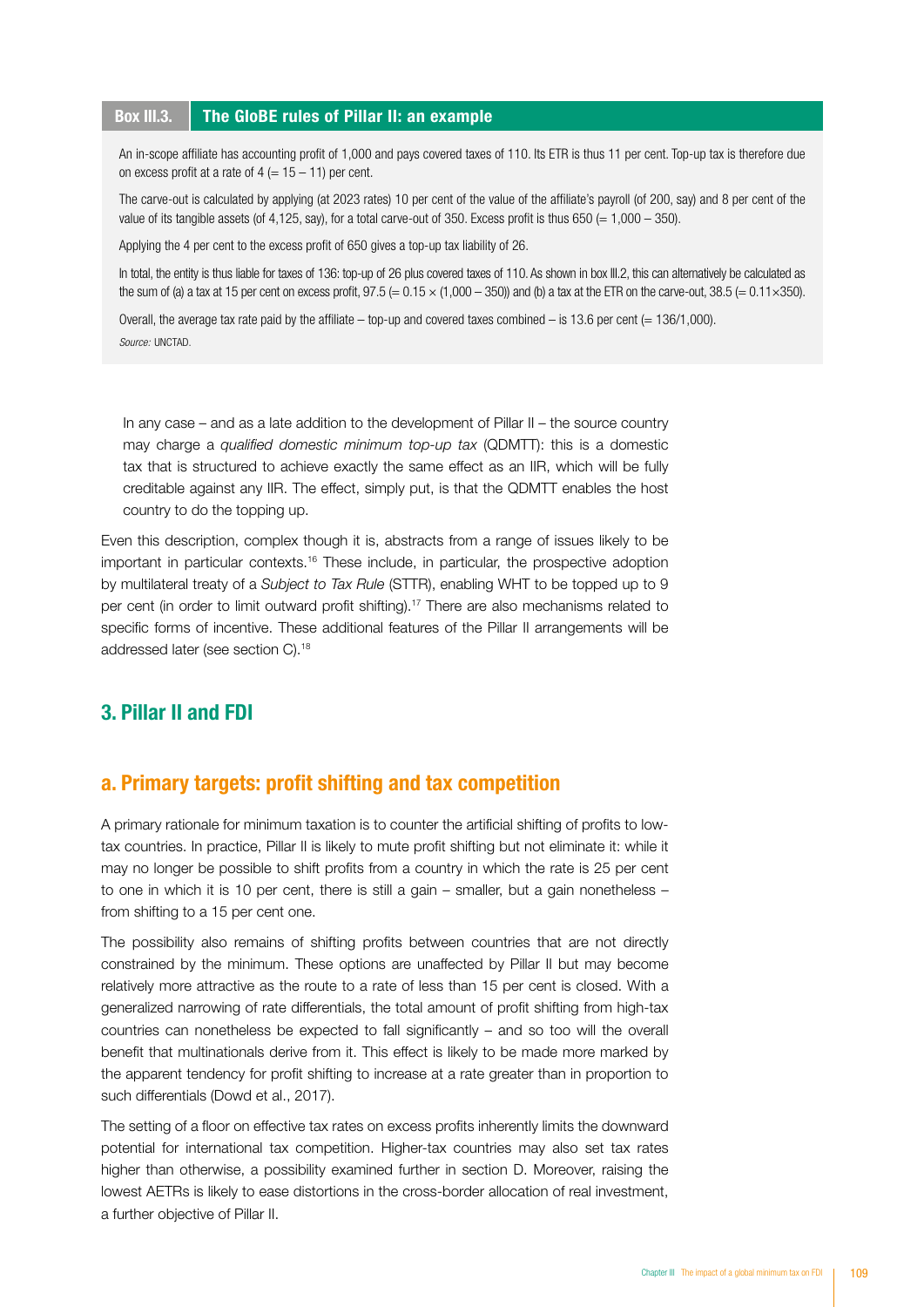#### b. Spillover effects: investment location

In general, there is no location in which total tax payments are likely to fall as a consequence of Pillar II. They may be unaffected, if there is no impact of profit shifting under current arrangements and the GloBE ratio exceeds the minimum 15 per cent. In all other cases, tax liabilities can be expected to rise. In some cases, this may be an indirect effect of Pillar II, through a reduced ability to gain by shifting profits to third countries that are directly affected by the minimum. The largest effect, however, is to be expected in countries that are constrained by Pillar II: the average rate there will rise as a direct consequence of the application of the minimum.

The consequence is clearly to disfavour locating real investment in countries that will be directly affected by the minimum. With a general rise in AETRs, it is conceivable that there is no country in which a particular investment project under consideration can profitably be undertaken. More important, however, is the increased relative attractiveness of locations that are not constrained by the minimum. For example, if prior to Pillar II an MNE could undertake a project either in a country with a tax rate of 25 per cent on profits of 1,000, or in another country with the lower rate of 10 per cent but where profits are only 835, it would receive a net profit of 750 in either case and so would be indifferent as to the location of the project. But if the low tax rate were now raised to 15 per cent, locating in the country with the 25 per cent rate becomes the more attractive possibility. For any given level of investment, adoption of Pillar II may thus lead to reallocation of the investment towards higher-tax countries not directly constrained by the minimum.

#### c. Spillover effects: investment scale

With a particular location already decided on, the profit-maximizing scale of investment depends on the METR in that location. For countries that are not directly affected by the minimum, the impact is clear: the reduced opportunities for profit shifting increase not only the FDI-level AETR but also the METR, and through exactly the same mechanism. As shown in the next section, which focuses on the impact of Pillar II on FDI-level ETRs – the most directly impactful for decisions on the location of real investment – this means that the magnitude of changes in FDI-level ETRs also provides an indication of the magnitude of changes in the METR.

The situation is more complex for countries that are directly affected by Pillar II. METRs in those countries will rise to the extent that real investments were undertaken there simply to facilitate inward profit shifting. But there are other effects, arising for example from the role of the carve-out. It is even theoretically conceivable that METRs in those countries could actually fall.19 To the extent, however, that the effects of the minimum are akin to an increase in the STR in these countries, the effect is most likely to be an increase in METR<sup>20</sup> – and one that is again likely to be larger the greater is the increase in the AETR.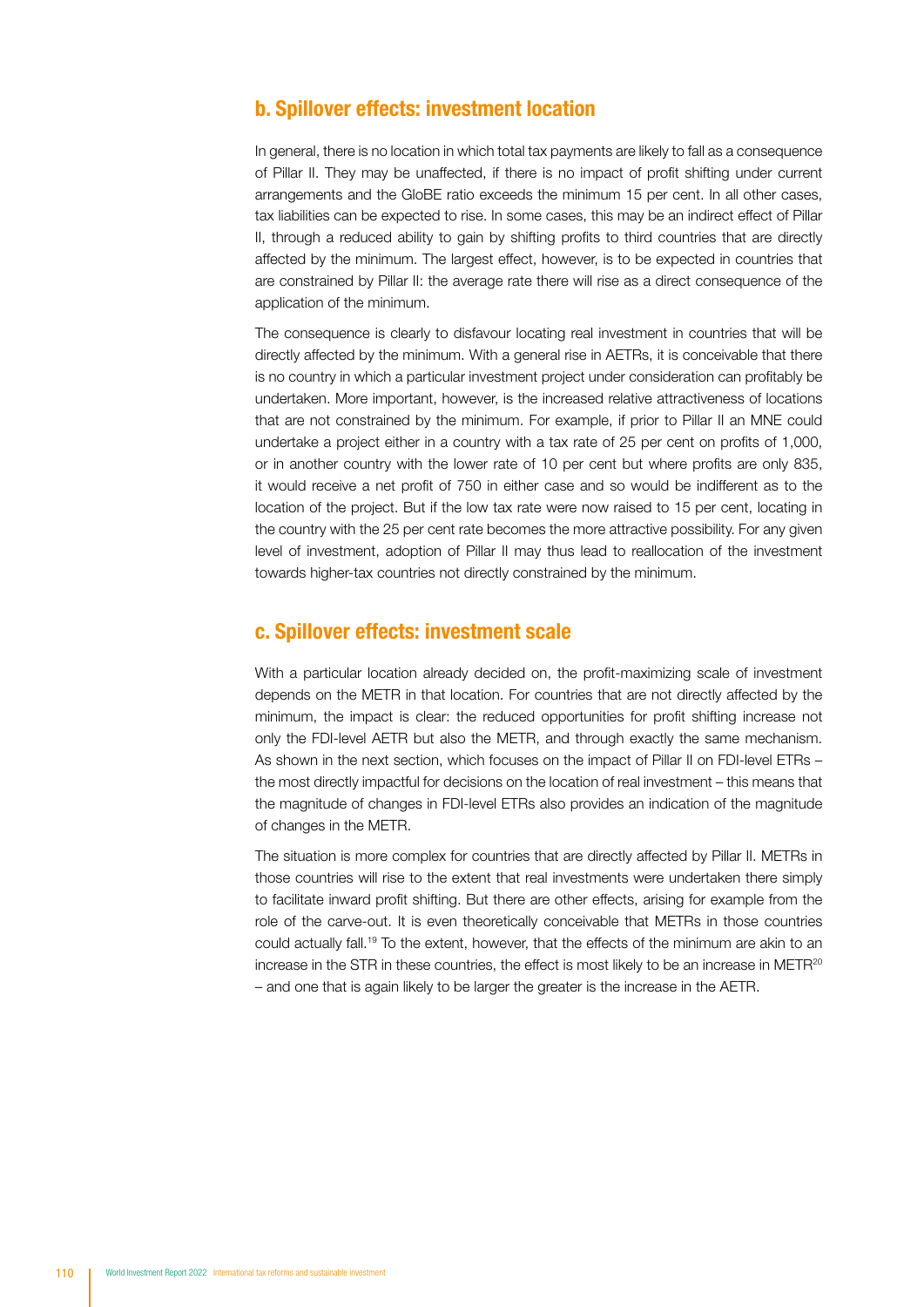# B. ESTIMATING THE IMPACT OF PILLAR II ON FDI

The empirical analysis in this section aims to quantify the potential impact of Pillar II on FDI. The analytical exercise is performed in three steps:

- (i) Section B.1 provides a comprehensive account of current ETRs paid by foreign affiliates and of the underlying profit-shifting dynamics. The two aspects – the host countries' ETRs and the exposure to profit shifting – are combined in a new synthetic indicator for tax rates, the FDI-level ETR.
- (ii) This indicator is the key analytical input to the quantification in section B.2 of the increase in CIT paid by MNEs on their foreign investment.
- (iii) The increase in FDI-level ETRs is the basis for the estimation in section B.3 of the expected impacts of Pillar II on the volume, distribution and route of global FDI.

#### 1. Corporate income taxes on FDI

#### a. Statutory tax rates and effective tax rates

Over the two decades around the turn of the century, global STRs declined markedly but gradually, from almost 40 per cent in 1990 to just over 25 per cent in 2010 (figure III.1). A key factor, it is generally accepted, was competition between countries to attract and retain FDI – especially efficiency-seeking FDI – which put significant pressure on governments to decrease corporate tax rates and led to a "race to the bottom" in corporate taxation (Abbas et al., 2012).



#### Figure III.1. Average statutory corporate income tax rates, 1990–2018 (Per cent)



*Source:* UNCTAD; Tax Foundation.

*Notes:* Top statutory corporate income tax rates, simple averages across countries. OFCs = offshore financial centres. World does not include OFCs. The list of OFCs follows that of Tørsløv et al. (2021). Only countries for which statutory tax rates are available for all years between 1990 and 2018 are included.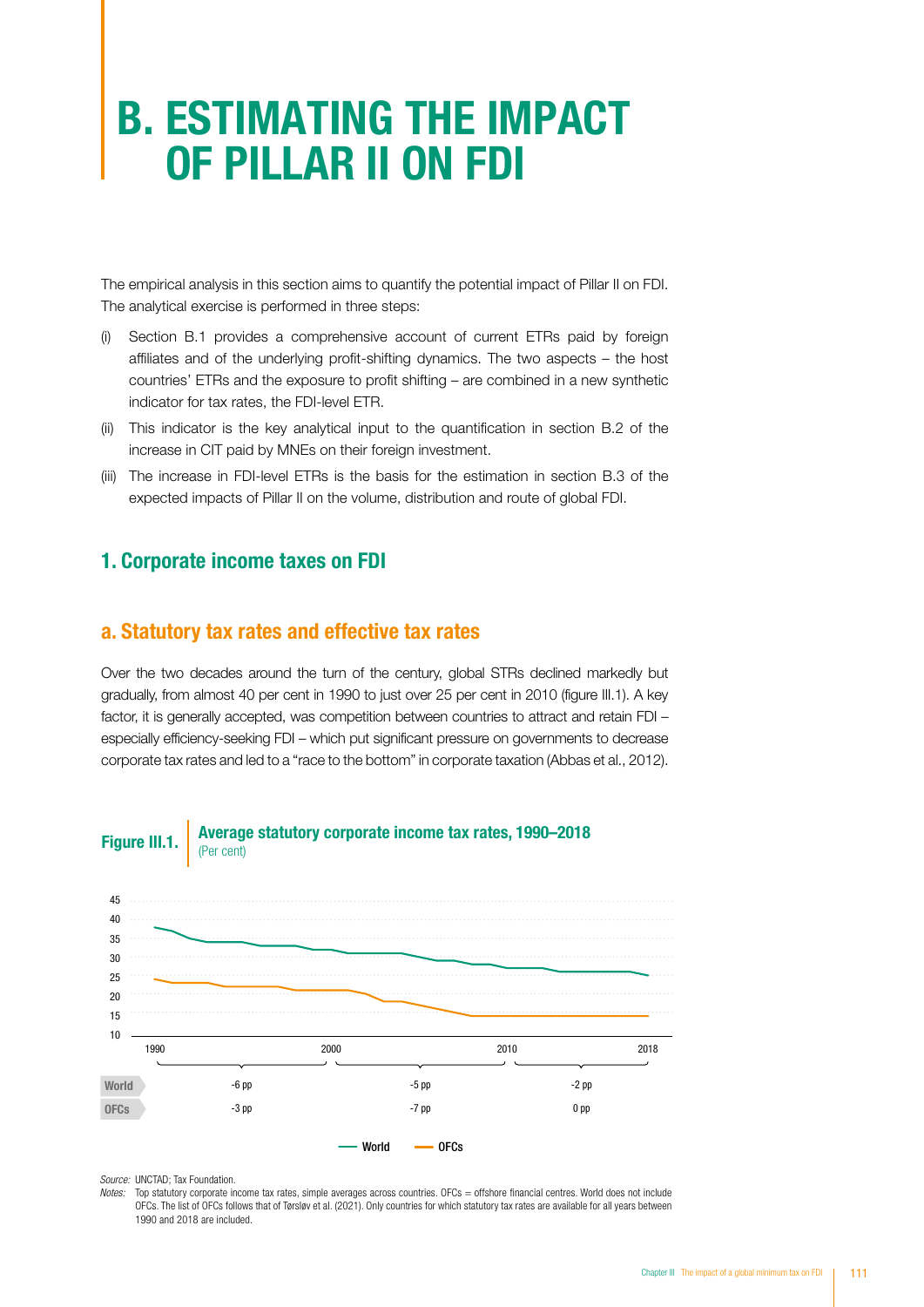The desire to protect against (or induce) profit shifting no doubt also played a role. In the decade since 2010, STRs have followed a flatter downward trend. This indicates that competition among countries, at least at the level of STRs, has cooled down. However, STR trends do not reflect cross-border competitive dynamics such as tax competition through tax incentives and profit shifting. Offshore financial centres display STRs some 10 percentage points below the global average.

Looking beyond STRs, countries offer fiscal incentives aimed at encouraging some type of investment by reducing corporate tax bills. Tax holidays, exemptions, deductions and credits are some examples (section C). ETRs – defined in the standard way as the ratio between CIT paid and reported profits $21$  – enable accounting for the effects of tax incentives. ETRs from country-by-country reporting  $(CbCR)^{22}$  employed in this chapter are first computed at the country level and then averaged across countries within various groups. The analysis covers 208 host countries, of which 53 are classified as developed and 155 as developing; 39 countries qualify as  $OFCs<sup>23</sup>$  Notably, the perimeter of firms covered by CbCR – including only MNEs with more than  $E$ 750 million annual revenues – matches the scope of Pillar II. CbCR data place the average ETR paid by foreign affiliates of large MNEs at 19 per cent globally, 6 points below the average STR (figure III.2).

The difference between ETRs and STRs is similar for both developed and developing economies. Generally, across all countries, differences in STRs remain an important factor explaining ETR variation. By contrast, firm nationality (foreign and domestic) and size (foreign affiliates of large MNEs or SMEs) do not appear to affect ETR levels substantially (box III.4). $^{24}$ 

OFCs exhibit a remarkably low ETR, at 7 per cent on average, in part due to their lowerthan-average STRs (18 per cent) but more importantly to greater resort to fiscal incentives and preferential tax treatments, as hinted at by the large difference between their ETRs and STRs of 11 percentage points.

#### Statutory tax rate Effective tax rate 25  $22$ 26 20  $\overline{21}$ 28 27 18  $\overline{10}$ 16  $\overline{20}$  $\overline{25}$ 17  $\overline{21}$  $\overline{22}$  $\overline{\phantom{a}}$ World Developed economies Developing economies Africa Asia Latin America and the Caribbean LDCs *Memorandum* OFCs

Average statutory and effective tax rates of foreign affiliates of large Figure III.2. **Exercise Statutory and enective tax rates of foreign and region.** 

*Source:* UNCTAD; Tax Foundation for statutory tax rates and Garcia-Bernardo and Janský (2022) for CbCR-based effective tax rates. *Note:* Simple averages across countries. CbCR = country-by-country reporting, LDCs = least developed countries, OFCs = offshore financial centres.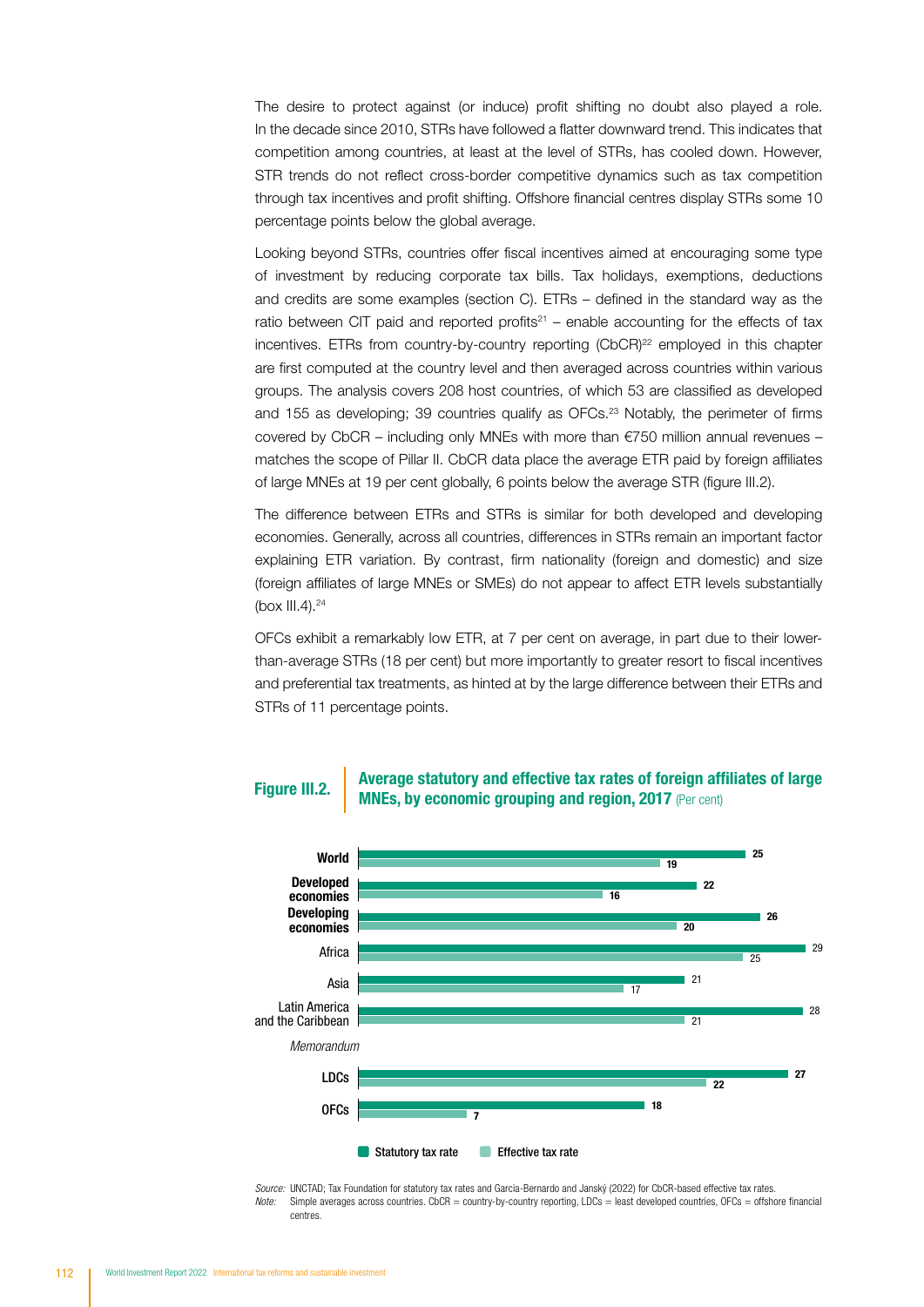#### Box III.4. Metrics of corporate income tax rates

#### Statutory tax rates and [average] effective tax rates

It is critical to distinguish between STRs, established by law, and AETRs, reflecting the average rate at which reported profits are effectively taxed. Whether to use one or the other depends on the research question (Bradbury et al., 2018). The empirical analysis in this report is based entirely on AETRs, with the only exception being the historical trend in figure III.1, for which reliable and sufficiently long time series of AETRs are not available. For the purpose of this analysis, AETRs provide a more comprehensive picture of corporate taxation. Unlike STRs, they absorb deductions, exemptions and other tax breaks designed by governments to reduce the tax burden of companies. For BEPS-related analysis, in which aggressive tax practices by OFCs play a critical role, this point is even more relevant as the gap between STRs and AETRs in OFCs is considerable, two times larger than in other countries. Yet, STRs remain an important determinant of variations in ETRs across countries: i.e. countries with higher STRs tend also to have higher ETRs.

#### Forward-looking and backward-looking effective tax rates

"Forward-looking" and "backward-looking" ETRs both aim to measure effective corporate tax liability but, as touched on in section A, are conceptually and analytically quite different. Forward-looking ETRs are model based, consider a hypothetical investment project and include all corporate taxes due. They are particularly suited for simulating alternative tax regimes. Although abstract by nature and dependent on a number of assumptions (such as on interest rates, profitability and inflation), forward-looking (marginal and average) ETR analyses of corporate taxation and investment have a long-established theoretical tradition (Devereux and Griffith, 2002, 2003). Updated and comparable forward-looking ETRs are reported by the Centre for Business Taxation of Oxford University for 43 countries, limited to OECD and G20 countries (see also Bazel et al. (2018), which reports METRs for 2017 for a larger sample of 92 countries, but also excluding most developing economies).

Backward-looking ETRs do not require assumptions about future scenarios. They are based on the taxes actually paid in a given year relative to the (pre-tax) income generated in that year. They are data based, computed directly from reporting by countries or firms and calculated as the ratio of CIT paid over pre-tax profits. Recent major improvements in the availability and reliability of data on the international activity of multinational groups has given impulse and added credibility to the use of backward-looking ETRs in the analysis of international corporate taxation, particularly in the BEPS context (e.g. Garcia-Bernardo and Janský, 2022).

So far, the (few) analyses on the investment impact of Pillar II have employed both forward-looking ETRs (Hanappi and Gonzalez Cabral, 2020) and backward-looking ETRs (Devereux et al., 2020). The analysis in this report follows the latter approach for two main reasons. First, backward-looking ETRs are more directly comparable with the actual GloBE ratio – the main trigger of Pillar II – as they are based on reported taxes and profits from financial accounts. (They nonetheless differ, because, for instance, of timing differences in the calculation of the GloBE ratio; see section C). Second, forward-looking ETRs are largely not available for developing countries.

#### Backward-looking effective tax rates based on country-by-country reporting

The construction of an empirically consistent measure of backward-looking ETRs is challenging. Until the introduction of CbCR reporting, the main source for calculating backward-looking ETRs of foreign affiliates was the United States Bureau of Economic Analysis (BEA) database on outward activities of MNEs from that country. The database reports income taxes paid by, and net income accrued to, foreign affiliates of United States–headquartered MNEs in nearly 70 countries, including several developing economies. The ratio between the two variables provides in principle a consistent ETR measure, after some corrections for double counting of equity income (Blouin and Robinson, 2020). Yet, the focus on outward investment from only the United States is clearly problematic. As an alternative, Tørsløv et al. (2021) use national accounts, also available for many countries but encompassing all firms operating in a country, both domestic firms and MNEs. Data from both the BEA and Tørsløv et al. (2021) pool together profit- and loss-making firms, with the result of overestimating ETRs actually faced by firms. Firm-level data have also been used to derive ETRs (Marckle and Shackelford, 2012), but their application in developing economies – particularly in Africa and in Latin America and the Caribbean – is severely limited by poor data availability (Tørsløv et al., 2021).

In this context, the publication of CbCR data as part of BEPS Action 13 has been an information breakthrough. Large MNEs – those with annual revenues over €750 million – are required to prepare reports and give details about their activities in the countries where they operate. The information is then aggregated at the level of the headquarter-host country pair and made publicly available by the OECD. At the time of this analysis (December 2021), data were available for only 2016 and 2017. It is important to note that the reporting was not yet mandatory in 2016, but the data from 2017 used in this report capture all large MNEs from 38 countries that signed the multilateral agreement for the automatic exchange of country-by-country reports.

CbCR reporting is thus very recent and as CbCR practice consolidates, it is expected to improve. Yet, there is little doubt – and a general consensus among experts (Garcia-Bernardo et al., 2021) – that CbCR data are already both richer and more empirically consistent than alternative sources. They cover the largest investors worldwide (almost 40 countries, corresponding to 90 per cent of outward FDI stock globally) and almost all recipient countries (about 200, compared with nearly 50 in Tørsløv et al. (2021) and 70 in the BEA database).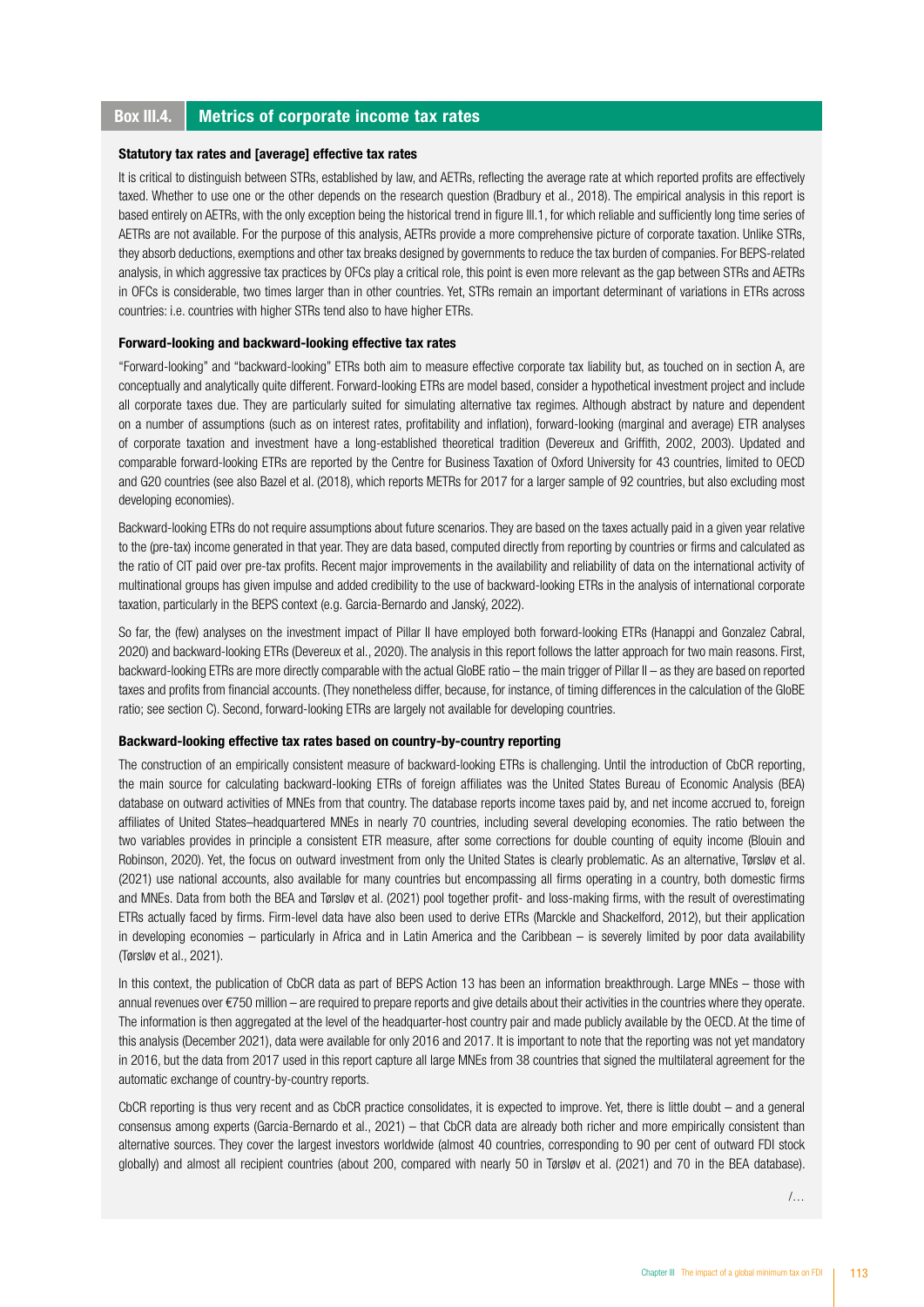#### **Box III.4.** Metrics of corporate income tax rates (Concluded)

In addition, loss- and profit-making companies are separated, and national companies can be excluded to focus the calculation on foreign affiliates. Furthermore, in the context of the analysis of Pillar II, the CbCR perimeter exactly matches the scope of the tax reform, targeting foreign affiliates of large MNEs. Finally, in the version used in this report from Garcia-Bernardo and Janský (2022) – excluding stateless entities – CbCR data are less prone than BEA data to double counting (although some residual double counting is possible on intracompany dividends, especially for the United States and developed economies in general; see discussions in Clausing (2020), Garcia-Bernardo et al. (2021) and Garcia-Bernardo and Janský (2022)).

For the case of United States MNEs, for which there are reliable comparative data, recent studies (Garcia-Bernardo et al., 2021) provide extensive cross-validation of CbCR-based ETRs, adding significant transparency about their strengths and weaknesses. Box figure III.4.1 compares average backward-looking ETRs based on three different sources. Overall, despite differences in data sources and perimeters – CbCR covering foreign affiliates of large MNEs, BEA covering foreign affiliates of United States MNEs and national accounts covering all firms – results and patterns are aligned, most notably between CbCR and BEA data, as expected.



 $ETR =$  effective tax rate.

*Source:* UNCTAD, based on Casella and Souillard (2022).

#### b. ETRs and the global minimum tax

The global average ETR stands at 19 per cent (excluding OFCs). Fewer than a third of developing economies report an average ETR below 15 per cent, with the share increasing to 50 per cent for developed economies. Thus foreign affiliates generally face higher ETRs than the minimum Pillar II rate of 15 per cent and tend to pay higher ETRs in developing economies than they do in developed economies (figure III.3). Among affiliates in developing economies, it is mainly those in small countries that report lower ETRs. As a result, weighting by the size of countries – captured by share of FDI stock – increases the average ETR in developing economies from 20 per cent to 23 per cent.

Developing economies with average ETRs below 15 per cent account for 6 per cent of total inward FDI stock to developing economies (figure III.4), suggesting that the large majority of FDI stock will not be directly affected by the minimum tax rate.25 For comparison, the share of developing countries with an average ETR below 21 per cent – the alternative threshold originally discussed in the context of BEPS negotiations – would be about 55 per cent (double the proportion of those with ETRs below 15 per cent), and corresponding to a sizeable 35 per cent of the FDI stock of developing countries.

Notably, whereas the Pillar II threshold at 15 per cent appears conservative for the levels of taxation in most countries, it is high for OFCs, more than half of which face an average ETR of less than 5 per cent. This is a key consideration when incorporating profit-shifting dynamics into the analysis of ETRs and considering the impact on ETRs of the Pillar II global minimum tax.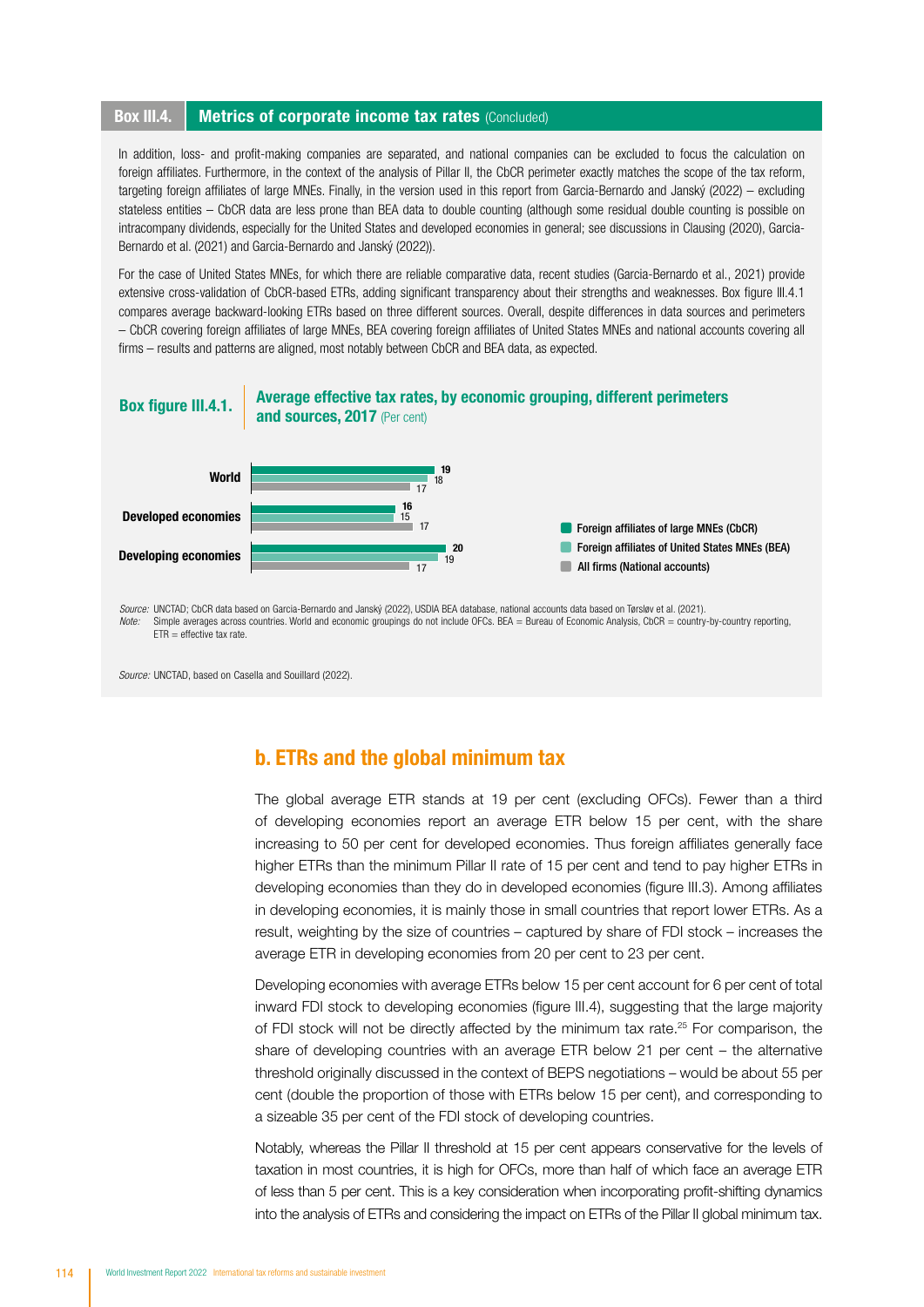#### Distribution of average effective tax rates of foreign affiliates of large **MNEs across host countries, 2017** (Per cent) Figure III.3.



Share of countries with average ETR in range

*Source:* UNCTAD; CbCR-based ETRs from Garcia-Bernardo and Janský (2022).

*Note:* World, economic groupings and regions do not include OFCs. CbCR = country-by-country reporting, ETR = effective tax rate,  $LDCs =$  least developed countries,  $OFCs =$  offshore financial centres.

Figure III.4.

#### Distribution of inward FDI stock by average effective tax rates of foreign affiliates of large MNEs in host countries, developing countries, 2017 (Per cent)



*Source:* UNCTAD; CbCR-based ETRs from Garcia-Bernardo and Janský (2022).

*Note:* Developing countries exclude OFCs. CbCR = country-by-country reporting, ETR = effective tax rate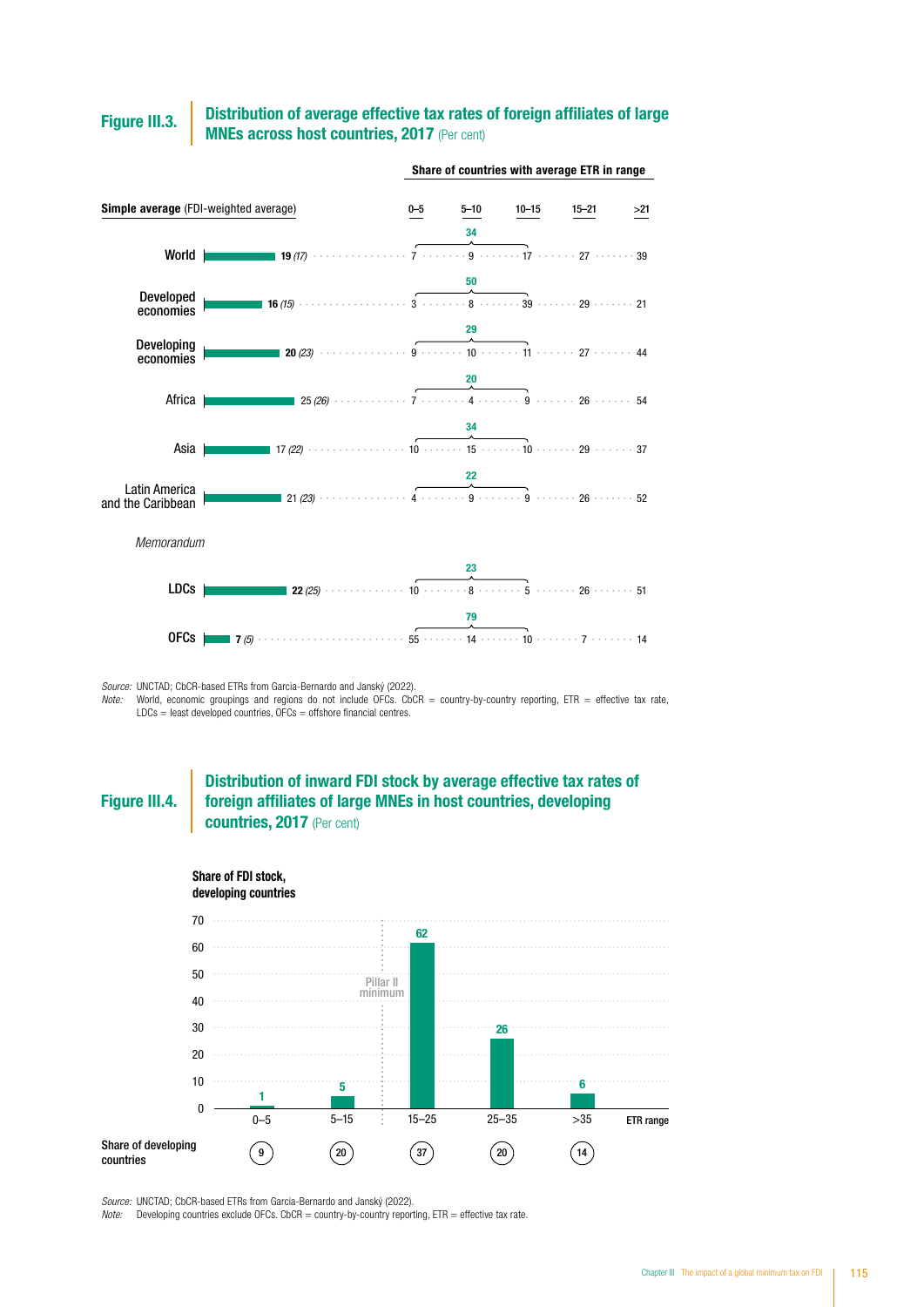#### c. FDI-level ETRs

It is important to recognize that ETRs calculated as the ratio of taxes paid in some host country to the profits reported there do not fully reflect the actual tax rates paid on the income generated by the underlying investment. This is because of profit shifting: part of the FDI income created in host countries may well be shifted offshore and subjected to lower ETRs in OFCs.<sup>26</sup> ETRs reported in host countries are thus higher than the effective rates ultimately faced by MNEs on income generated by their investments there. A more comprehensive notion of ETR, encompassing all income generated by FDI – including shifted income – is defined here as *FDI-level average ETR*, or simply *FDI-level ETR* for convenience.<sup>27</sup>

The FDI dimension implies a shift in the analytical focus from the foreign affiliate's country of operations (host country) to the underlying, value-creating FDI project itself. More concretely, for a given host country C, the FDI-level ETR can be defined as the ratio between CIT on the income generated by the FDI stock in country C and the FDI income itself – recognizing, crucially, that those taxes may be paid and income reported in countries other than C itself (box III.5). In the absence of profit shifting, FDI-level ETRs are the same as standard ETRs. The difference between the two depends on the extent of profit shifting – i.e. the share of FDI income shifted to OFCs – and the difference between the ETR in host countries and in the OFCs. With profit shifting estimated to affect between 20 and 40 per cent of MNE profits (*WIR15*; Tørsløv et al., 2021; Garcia-Bernardo and Janský, 2022) and the difference in ETRs between OFCs and other countries larger than 10 percentage points, FDI-level ETRs are on average 2 to 3 percentage points lower than standard ETRs – from 17.3 to 15 per cent at the global level, after weighting by FDI stock (figure III.5, left-hand side).

For developing economies, the difference between standard ETRs and FDI-level ETRs is higher than in developed economies, at 3.4 percentage points (from 23 per cent to 19.6 per cent) against 1.9 points (from 15 per cent to 13.1 per cent). This is consistent with evidence that outward profit shifting is especially marked in developing countries. These differences correspond to a decrease in CIT paid on FDI income of about 15 per cent. This effect can be seen as the CIT "saving" made by MNEs on their foreign profits as a result of profit shifting – and, conversely, the collective revenue loss suffered by governments.

Incorporating profit-shifting dynamics – i.e. switching from the standard ETR view to the FDI-level view – not only decreases the average but also changes the distribution of ETRs (figure III.5, right-hand side). With the new metric, the share of developing countries with tax rates below 15 per cent increases to 48 per cent (from 29 per cent) and the corresponding share of FDI to 26 per cent (from 6 per cent). Given the high concentration of host-country ETRs in the range between 15 and 20 per cent, a shift of even a few percentage points in their distribution has a significant impact on the positioning of countries relative to the Pillar II minimum threshold. In other words, the Pillar II threshold of 15 per cent does not appear as low anymore when assessed from the perspective of FDI-level ETRs rather than that of the standard ETRs (though it is of course the latter to which the Pillar II rules directly apply). The Pillar II minimum rate of 15 per cent is thus more ambitious and far-reaching than it may seem. Investments in locations where ETR exceeds 15 per cent might appear to be unaffected by the minimum; but to the considerable extent that investors achieve a lower effective rate by shifting profits to countries with rates lower than 15 per cent, they will be. The next task is to assess quite how powerful this effect is likely to be.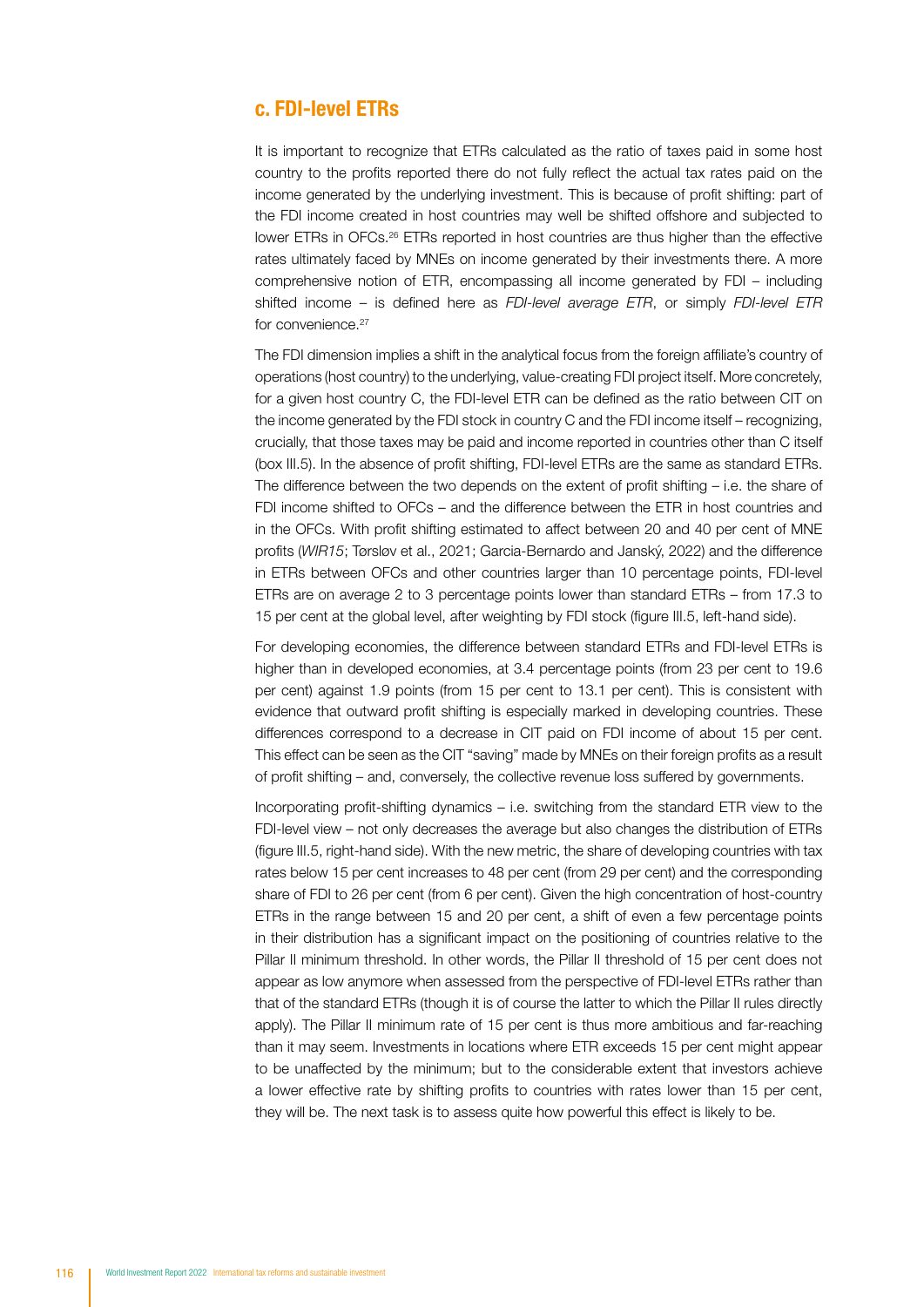Average FDI-level effective tax rates of large MNEs, by economic grouping and region, **Figure III.5. AVerage FDI** 



*Source:* UNCTAD estimates.

*Note:* FDI-weighted averages. World, economic groupings and regions do not include OFCs. ETR = effective tax rate, LDCs = least developed countries, OFCs = offshore financial centres.

#### Box III.5. A new ETR metric: the FDI-level ETR

As a result of profit shifting, taxes paid by MNEs on profits generated by FDI do not align with ETRs reported by foreign affiliates in host countries. Part of the FDI income is shifted offshore and subject to lower ETRs.

Thus, the ETR observed in host country C will be higher than the actual ETR faced by MNEs on income generated by FDI there. To account for this effect, an FDI-level ETR is then introduced:

 $ETR_C^{FDI} = \frac{CIT \text{ on income generated by FDI stock in host country } C}{Income generated by FDI stock in host country } C$ 

The standard host-country ETR, in contrast, is:

 $ETR_C = \frac{CIT \, paid \, by \, foreign \, affiliates \, in \, host \, country \, C}{Profits \, reported \, by \, foreign \, affiliates \, in \, host \, country \, C}$ 

implying that  $ETR_C^{FDI} \neq ETR_C$  if profit shifting takes place. The two ETRs are related as:

$$
ETR_C^{FDI} = \sum_i \gamma_{C_i} * ETR_{H_i} + \left(1 - \sum_i \gamma_{C_i}\right) * ETR_C
$$

where  $H_1, H_2, ..., H_N$  are OFCs to which foreign affiliates operating in country C shift a share of their profits, respectively  $Yc_1, Yc_2, ..., Yc_N$ . Bilateral profit-shifting shares can be calibrated using one of the available methodologies to estimate profit shifting. Casella and Souillard (2022) discusses and compares different approaches including the profit misalignment method (Garcia-Bernardo and Janský, 2022) – the baseline approach adopted in this report – as well as the method of comparison with domestic firms (Tørsløv et al., 2021) and the semielasticity method (Heckemeyer and Overesch, 2017).

*Source:* UNCTAD, based on Casella and Souillard (2022).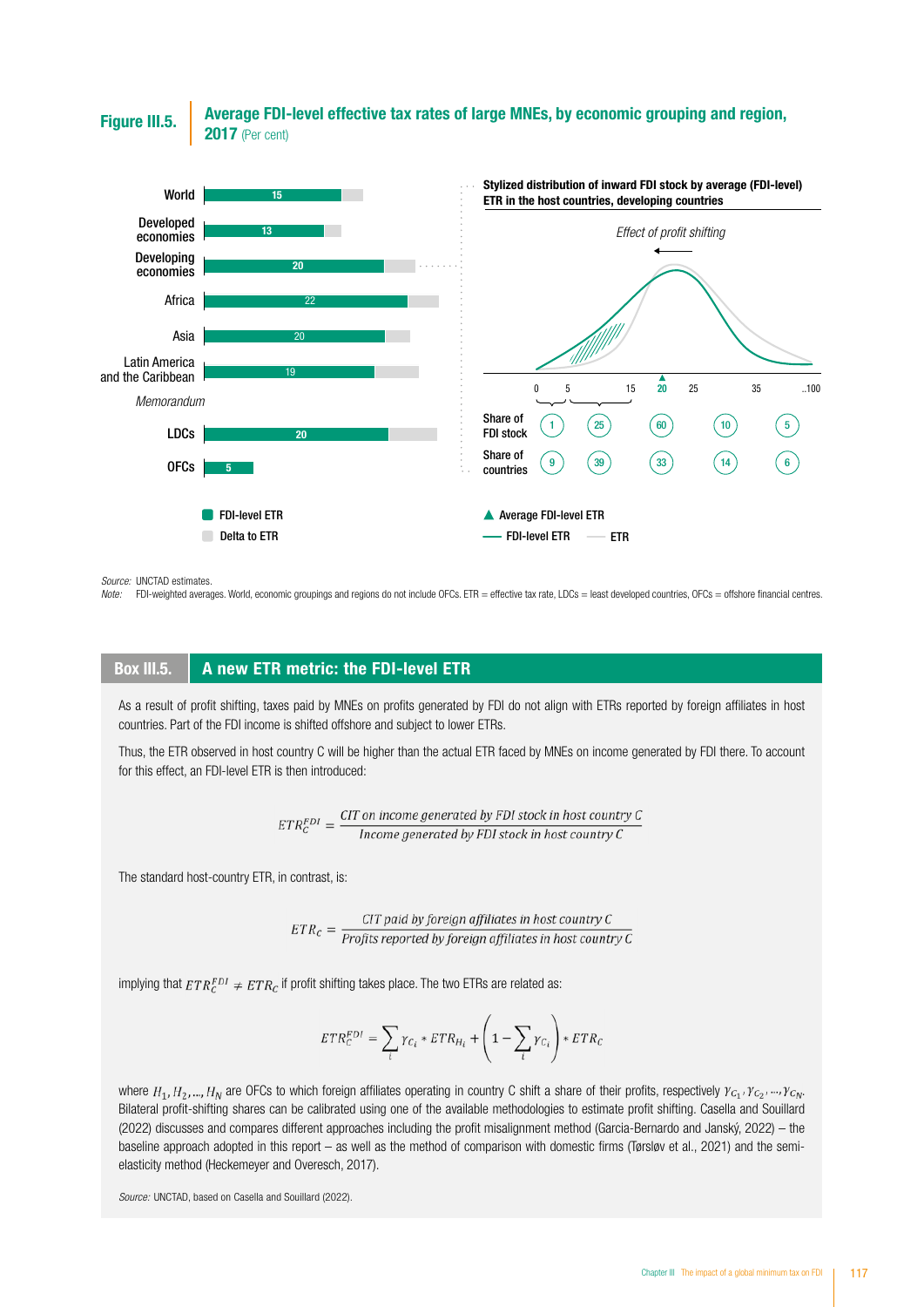#### 2. Pillar II and the taxation of FDI income

#### a. The increase of FDI-level ETRs

The increase in corporate taxation for MNEs caused by a minimum tax rate applied to foreign affiliates operates through two main channels: host countries' ETRs and profit shifting.

The first, and most obvious channel, is through the ETRs of the host countries whose GloBE ETRs are below the minimum of 15 per cent and so are subject to some top-up under Pillar II rules. How foreign affiliates in host countries distribute around the threshold determines the increase in the tax rates applied to their locally reported profits. In practice, for empirical purposes, given the prohibitive task of tracking within-country firm-level variations in ETRs, the analysis in this chapter uses countries' average ETRs as proxies for GloBE ETR distributions. In this context, the trigger of the ETR channel is the difference between the 15 per cent threshold and the host country's average ETR.

The second driver of change in corporate taxation paid by MNEs is the profit-shifting channel, which arises even when the standard ETR in a particular host country exceeds 15 per cent. Accounting for profit shifting substantially increases the estimated impact of Pillar II based on host countries' ETRs alone. The profit-shifting channel works through two related dynamics. On the one hand, higher taxation of income reported in OFCs leads the MNE to reduce the proportion of profit it shifts; on the other, the residual shifted profits are subject in those OFCs to higher ETRs – from an average of 7 per cent to the minimal rate of 15 per cent.

The calibration of the residual share of shifted profits after the introduction of the minimum is ultimately an empirical and modelling matter. The analysis that follows uses two scenarios to assess the impact on FDI-level ETRs: one that is likely to provide a conservative estimate of the induced increase in FDI-level ETRs ("baseline scenario"), and one that provides an upper bound on this increase ("upper bound scenario"). The baseline (conservative) scenario allows the share of shifted profits to decrease proportionally (linearly) to the reduction of the gap in the rate between host countries and OFCs.28 The upper bound assumes that there is no longer any profit shifting after the introduction of the Pillar II minimum (a full reversal of profit shifting).<sup>29</sup> The actual effect is very likely to lie between the two, as confirmed by recent profit-shifting literature supporting significant non-linearity (namely, convexity in rate differentials) of profit shifting (Dowd et al., 2017; Garcia-Bernardo and Janský, 2022).

As a synthetic indicator combining both ETR levels and profit-shifting shares, the FDIlevel ETR provides a flexible metric that allows account to be taken of both channels. From this perspective, it gives a more realistic picture of the increase in the CIT rate paid by MNEs on their foreign investment than do standard host-country ETRs alone, which cannot incorporate the effects on profit-shifting dynamics in the calculation of the ETR impact (box III.6).

Applying the FDI-level ETR framework described in box III.5 and box III.6 – and leaving aside for now the impact of the carve-out – this report estimates an increase of 2.4 percentage points in FDI-level ETRs faced by MNEs globally as a result of Pillar II, with an upper bound of 3 percentage points. This estimate is computed by averaging across host countries – accounting for *all* FDI (including by MNEs not in scope of Pillar II, i.e. with annual revenues below €750 million) – with host countries weighted by the size of their FDI inward stock (figure III.6, left-hand side, shaded quadrant). The assessment of the impact assumes that all countries covered by the analysis (more than 200) implement Pillar II.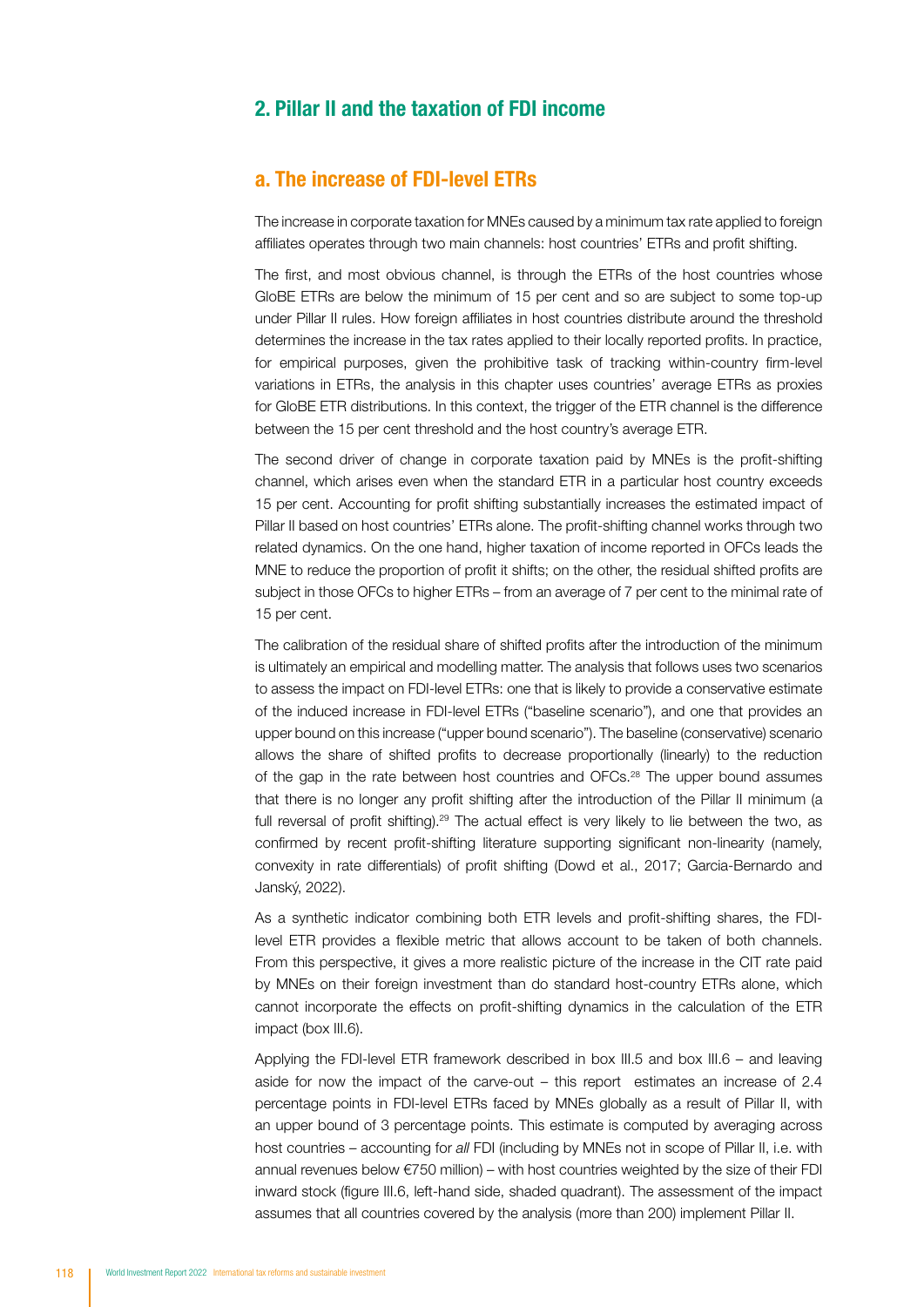## Figure III.6. **Impact of Pillar II on average FDI-level effective tax rates without carve-out, by economic grouping and region (Percentage points)**



#### Increase in average FDI-level ETR, world

*Source:* UNCTAD estimates.

*Note:* World, economic groupings and regions do not include OFCs. ETR = effective tax rate, LDCs = least developed countries, OFCs = offshore financial centres.

#### Box III.6. How Pillar II changes FDI-level ETRs

The (average) FDI-level ETR in host country C defined in box III.5 can be written as:

$$
ETR_C^{FDI} = \sum_i \gamma_{C_i} * ETR_{H_i} + \left(1 - \sum_i \gamma_{C_i}\right) * ETR_C = ETR_C - \sum_i \gamma_{C_i} * (ETR_C - ETR_{H_i})
$$

where  $H_1, H_2, ..., H_N$  denote OFCs to which foreign affiliates operating in country C shift a share of their profits, respectively  $\gamma_{C_1}, \gamma_{C_2}, ..., \gamma_{C_N}$ . For foreign affiliates of large MNEs (in scope), the impact of the Pillar II minimum on the FDI-level ETR is given as follows:

$$
\Delta ETR_{large,C}^{FDI} = (ETR_{C}^{\prime} - ETR_{C}) + \left(\sum_{i} \gamma_{C_{i}} (ETR_{C} - ETR_{H_{i}}) - \sum_{i} \gamma_{C_{i}}^{\prime} (ETR_{C}^{\prime} - ETR_{H_{i}}^{\prime})\right)
$$

where ETR' is equal to the maximum between ETR and 15 per cent and  $\gamma'$  are the profit-shifting shares after implementation of Pillar II. Intuitively, the first term in the right-hand side represents the ETR channel, while the second and third capture the profit-shifting channel. The ETR channel depends simply on the level of the host country's ETR relative to the minimum, while the profit-shifting channel depends on the change in exposure to profit shifting, through adjustments to both the (shifted) tax base and to the tax rates (differentials). In a world without profit shifting, then  $\gamma_{C_i} = \gamma'_{C_i} = 0$ . Thus, the impact of Pillar II would be limited to the difference between the minimum and the host-country ETR if positive, or 0 if not positive.

With profit shifting, the impact depends on the assumptions about the change in profit-shifting behaviour as a result of Pillar II. This analysis considers two scenarios. The baseline conservative scenario allows profit shifting to decrease gradually after Pillar II, with  $\gamma_{C_i} \ge \gamma'_{C_i} \ge 0$ , where the latter shares are empirically calibrated at the bilateral level. The upper-bound scenario – maximizing the impact of the profitshifting channel – assumes the elimination of profit shifting after Pillar II:  $\gamma_{C_i} \geq 0$  and  $\gamma'_{C_i} = 0$ , for all i.

Finally, to obtain the impact of Pillar II at the host-country level – including all foreign affiliates, both in and outside the scope of Pillar II – the impact in the equation above is weighted by some (host country–specific) factor  $\omega_c$  that reflects the share of income generated by foreign affiliates of large MNEs in the income generated by all foreign affiliates

*Source:* UNCTAD, based on Casella and Souillard (2022).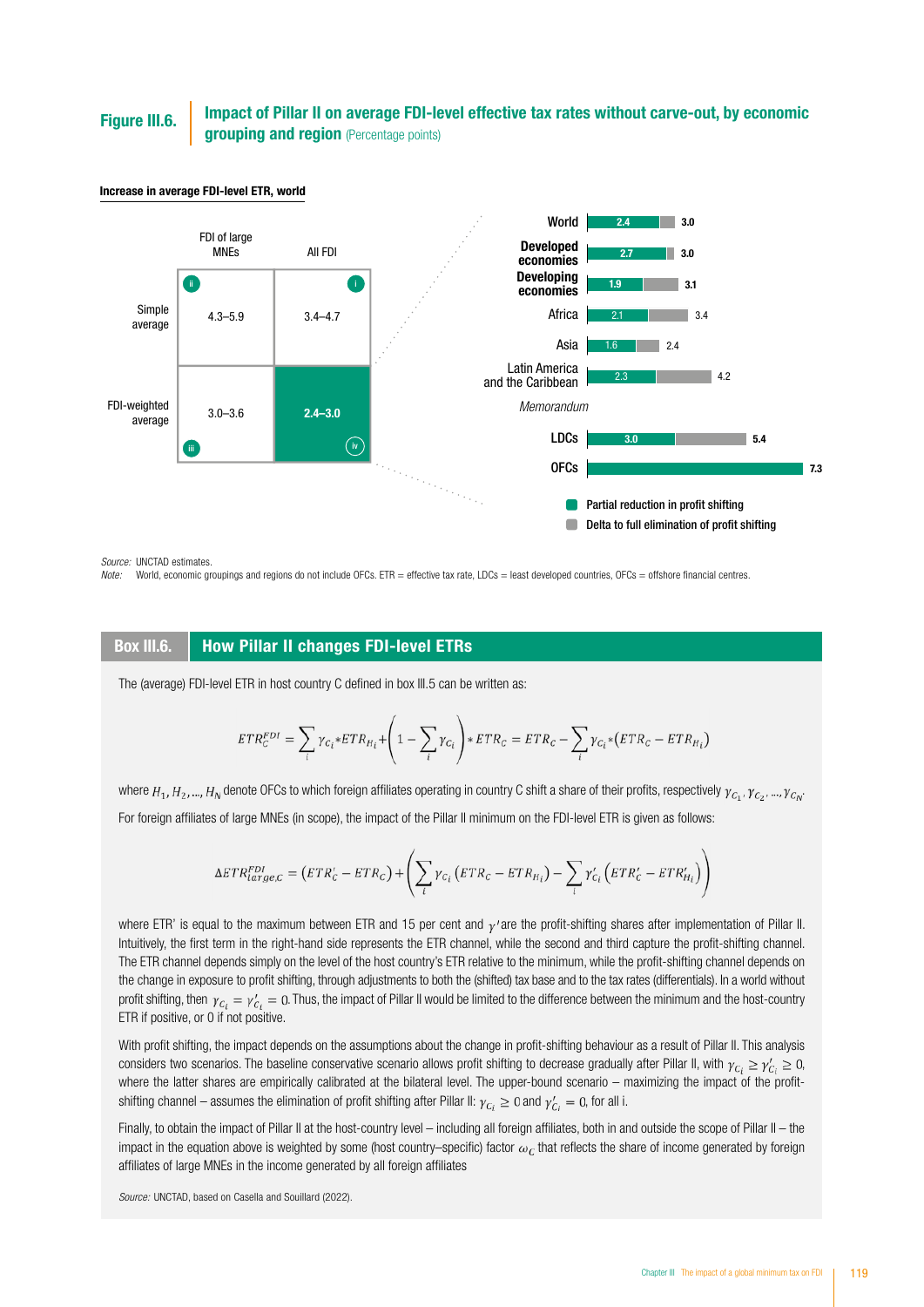As small countries tend to report lower (pre-Pillar II) rates, unweighting increases the estimated impact of the reform, from 2.4 to 3.4 percentage points in the baseline scenario (from quadrant IV to quadrant I in figure III.6, left-hand side). FDI by large MNEs – falling within the scope of application of Pillar II – are subject to a stronger increase: in the baseline scenario, the increase in their FDI-level ETRs is 4.3 and 3.0 percentage points in the unweighted and weighted versions, respectively (quadrants II and III in figure III.6, left-hand side).

Comparing developing and developed countries, it is only in the upper-bound case (maximal response) that the impact on FDI-level ETRs is substantially the same, at about 3 percentage points (figure III.6, right-hand side). In the baseline scenario, where a part of profits continues to be shifted to OFCs, the increase in FDI-level ETRs in developing countries is two thirds of that in developed economies (1.9 percentage points against 2.7 percentage points). In this case, the growth in the tax rate faced by MNEs on their investment in developing economies is about half of that in developed economies. Among developing countries, those in Latin America and the Caribbean and in Africa see the largest increase in FDI-level ETRs (2.3 and 2.1 percentage points in the conservative scenario), while the impact in Asia is more moderate (1.6 percentage points). Excluding OFCs, LDCs are the most affected, with an increase in the average FDI-level ETR of 3 percentage points in the baseline scenario, with an upper-bound of 5.4 percentage points.

Different patterns of impact across regions in the two scenarios can be largely explained by exposure to the two channels, host-country ETRs and profit-shifting. Countries that have relatively lower ETRs and that are less prone to profit shifting tend to display a more limited gap between the baseline scenario and the upper bound, since the difference between scenarios depends on MNE profit shifting behaviour. This is fully exemplified by OFCs, which have very low ETRs and no outward profit shifting. To a lesser extent, this is also the case for developed economies. Developing countries, particularly in Africa and in Latin America and the Caribbean, are in the opposite situation, with relatively high ETRs and significant exposure to profit shifting, explaining a sizable difference between the baseline and the upper bound scenario for those countries.

These insights are further confirmed and qualified through an explicit decomposition of the impact, into the ETR channel and the profit-shifting channel (figure III.7). For ease of exposition, the decomposition is made under the assumption of full reversal of profit shifting (upper bound). All profits shifted pre-Pillar II are then simply reassigned to the host countries where they are generated.30

Globally, of the 3 percentage point increase in the FDI-level ETR, 2 percentage points can be attributed to the impact of the profit-shifting channel. By contrast, the increase in FDIlevel ETR due to the (upward) realignment of host-country ETRs to the minimum (the ETR channel) drives a more modest increase.

Yet, the effects are very different between developed and developing economies. In developed economies, the contribution to the impact is evenly shared between the two channels. In developing economies, including LDCs, the profit-shifting channel is the more prominent, owing to the combination of greater exposure to profit shifting and their higher pre-Pillar II ETRs. As a result, the weight of the ETR channel is less than 10 per cent in developing economies, compared with almost 50 per cent in developed economies. Among developing economies, LDCs are somewhat different, with a stronger weight of the ETR channel. Conversely, in OFCs, the ETR channel drives all the difference, an increase of 7.3 percentage points.

Looking through the lens of the FDI-level ETR at the objectives of the tax reform – countering profit shifting on the one hand and limiting tax competition on the other – it appears that Pillar II acts mainly through the impact on profit shifting from applying the minimum rate to OFCs rather than through the application of the minimum elsewhere.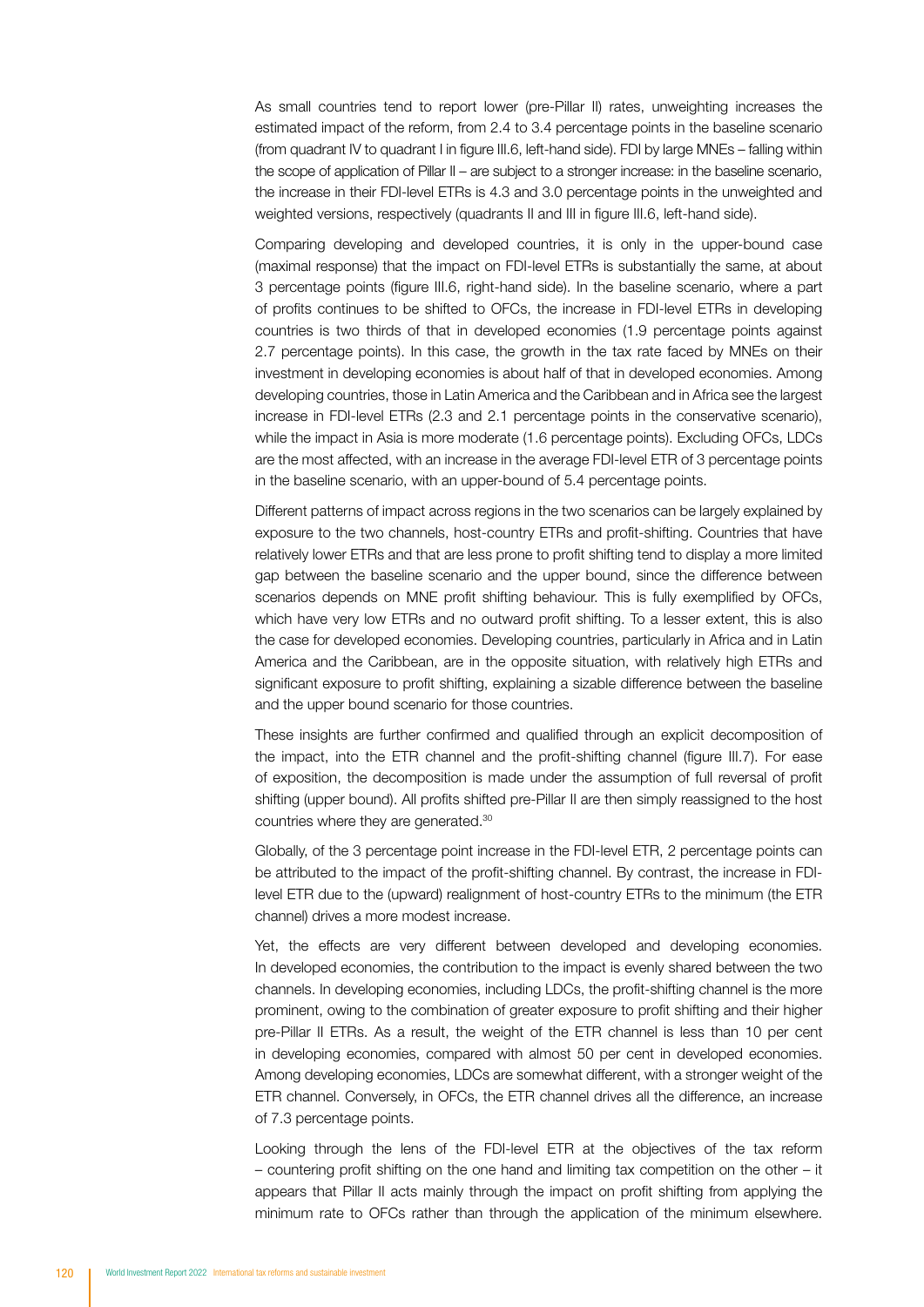#### Decomposition of the impact of Pillar II on FDI-level effective tax Figure III.7. **Figure III.7.** Figure III.7. **Figure III.7.** Fates, by economic grouping and region (Percentage points and per cent)



*Source:* UNCTAD estimates.

*Notes:* FDI-weighted averages. World, economic groupings and regions do not include OFCs. Upper-bound scenario assumes full elimination of profit shifting after Pillar II and no carve-out. ETRs = effective tax rates, LDCs = least developed countries, OFCs = offshore financial centres.

This is particularly true for developing countries. Put differently, in a world without profit shifting, the increase in corporate taxation on FDI income as a result of Pillar II would be very limited in developing economies. The empirical evidence of this limited impact demands two important caveats.

First, an FDI-weighted average understates the impact of the ETR channel across individual countries. Since smaller countries generally apply lower ETRs, a simple (unweighted) average across countries would result in a higher impact – a global 4.7 percentage point increase in the FDI-level ETR in the upper-bound estimate (compared with 3 percentage points in the weighted version), with most of the additional impact driven by the ETR channel.

Second, and more importantly, the calculation of the impact of the ETR channel assumes that all foreign affiliates are subject to the average ETR in the host country. This assumption captures de facto the impact on *average ETRs* rather than, more relevant for considering investment effects of Pillar II, the *average impact* on ETRs (box III.7). It can be proved that the impact on the average ETR is smaller than the average impact on ETRs. From this perspective, the baseline estimate in this study understates the actual impact.

A key feature of Pillar II is the application of a substance-based carve-out to reduce the tax base to which the Pillar II top-up tax rate applies (section A). This is intended to preserve the possibility for countries to compete for real and productive investment. As such, the share of profit that can be carved out – i.e. the share of a foreign affiliate's total profit that can be spared from the application of the minimum tax rate – is anchored to indicators of tangible assets and employment. The existence of this carve-out leaves an "open window" for countries to engage in a degree of tax competition through their domestic tax system, as highlighted in section D.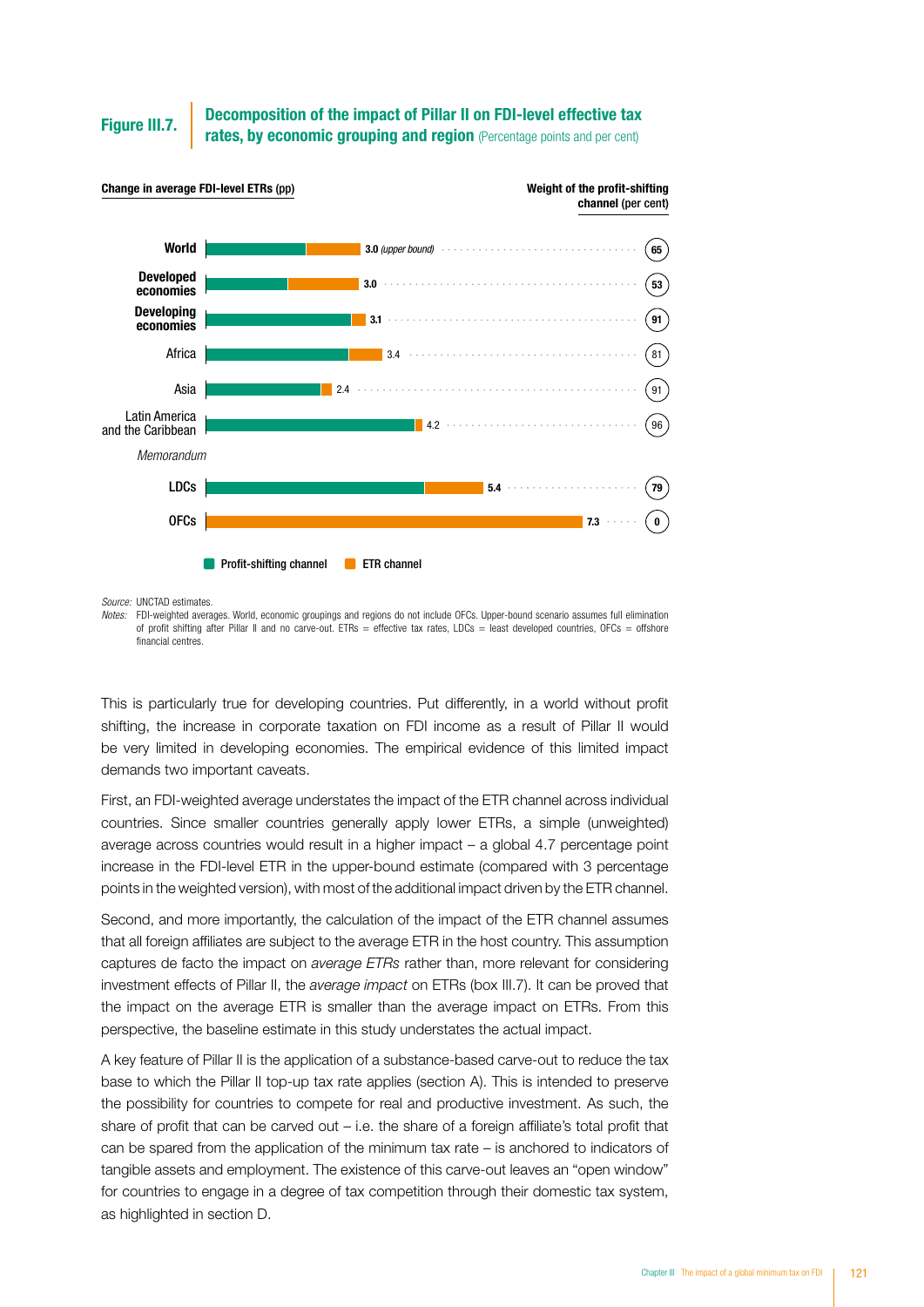#### Box III.7. Accounting for ETR variance within countries

Tax incentives are one important reason why ETRs are generally lower than STRs. However, tax incentives are not granted uniformly to all foreign affiliates: the average ETR observed at the country level is the result of very different tax rates faced by individual foreign affiliates. As Pillar II applies to those individual foreign affiliates, impact assessments based solely on average ETRs have their limitations. However, for developing countries, data that can be used to infer the full distribution of ETRs are extremely scarce.

Assuming ETRs concentrated at the country level leads to a systematic underestimation of the impact of a minimum tax. In the case where the country-average ETR is higher than the minimum threshold – the most common situation in developing countries – the direction of the bias is obvious. The analysis records no impact (excluding, for the moment, profit-shifting considerations) whereas in practice Pillar II produces an increase of the ETR faced by a subset of foreign affiliates, and hence of the average ETR as well. However, underestimation of the impact of the minimum can be shown to hold also in the general case.

The degree of underestimation of the impact depends on the distribution of the ETRs, which varies by country and is not empirically observable for most countries. A rough indication can be provided by a simulation-based analysis, assuming for each host country a discrete distribution of ETRs with only two values, at zero and at the STR, and with the mean at the national average ETR. This loosely corresponds to the case where host countries provide exemptions (zero rate) as the only type of tax incentive; when exemptions do not apply, FDI income is taxed at the full STR. The impact on average (FDI-level) ETRs globally then becomes around twice the impact calculated in the scenario that disregards ETR variance (box figure III.7.1).

Box figure III.7.1. Simulation of the additional impact of Pillar II in presence of variance of effective tax rates within countries (Percentage points)



*Source:* UNCTAD estimates.

Notes: World, economic groupings and regions do not include OFCs. FDI-weighted averages. Upper-bound scenario assumes full elimination of profit shifting after Pillar II and no carve-out. The list of OFCs follows that of Tørsløv et al. (2021). ETR = effective tax rate, LDCs = least developed countries, OFCs = offshore financial centres.

*Source:* UNCTAD, based on Auclair and Casella (forthcoming).

The introduction of the carve-out mitigates the impact of the Pillar II minimum tax rate on FDI-level ETRs, to the extent that it reduces the tax base to which the top-up applies in host countries (hence affecting the ETR channel).<sup>31</sup> The magnitude of the reduction depends on the size of the carve-out. Proper calibration of the carve-out shares is empirically challenging.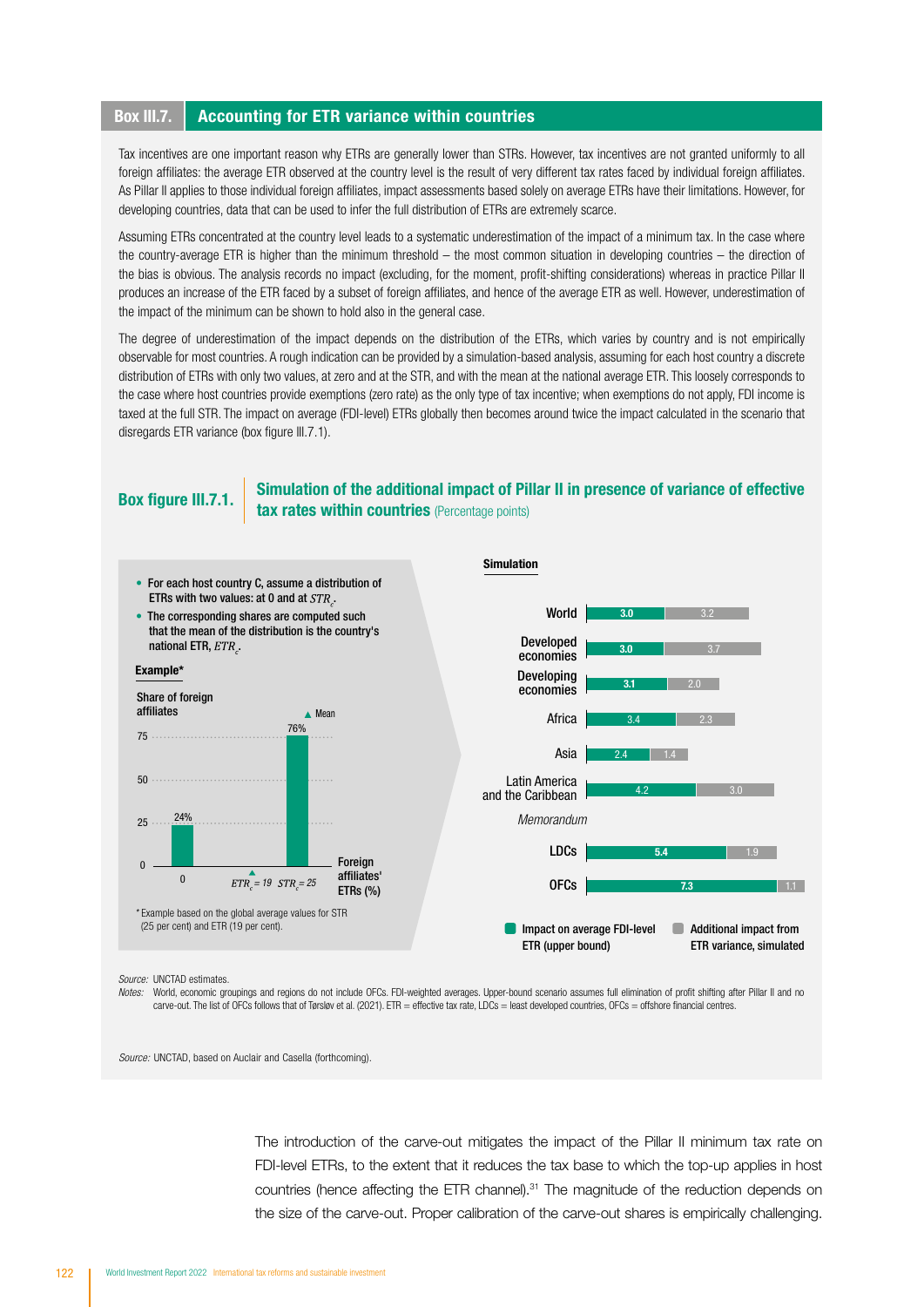Impact of Pillar II on average FDI-level effective tax rates with a Figure III.8. Carve-out, by economic grouping and region (Percentage points and per cent)



*Source:* UNCTAD estimates.

*Notes:* FDI-weighted averages. This baseline estimate refers to a conservative scenario with a partial (linear) reduction of profit shifting after Pillar II. World, economic groupings and regions do not include OFCs. ETR = effective tax rate, LDCs = least developed countries, OFCs = offshore financial centres.

Available data on reported payroll, intangible assets and profits from the OECD CbCR and the OECD Activity of Multinational Enterprises (AMNE) Database hint at an average carveout share of about 40 per cent of reported profits across host countries. This share implies an increase in FDI-level ETRs at the global level of 2 percentage points in the baseline estimate, from a pre-Pillar II level of 15 per cent. This corresponds to a relative growth in tax liabilities faced by MNEs of 14 per cent (figure III.8).

Combining the results across different scenarios and assumptions on the carve-out (see figures III.6 and III.8), the increase in FDI-level ETR brought about by Pillar II is estimated to be between 2 and 3 percentage points globally. This implies a growth relative to the pre-Pillar II level between 14 per cent, in the baseline conservative scenario with a carveout, and 20 per cent as an upper bound. This relative increase will be higher for FDI in developed economies (16 per cent in the baseline scenario) than in developing economies (9 per cent). The ETR impact on FDI by large MNEs alone (with annual revenues above €750 million) may be up to 17 per cent in the baseline. It should also be noted that the baseline estimate reflects the average increase faced by FDI (an FDI-weighted average); this is smaller than the simple average change in FDI-level ETR across countries, as high as 17 per cent too.

The baseline estimate of the ETR impact of Pillar II in this report is higher than that provided by the OECD in its EIA (OECD, 2020; Hanappi and Gonzalez Cabral, 2020; see also box III.1). Based on a smaller subset of 66 countries, the results in Hanappi and Gonzalez Cabral (2020) indicate that the average effective tax rate of MNEs would increase on average by 0.46 percentage point (with the estimated impact on the marginal effective tax rate significantly higher, at 1.85 percentage points). While also adopting different methodological approaches, a more fundamental difference between the estimates in this report and the OECD estimates is that they reflect different underlying perspectives on the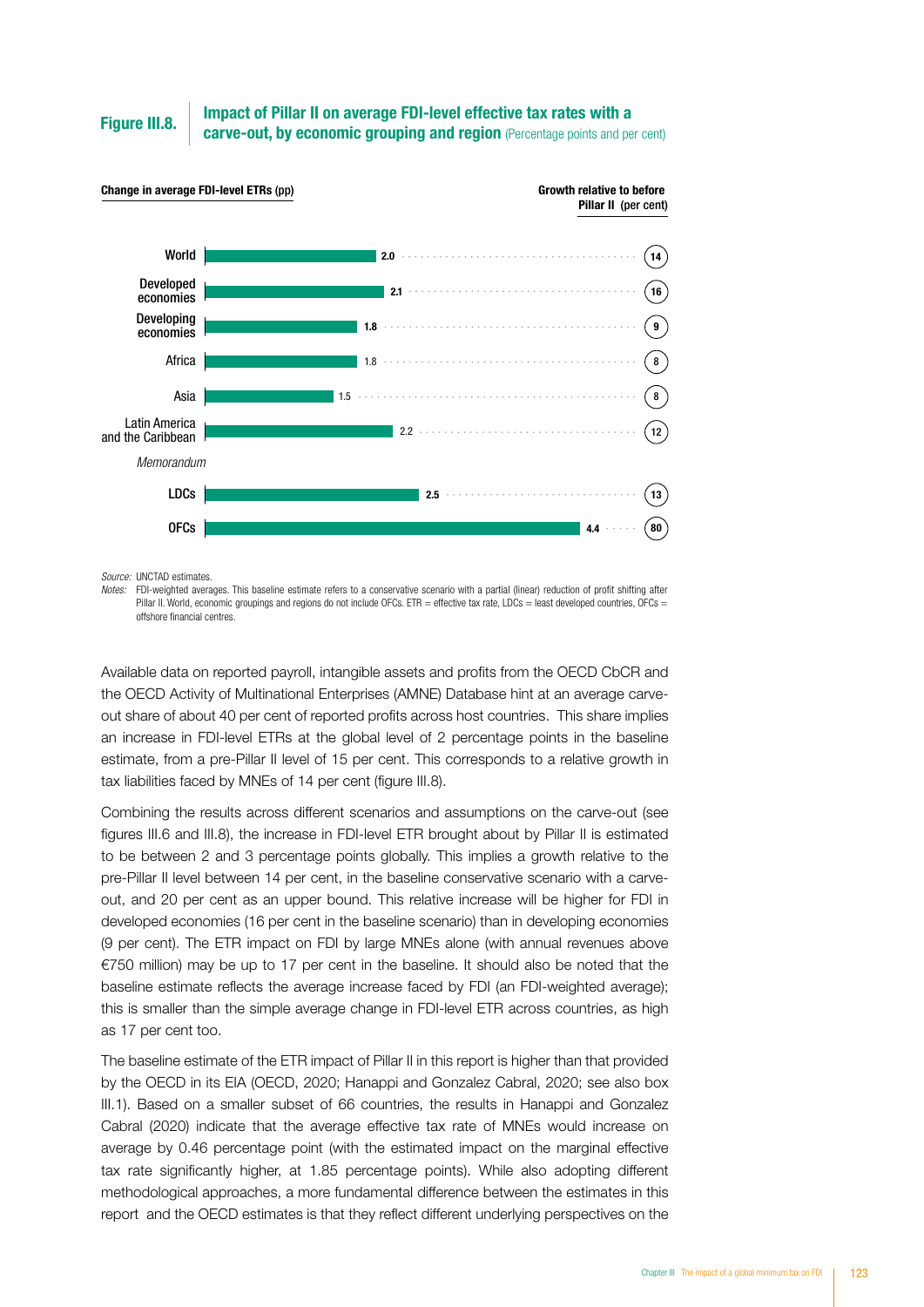investment impact of Pillar II. Whereas the objective of this chapter – focusing specifically on policy implications for developing (recipient) countries – is to analyse the impact of Pillar II on corporate income taxation of FDI, the analysis of the OECD looks at the impact on CIT associated with group-level investment. This fundamental difference is reflected analytically in the two different notions of ETR introduced to measure CIT impact – the FDI-level ETR introduced in this report (see box III.5) and the OECD's group-level ETR (OECD, 2020, section 4.4). Intuitively, impacts of Pillar II on group-level tax bills are lower than at the FDI level because MNEs have the opportunity to optimize investment decisions by choosing the best location within their geographic network, an obvious option being to invest in the home country, where the minimum does not apply. In fact, the OECD study investigates the effect of Pillar II on the group-level ETR associated with an investment conducted in the home country of the MNE.

#### b. Mitigation of tax rate differentials

By setting a floor to the race to the bottom in CIT, the introduction of a minimum tax rate mitigates tax rate differentials between countries by mechanically compressing standard ETRs into a smaller range. Without profit-shifting considerations, the reduction in tax rate differentials caused by the Pillar II minimum (at 15 per cent) is particularly sizeable. Assuming for simplicity that there is no carve-out, a third of developing countries – and about half of developed ones – will see their standard ETRs re-aligned (upward) to the minimum, reducing the gap between those countries and others that have ETRs above 15 per cent. The post-Pillar II distribution of the average ETR across countries appears "truncated" at the minimum tax rate, resulting in a 30 per cent lower standard deviation (figure III.9; compare first box plot in the left-hand side with right-hand side).32

#### Comparison between the distributions of effective tax rates and FDI-level effective Figure III.9. Comparison between the distributions of effective tax rates and i bi-level effective tax rates across host countries, before and after Pillar II implementation (Per cent)



*Source:* UNCTAD estimates. *Note:* No carve-out assumed. ETR = effective tax rate.

| Interquartile range: | Min  |      | Max  |
|----------------------|------|------|------|
|                      | 25th | 50th | 75th |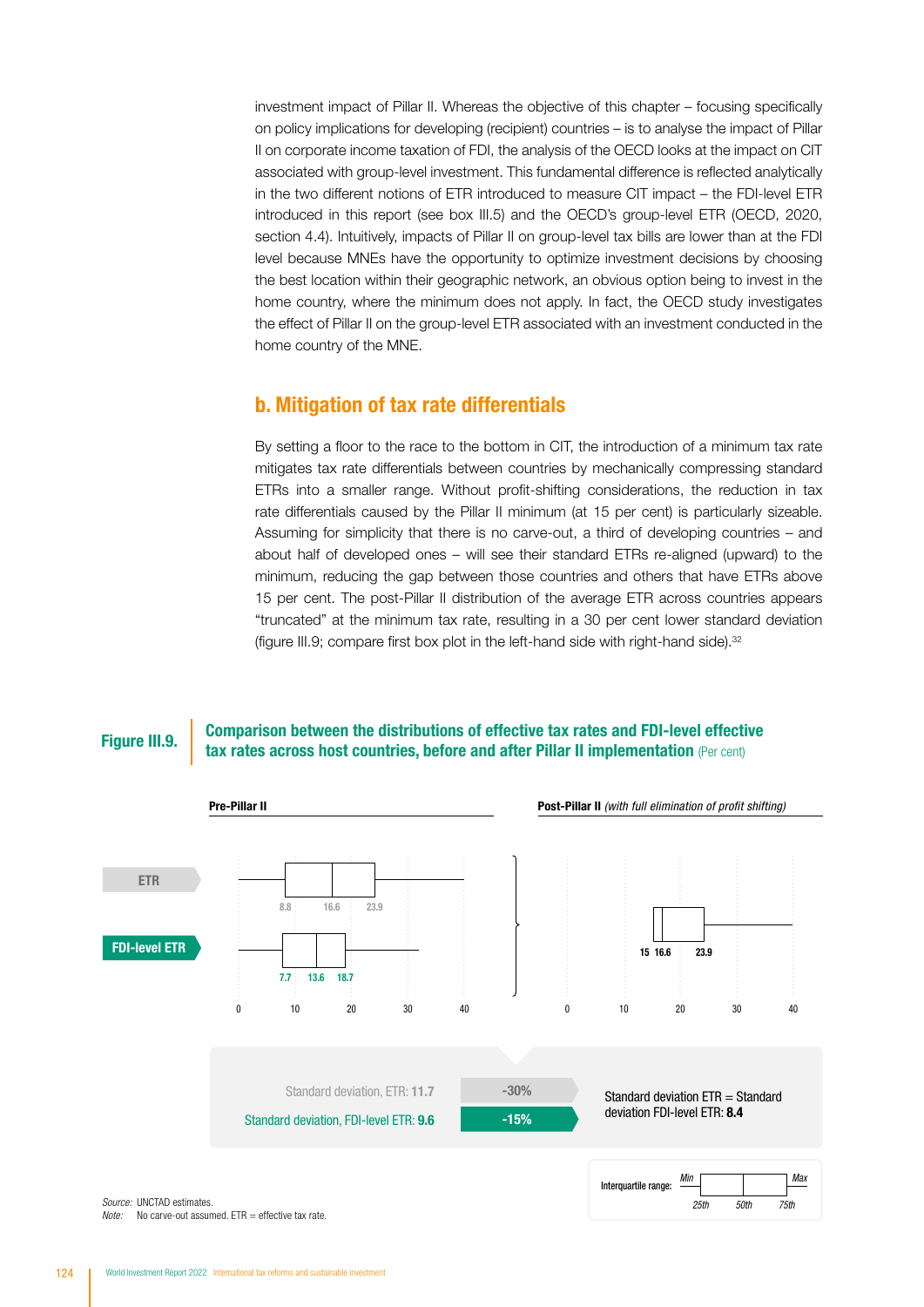Accounting for profit shifting decreases the impact of the Pillar II minimum on ETR differentials. Generally, FDI-level ETRs are less dispersed than standard ETRs. That occurs because profit shifting mitigates tax rate differentials: widespread access to fiscal benefits provided by OFCs partially offsets differences in tax rates across host countries. This mitigating effect can be observed by comparing the dispersion of ETRs and FDIlevel ETRs pre-Pillar II (compare first and second box plot in the left-hand side of figure III.9). As the minimum kicks in, however, some profit shifting does not take place anymore. The difference between the dispersion of ETRs and FDI-level ETRs will then narrow, as the distribution at the FDI level will become closer to that of ETRs. In the extreme case, assuming full reversal of profit shifting (upper bound), the distributions of ETRs and FDI-level ETRs after Pillar II coincide (right-hand side of figure III.9).

As a result, the effects of Pillar II on differentials of FDI-level ETRs are more limited than those on standard tax rate differentials. In the upper-bound case, the standard deviation of the distribution of the FDI-level ETRs decreases by a more moderate 15 per cent, i.e. half of the reduction observed with standard ETRs (compare right-hand side and left-hand side of the figure). The alternative scenario, with a partial reduction in profit shifting, shows a stronger decrease of tax rate differentials, but smaller than with standard ETRs. Thus, interestingly, on the one hand profit shifting adds to the direct impact of Pillar II on the *level* of host countries' ETRs; on the other, it partially mitigates its impact on their *differentials*.

#### c. Implications for revenue collection

The combined effect of the introduction of a minimum tax rate on host countries' ETRs and the reduction in profit shifting generates an increase in the government revenues collected by host countries on the income generated by FDI up to 20 per cent globally.<sup>33</sup> This result refers to the upper-bound case with full reversal of profit shifting and no carve-out (figure III.10; see World). Taking into consideration more conservative assumptions on profit shifting







*Source:* UNCTAD estimates.

Notes: Three simplifying assumptions were used for this analysis: (a) full elimination of profit shifting without a carve-out, providing an upper bound for the impact; (b) application of a QDMTT by host countries; (c) all income in OFCs pre-Pillar II is shifted. The analysis excludes income generated in OFCs. Preliminary estimates indicate that the application of the IIR instead of the QDMTT in assumption (b) does not significantly modify the distributional effect. IIR = Income Inclusion Rule, OFCs = offshore financial centres, QDMTT= qualified domestic minimum top-up tax.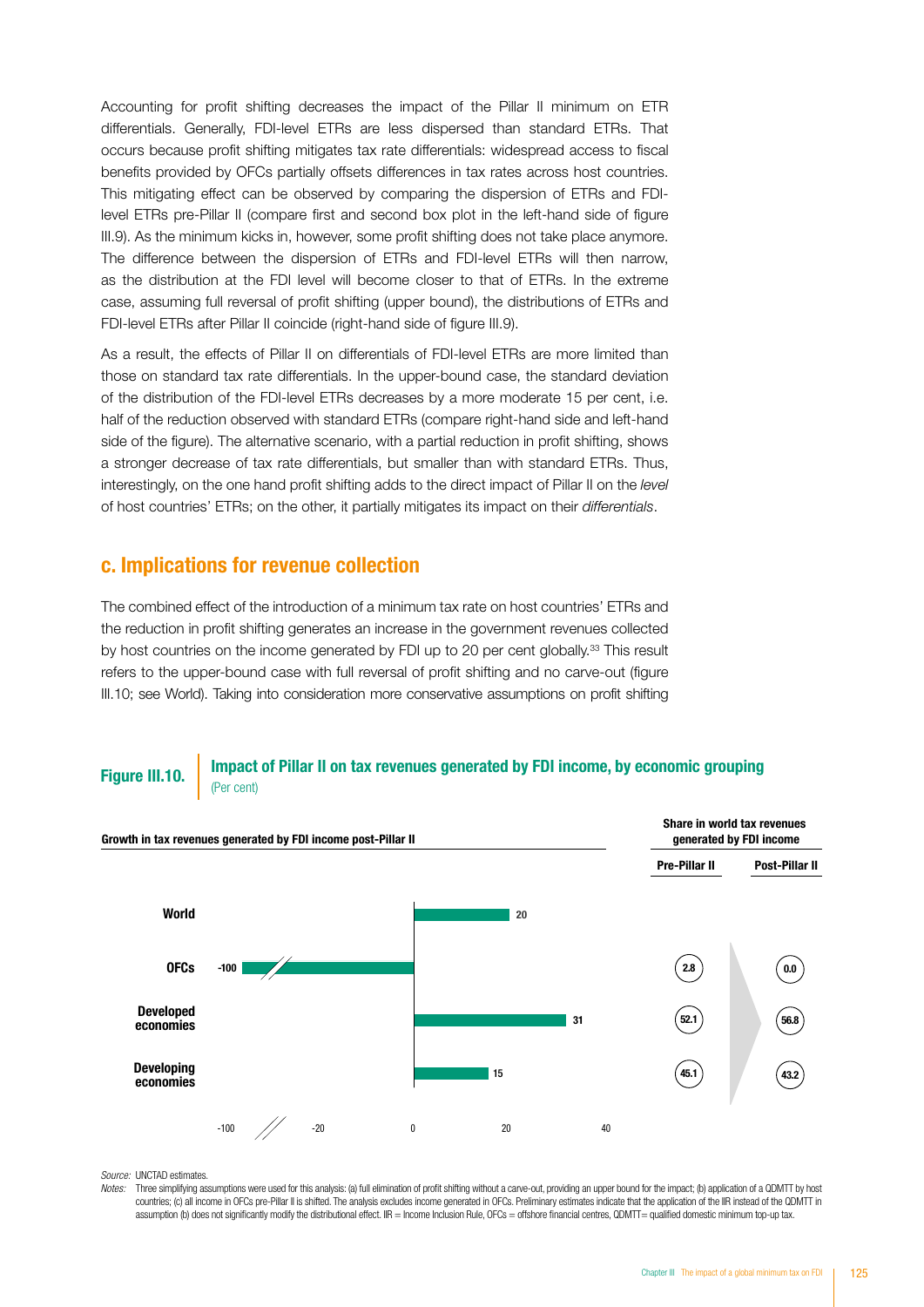and assuming a carve-out share would lead to a growth in revenues in an approximate range between 15 per cent and 20 per cent. As expected, the increase in government revenues fully aligns with the increase in FDI-level ETR faced by MNEs (at some 3 percentage points or 20 per cent in the upper-bound case with no carve-out; see figure III.6).

Which government receives this additional tax revenue, while essentially immaterial to investors, is of considerable importance to the governments involved, and the allocation of this revenue has been a subject of great controversy. As discussed in section A, Pillar II envisages two possibilities. One is that the top-up is allocated to the home country of the entity involved, through the application of the IIR. The other is that it is allocated to the host country, through the application of a QDMTT. The latter has been widely welcomed as more favourable to low-income countries. Yet, even assuming that all host countries adopt a QDMTT regime, as is the case in the simulation of the revenue effects of Pillar II in figure III.10, developing countries will gain relatively less revenue from the tax reform than developed ones (a 15 per cent increase, compared with 31 per cent for developed countries). As a result, despite the gain in absolute terms, the share of developing countries in the allocation of total government revenues slightly declines, while that of developed countries increases by almost 5 percentage points.

It is likely, and consistent with the policy discussion in this chapter (section D), that host countries will adopt a QDMMT regime; in that case, the results from the simulation in figure III.10 represent a realistic picture of the revenue effects of the reform. Questions remain on what the distributional effects would be of the application of the IIR instead. Notwithstanding the same growth in global terms, the allocation of the government revenues under the IIR is expected to favor developed economies over developing ones. Quite surprisingly, however, preliminary insights from ongoing analysis suggest that the difference between the two possibilities in terms of the overall impact of Pillar II on tax revenues in developed and developing countries is quite small. In other words, the larger gain in government revenues of developed economies would not be due to the allocation of the top-up tax to the parent entity but rather to the relatively higher increase in taxes paid by MNE on FDI in developed economies compared with developing economies.<sup>34</sup> As a possible explanation, the expected redistribution of taxing rights from developing to developed economies as a consequence of the IIR is limited by the fact that the impact of the ETR channel in developing countries (i.e. the component triggering the distribution effect under the IIR regime) is small, with the profitshifting channel accounting for the bulk of the increase in taxation.

Importantly, these considerations are based on highly aggregated weighted averages, thus providing only big-picture directional indications. For smaller developing countries – which generally apply lower ETRs – the allocation of the top-up tax can make a major difference in revenue collection. Similarly, accounting for ETR variance within countries would substantially increase the impact of the ETR channel and amplify the distributional effects of the top-up in developing countries.

#### 3. The effect of higher taxes on global FDI

Pillar II is expected to affect all three dimensions of the global FDI network: volume, distribution and route (figure III.11):

• Volume: The previous section estimates an increase in tax liabilities faced by MNEs on their FDI of about 15 per cent, due to a reduction in profit shifting and to the realignment of host countries' ETRs to the Pillar II minimum. This will exert downward pressure on the total volume of productive investment; however, indirect effects may compensate. Less scope for tax competition could intensify competition for investment based on non-tax factors, such as an improved business climate.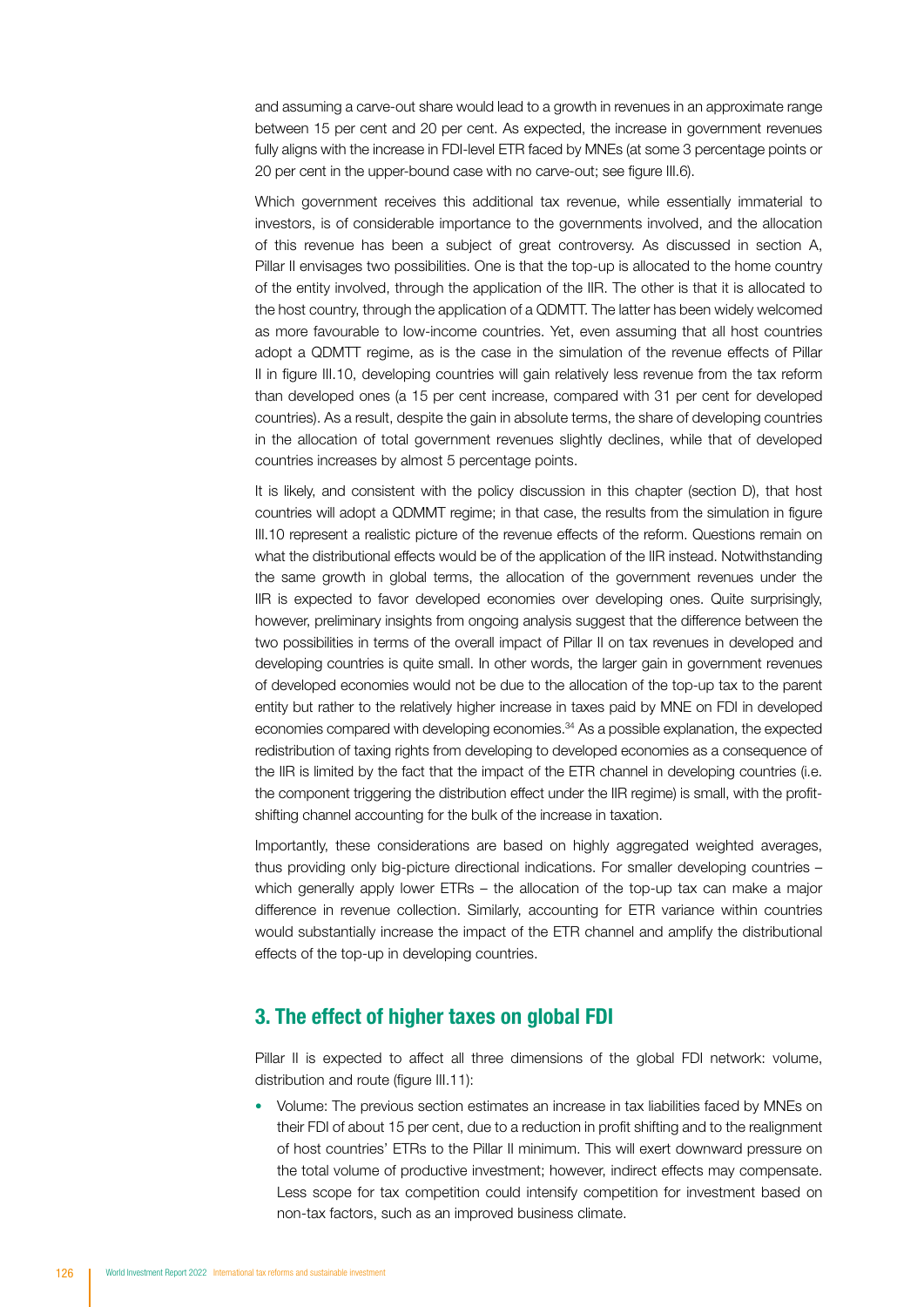#### Figure III.11. Framework for assessing the impact of Pillar II on FDI



#### $\Box$  Direct effect, focus

*Source:* UNCTAD. *Note:* Impact figures rounded. CIT = corporate income tax.

- Distribution: The introduction of the Pillar II floor will reduce tax rate differentials between host countries – measured by the standard deviation of the distribution of FDI-level ETRs – by 15 to 30 per cent globally. As tax rate differentials narrow, low-tax countries will become less appealing investment destinations and MNEs will have stronger incentives to redirect investment to higher-tax locations. This may open opportunities for countries that are not OFCs and particularly for developing countries, which tend to have higher average ETRs.
- Route: Along with productive investment, the FDI perimeter includes a financial component. A sizeable share of FDI passes through *special purpose entities* (SPEs) – offshore vehicles often used in tax planning – thereby generating sizeable conduit investment. As Pillar II erodes incentives to shift profits, conduit FDI through these structures are expected to become less prevalent and investors to establish more direct connections with recipients. While this does not affect productive investment (but only the conduit component), changes in the financial component of FDI may be large.

The analysis in this section focuses on the quantification of the direct effects for each dimension. It draws on a large body of empirical research looking at the relationship between tax and FDI. However, there is a significant degree of uncertainty about how Pillar II will affect productive investment, because the reform is unprecedented in scale, scope and the extent to which it is coordinated across a large number of countries. Most empirical studies on tax and FDI (or MNE investment) capture uncoordinated tax rate changes by individual countries. This introduces several caveats into the analysis (discussed in box III.8).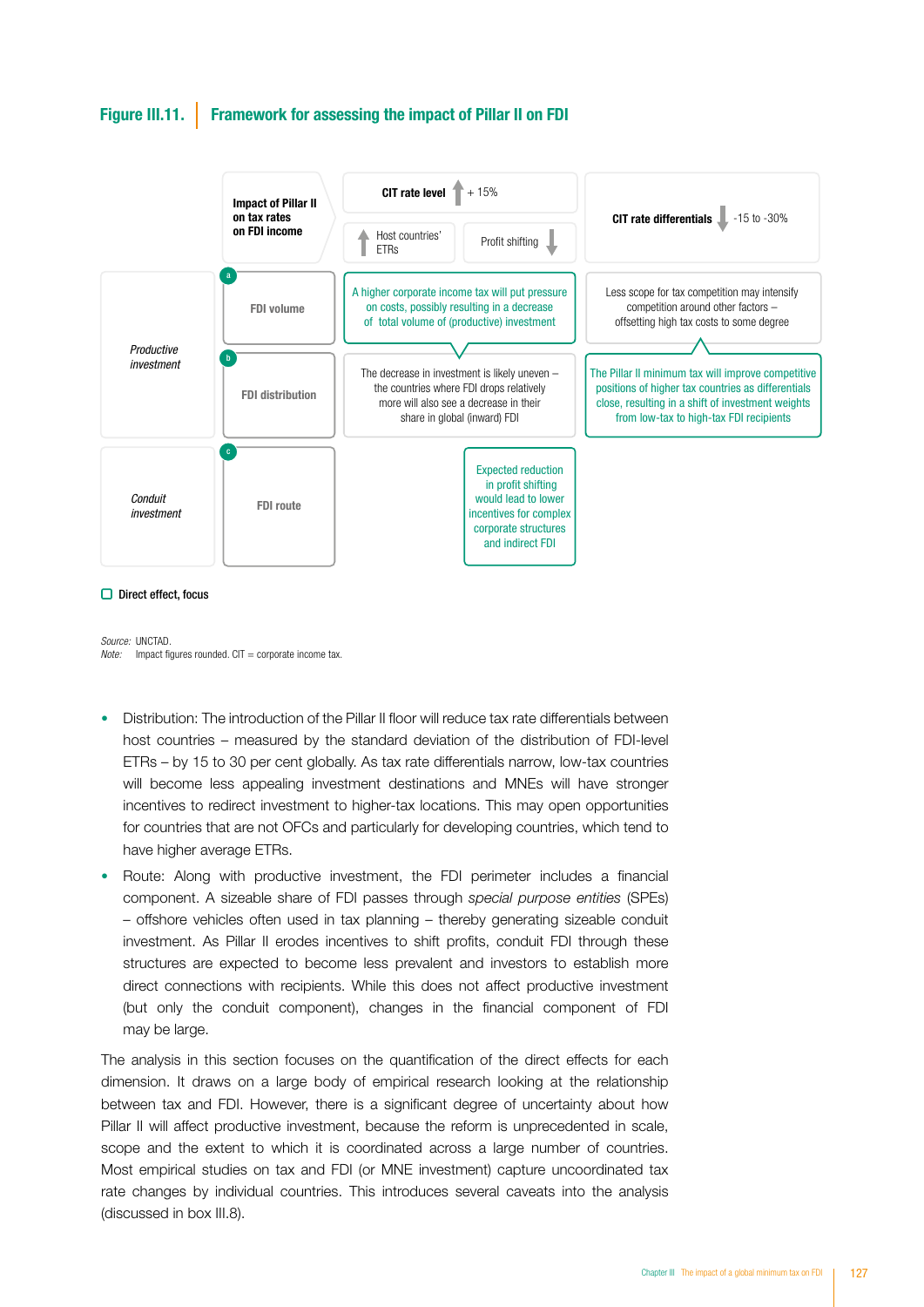#### Pillar II volume effect: decrease in global FDI flows (Per cent) Figure III.12.



*Source:* UNCTAD estimates.

*Note:* The estimate of change in volume refers to productive investment and excludes conduit FDI.  $ETR =$  effective tax rate.

#### a. Impact on FDI volume

The baseline scenario places the potential downward effect of increased CIT on FDI global volume at about -2 per cent (figure III.12). This estimate refers to productive investment only, and thus it cannot be directly compared with historical trends in standard FDI flows, which are characterized by large variations caused by the financial component of FDI. Nevertheless, even removing the most volatile component – looking at the underlying FDI trend (*WIR19*) – the estimated decline remains moderate, although not negligible. This estimate rests on the assumption that some profit shifting continues after the BEPS reform is implemented (the baseline scenario in the ETR impact analysis) and that the carved-out share on (non-shifted) profits is 40 per cent. At the upper end, the full elimination of profit shifting and the absence of a carve-out result in a decline in global FDI flows of 3 per cent. Applying different assumptions about tax elasticity of investment produces a range of estimates of impact between -1 per cent and -4 per cent (box table III.8.2).

#### Box III.8. The tax (semi-)elasticity of investment

The estimates of the impact of Pillar II on the total volume of investment draw on a large body of empirical research attempting to measure the response of FDI to changes in tax rates. Yet, FDI can encompass stocks and flows at different levels (country, sector, industry or firm), on an aggregate or bilateral basis. Summary measures of tax effects used in the literature include STRs, AETRs and/or METRs and bilateral tax differentials between countries. Accordingly, estimates of the tax elasticity of investment vary with the data source, the type of data used and the estimation technique. The tax (semi-)elasticity of investment used in this analysis represents the percentage change in investment for a 1 percentage point increase in the tax rate. Estimates of the semi-elasticity of MNE investment from a number of prominent studies are reported in box table III.8.1.

#### Box table III.8.1. Studies focusing on the response of MNE investment to changes in tax rates

| <b>Study</b>                 | <b>Basis</b>         | <b>Estimated semi-elasticity</b> |
|------------------------------|----------------------|----------------------------------|
| Arnold et al. (2011)         | User cost of capital | $-0.69$                          |
| Becker and Riedel (2012)     | <b>STR</b>           | $-1.42$                          |
| De Mooij and Ederveen (2008) | <b>METR</b>          | $-0.80$                          |
| De Mooij and Liu (2020)      | STR.                 | $-1.26$                          |
| Feld and Heckemeyer (2011)   | <b>STR</b>           | $-0.57$                          |
| Vartia (2008)                | User cost of capital | $-0.60$                          |

*Note:* METR = marginal effective tax rate, STR = statutory tax rate.

The upper and lower bounds for the tax (semi-)elasticity of investment encompass a relatively confined range (-0.6 and -1.4), reflecting the range of notionally consistent estimates in the literature. The baseline of -1 used for this report is the middle value. The range includes elasticities reported by studies using METRs and STRs. Calculation of the investment impact is a straightforward multiplication of the tax (semi-)elasticity by the (percentage point) change in the relevant tax rate, which is taken here to be the increase in the FDI-level ETR.

In principle, for the reasons discussed in section A, the change in an appropriately defined METR might be preferable, but adequate information for a wide set of countries on pre- and post-Pillar II METRs is not available. Nevertheless, the AETR, METR and STR are generally positively correlated, with the AETR tending to lie (under some conditions) between the STR and the METR. The literature review reported by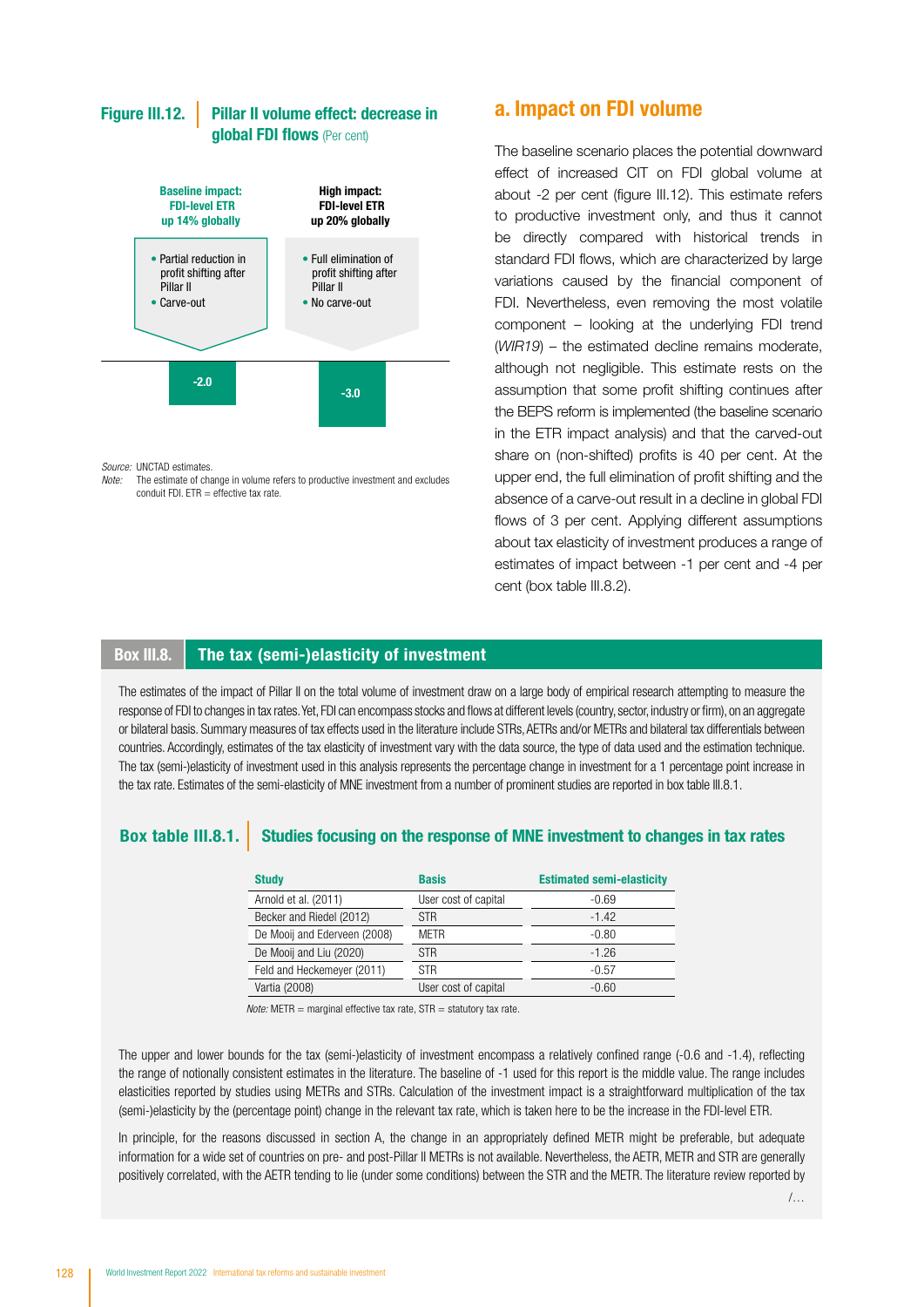#### **Box III.8.** The tax (semi-)elasticity of investment (Concluded)

box table III.8.1, using different measures of ETRs, including not only METRs but also (most notably for this analysis) STRs, is reassuring: the range of values for the tax semi-elasticity remains relatively confined across different definitions of tax rates.

Different scenarios indicate a decline in global FDI flows between 1 and 4 per cent as a result of lower investment volume by MNE affiliates post-Pillar II (box table III.8.2), with the upper bound reflecting the full elimination of profit shifting, no carve-out and a high tax elasticity of investment (-1.4), and the lower bound reflecting continued profit shifting, a carve-out at 40 per cent of profits and a low tax semi-elasticity (-0.6). Overall, results are most sensitive to assumptions on the tax semi-elasticity followed by the assumptions on profit shifting, whereas the calibration carve-out is less important.

#### Box table III.8.2. Expected change in FDI flows post-Pillar II

|               | Semi-elasticity | <b>Baseline scenario</b> | <b>Upper-bound scenario</b> |
|---------------|-----------------|--------------------------|-----------------------------|
| Low response  | $-0.6$          | $-1.2%$                  | $-1.8%$                     |
| Baseline      | $-1.0$          | $-2.0%$                  | $-3.0\%$                    |
| High response | $-1.4$          | $-2.8%$                  | $-4.0%$                     |

*Note:* Baseline scenario assumes partial elimination of profit shifting post-Pillar II and a carve-out. Upper-bound scenario assumes full elimination of profit shifting post-Pillar II and no carve-out.

*Source:* UNCTAD.

### b. Impact on FDI distribution

Bilateral tax rate differentials are a determinant of efficiency-seeking FDI, and the change in the distribution of FDI-level ETRs post-Pillar II may reshape the competitive landscape for MNEs' foreign investment and divert some investment from (previously) low-tax to highertax countries (figure III.13; box III.9). As OFCs lose their tax advantage, developing countries are likely to gain investment from diversion. The largest gains are expected in Africa and Asia, where conservative estimates indicate a 2.4 per cent and 1.7 per cent increase in FDI inflows, respectively. Gains in Latin America and the Caribbean and in developed economies are likely more limited but still positive. Overall, this analysis shows that, in developing

#### Figure III.13. Pillar II diversion effect: change in FDI inflows by region (Per cent)



*Source:* UNCTAD estimates, based on Keen et al. (forthcoming).

Economic groupings and regions do not include OFCs. Lower bound and upper bound reflect the 95 per cent confidence interval and the point estimates reported by Keen et al. (forthcoming), respectively. Baseline scenario and constant FDI volume assumed.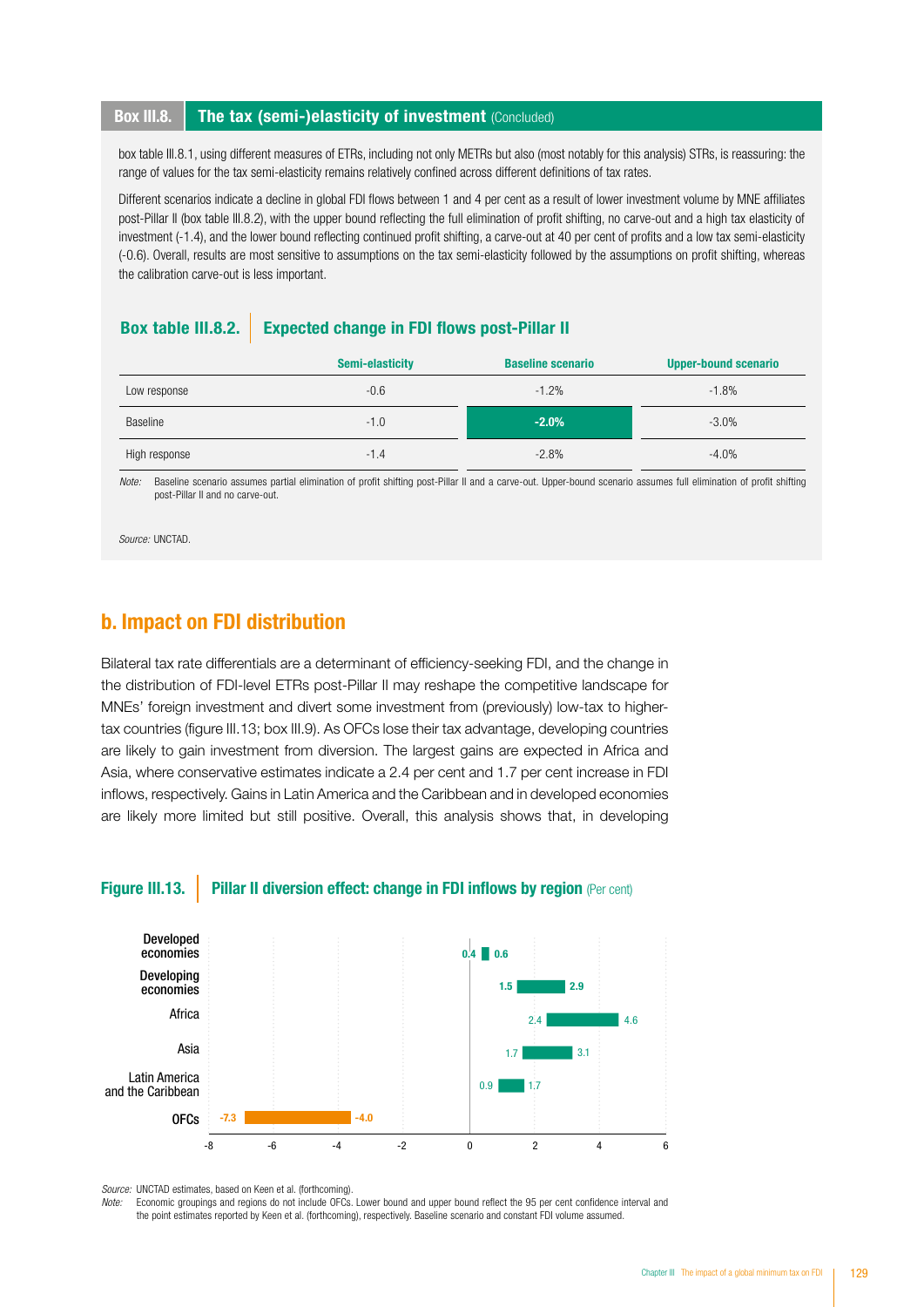#### Box III.9. **Estimating the FDI diversion effect post-Pillar II**

In setting limits on international tax competition. Pillar II will diminish the competitive advantages of particularly low tax rates and of many tax incentives. Without their former advantage, low-tax countries risk attracting fewer projects, and higher-tax countries will become relatively more attractive for investment. Aside from effects on the global level of investment, there may thus be a reallocation of investment towards higher-tax countries.

Assessing the likely strength of this "diversion" effect is not straightforward. The approach here builds on the work of Keen et al. (forthcoming), who find that real investment in a potential host country *C* from MNEs with a parent in country *P* is significantly higher, the lower is the tax rate in C relative to the average tax rate that MNEs in country *P* face elsewhere. Applying their methodology to FDI-level ETRs, bilateral tax rate differentials,  $\Delta \tau_{CP}$ , are calculated. This measure is the difference between the tax rate in a host country and the weighted average of the tax rates in all the other potential investment destinations j that the parent might invest in, as given by:

$$
\Delta \tau_{CP} = \frac{\sum_{j=1}^{N} T_j \theta_{jp} - T_C}{1 - T_C}, \text{ where: } \theta_{jp} = \frac{sales_{jp}}{sales_{p}}
$$

For each country pair, the change in tax rate differentials induced by Pillar II is given by  $\Delta\tau_{CP}$  post-Pillar II –  $\Delta\tau_{CP}$  pre-Pillar II, with the countries' tax rates measured by the FDI-level ETRs. MNE bilateral sales' shares across countries are not always available however, so bilateral ultimate FDI stocks from Casella (2019) are used as a proxy. The data closely match sales by foreign MNEs as reported in OECD inward data on foreign affiliate trade in services (FATS) (a univariate regression gives a coefficient of 1.03 and a  $R<sup>2</sup>$  of about 0.87). The semi-elasticity of MNE investment reported by Keen et al. (forthcoming) of 3.04 – meaning that an improvement in the tax rate differential of a country by 1 percentage point will increase FDI by 3 per cent – is then applied to the change in differentials in FDI-level ETRs to find the expected change in the allocation of investment following the implementation of Pillar II. To isolate the reallocation effect, a constant level of global FDI pre- and post-Pillar II is assumed.

*Source:* UNCTAD, based on Keen et al. (forthcoming).

countries in particular, the diversion effect has the potential to counterbalance investment losses caused by the volume effect. Yet this potential will not be realized automatically. Developing countries will be able to fully leverage the competitive gains associated with a decrease in tax rate differentials if they push on other more critical investment determinants such as those associated with economic or institutional fundamentals.

#### c. Impact on FDI routes

UNCTAD estimates the share of FDI stock through OFCs at about 35 per cent of all inward FDI stock (WIR15).<sup>35</sup> This share corresponds to more than \$10 trillion of FDI stock. This component does not reflect productive investment and is associated with conduit FDI and tax planning practices.<sup>36</sup> To the extent that Pillar II will reduce profit shifting, it can be expected that some FDI stock in OFCs will be dismantled. Ultimate investors will be more likely to establish direct links with recipients, reducing the share of conduit FDI. Assuming for illustrative purposes that the decrease in FDI stock in OFCs as a result of Pillar II is the same as the expected reduction in profit shifting, the effect on total FDI stock would range from -10 per cent (baseline case, with partial reduction of profit shifting) to -35 per cent (upper-bound case, with full elimination of profit shifting). The value of the FDI stock "at stake" in OFCs would be large, ranging from \$4 trillion to \$12 trillion. Major disinvestment of the FDI stock in OFCs would also weigh heavily on trends in FDI flows.<sup>37</sup>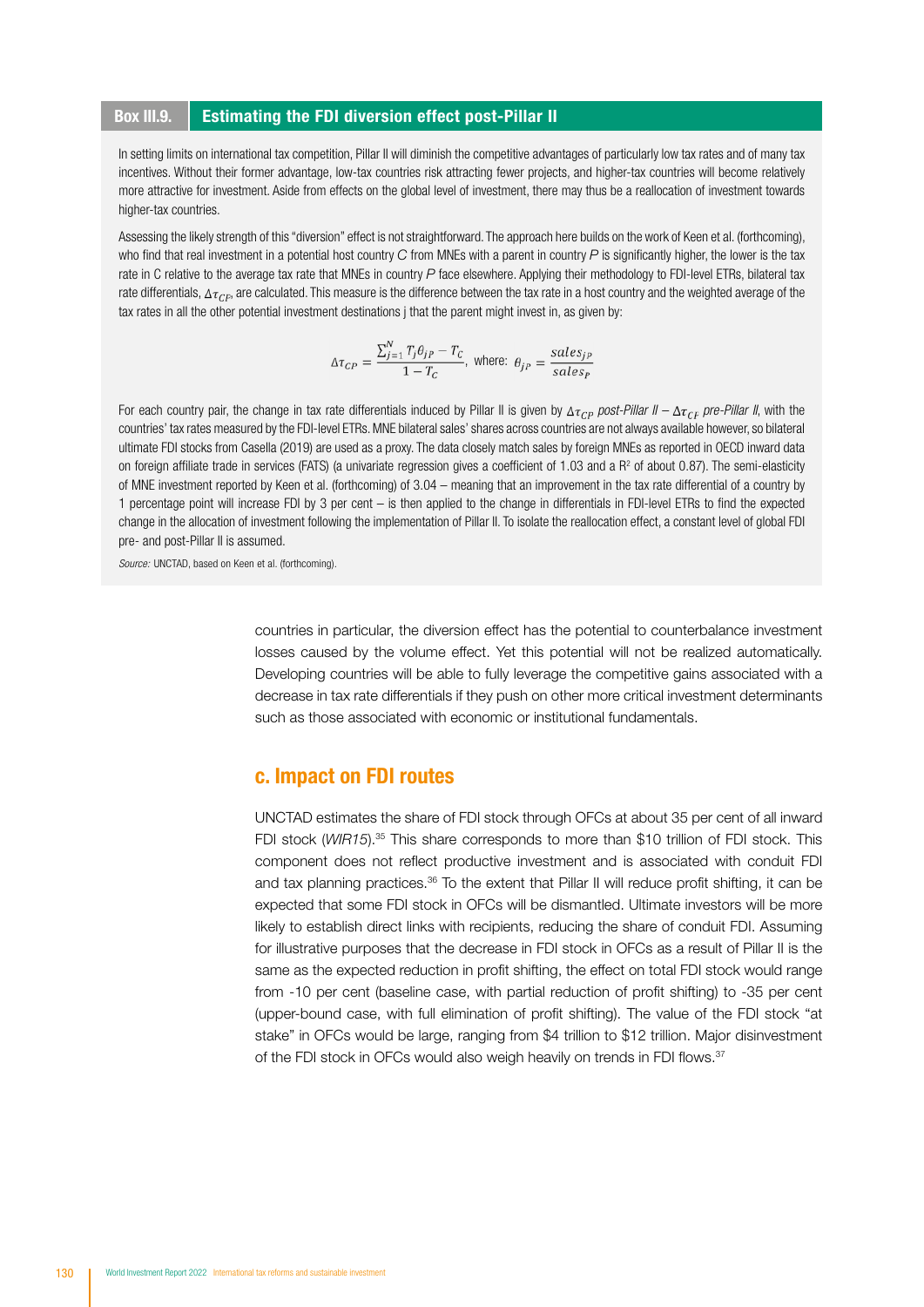# C. IMPLICATIONS OF PILLAR II FOR TAX INCENTIVES

This section focuses on the implications of Pillar II for tax incentives, a key policy tool adopted by countries to attract FDI. There are both policy and analytical arguments calling for specific analysis of the effects of the reforms on tax incentives. The transformation of tax incentives will ultimately be determined by how the new tax environment affects each specific category of incentives, especially those most commonly used to attract FDI. The granular assessment here can serve as a guide for investment policymakers and investment promotion institutions as they assess and review their incentive systems in light of the innovations brought about by Pillar II.

## 1. Tax incentives and ETRs

Tax incentives are one of the main reasons for the observed gap at the country level between average STRs and average ETRs (see figure III.2). Although the cost-benefit ratio of such incentives is debated, the investment they attract can bring job creation and knowledge spillovers, help develop local industries and connect countries to global value chains (GVCs).

A few incentives are unaffected by Pillar II. Others – for example, tax holidays and blanket exemptions – may be largely negated. All countries will have to reconsider their incentive system, even those with an average ETR significantly above the minimum of 15 per cent, because incentives may well bring the ETR for individual investors below the minimum. It should be noted that, even though some incentives may appear small in absolute terms, they can be strategic for countries' economic and industrial development objectives.

In rethinking tax incentives, countries may shift to non-tax measures, such as subsidizing project infrastructure. As an alternative, countries can change their tax structures and lower other taxes, such as payroll or value added taxes. Pillar II leaves ample scope for such measures; critically, however, their own cost-benefit ratios will need close attention.

The diversity of tax incentive systems implies that the impact of the reform will fall unevenly across countries and firms. This uneven impact has analytical implications for the estimation of the fiscal effects of Pillar II. Assessments that rely on countries' average ETRs – such as those in the previous section and in other analyses of the investment impact of Pillar II so far – are based on summary statistics that reflect the average level of CIT faced by FDI in host countries. This is likely the best approximation, given the data available, to the ETRs of entities present in the country; however, distribution of (firm-level) ETRs across foreign affiliates are highly relevant for the impact of Pillar II. These distributions are largely determined by the structure of tax incentives and can vary significantly (figure III.14). Any realistic distribution curve that implies some variance of ETRs would lead to greater impact than the assumption of a uniform ("representative") country-level ETR. The effect of accounting for the variance of ETRs can be so large as to double the fiscal impact of Pillar II (see box III.7; Auclair and Casella, forthcoming).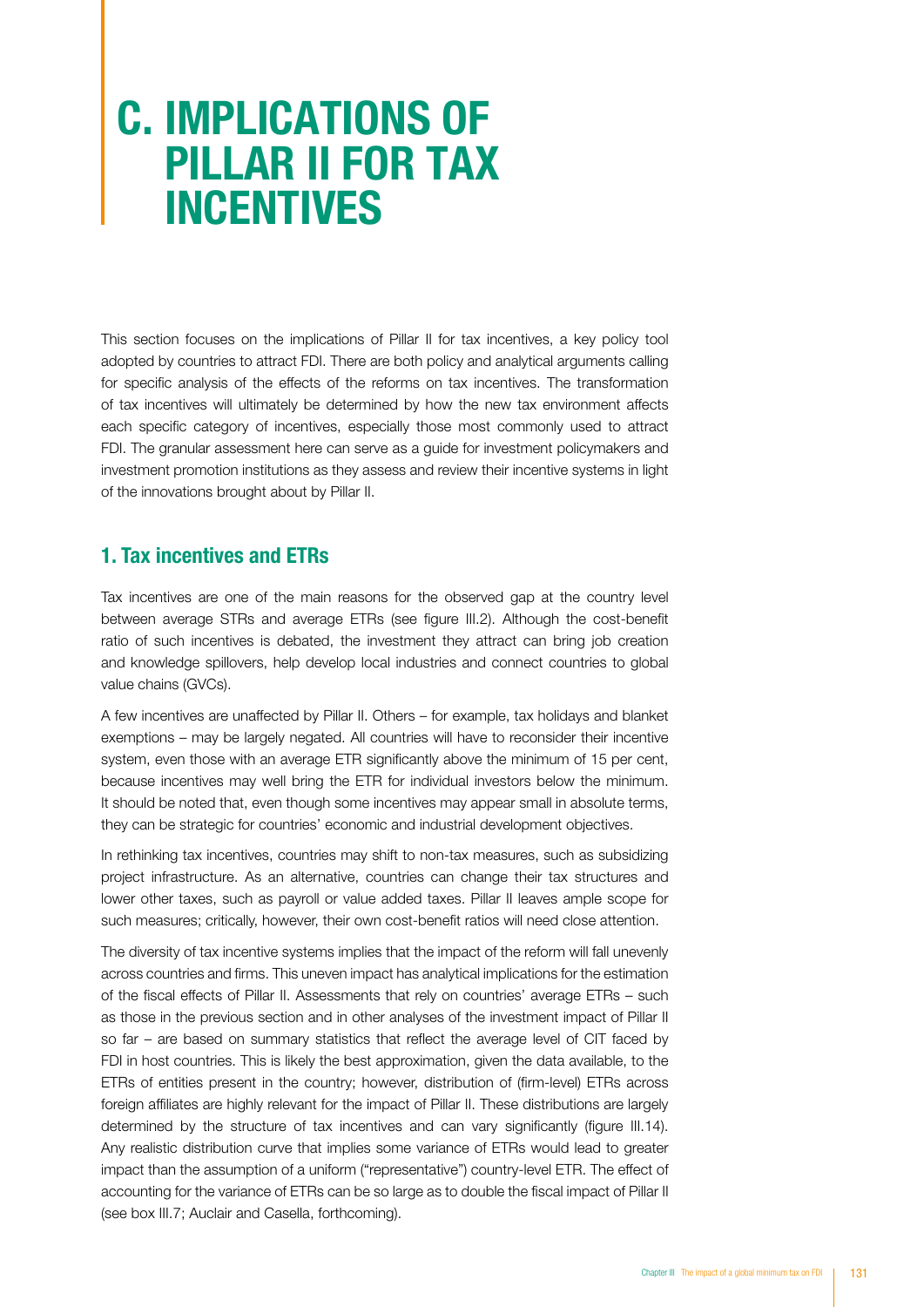#### Illustrative distribution of effective tax rates of foreign afliates Figure III.14. Figure III.14.



#### *Source:* UNCTAD.

*Notes:* Illustrative shape of an ETRs' distribution for a generic host country (with STR and ETR equal to the global averages). In this example, a large group of foreign affiliates pays the full statutory rate (resulting in a "peak" at the STR). Host countries provide a variety of incentives to specific subsets of foreign affiliates; these firms face FTRs lower than the STR. Incentives can range from deductions to reduced rates to exemptions, for which the tax reduction is maximized. The example shows that the country's average effective tax rate (19 per cent) is not a fully representative indicator for the impact of Pillar II. Simply based on the average ETR, the host country would not be affected by a minimum at 15 per cent; however, a subset of foreign afliates is. As they align their ETR to the minimum, the country's overall average increases above 19 per cent.

#### 2. Pillar II and tax incentives: an empirical assessment

As a general rule, the GloBE model rules will have an impact only when an MNE is within its scope of application, an incentive brings the ETR below 15 per cent and accounting profit exceeds the carve-out. This means that any incentive will remain intact if these conditions are not met – e.g. when it brings the ETR to, say, 16 per cent; when an MNE has global turnover of less than €750 million; or when the industry to which the incentive applies runs on tight profit margins and is intensive in labour and tangible assets, thereby causing the substance carveout to produce a negative result for GloBE net tax. Envisaged as acting parallel to existing corporate tax systems, the GloBE rules hence do not affect any incentive in all circumstances. Even when a given incentive is rendered economically ineffective up to the minimum rate of 15 per cent it is never legally prohibited by Pillar II, as the latter aims to ensure a minimum level of taxation of excess profits without interfering directly with the domestic system of corporate taxation. Moreover, some tax measures – such as accelerated depreciation, loss carry-forward or participation exemption regimes – do not reduce the ETR calculation for GloBE purposes, thus minimizing the impact of Pillar II on such domestic regimes.

As not all incentives are affected and not all are affected to the same extent, to establish the implications of Pillar II on tax incentives, it is important to discriminate between them: that is, to determine how large is the set of tax incentives affected by the reform and, within this group, what is the share of the categories that are most affected. A precise quantitative assessment would require an empirical mapping of tax incentives through the lens of Pillar II, which is not possible given current data availability. Nonetheless, the new Government Tax Expenditure Database (GTED), published for the first time in the fall of 2021, reports tax expenditure provisions published by countries worldwide from 1990 onwards and allows some empirically informed high-level sizing.38 As a main feature, each provision in the database is classified according to four key dimensions: beneficiary, tax base, policy purpose and type of reduction. Each of these dimensions provides useful information on the possible relevance of Pillar II for the current structure of overall tax incentive systems.<sup>39</sup>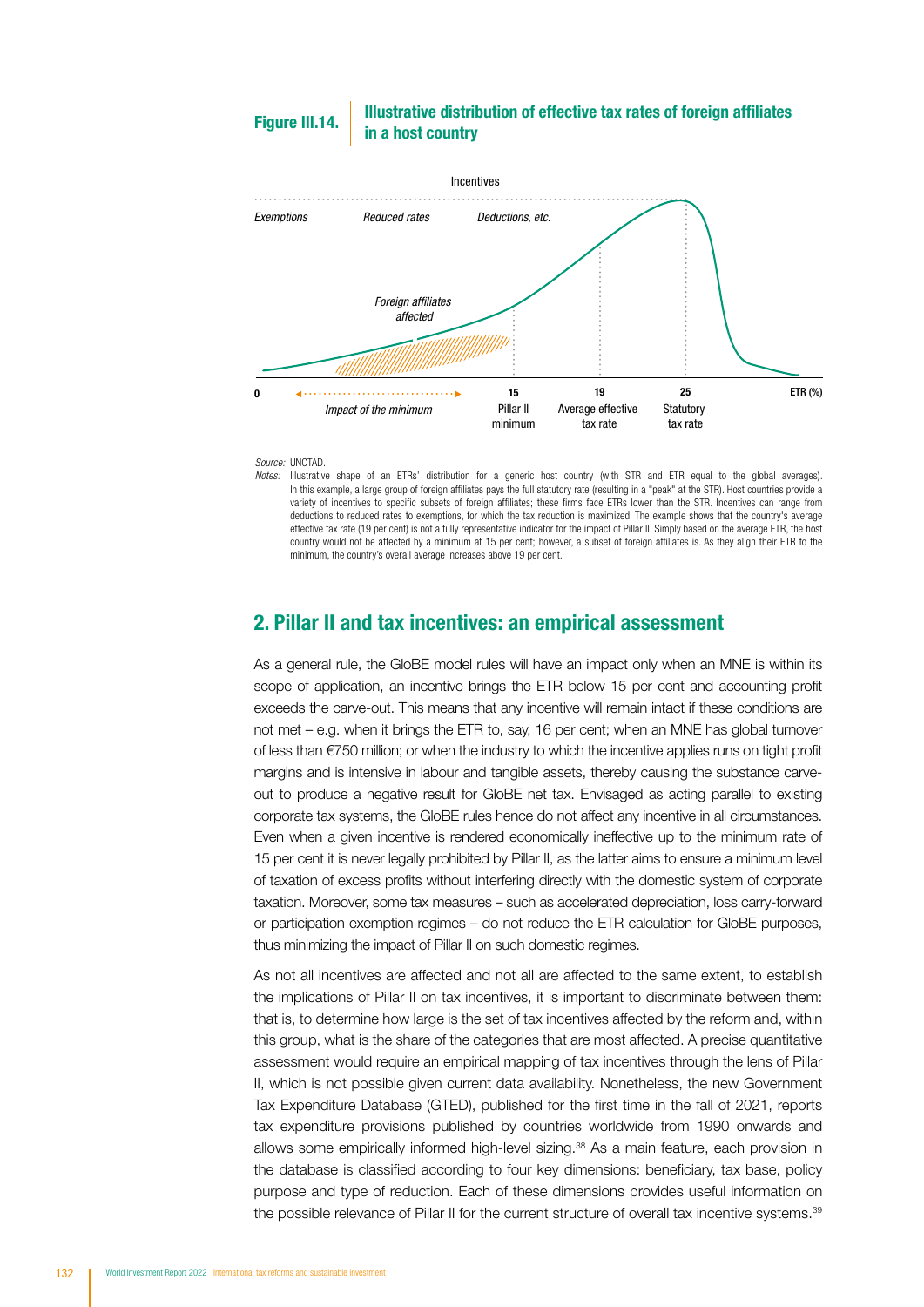As a first approximation, the scope of Pillar II can be delimited by tax expenditures addressed to *business beneficiaries*, and within that subset, those targeting *incomerelated taxes* – mainly CITs but also other income-based taxes such as taxes on capital gains. This perimeter includes (but is not limited to) incentives affected by Pillar II.<sup>40</sup> Yet, it is notable that the vast majority of tax expenditures lies outside this perimeter, targeting noncorporate beneficiaries and/or taxes other than income-based ones.

Only one fifth of global tax expenditure provisions reported by countries in the last 30 years are targeting corporate income (figure III.15). More specifically, of about 17,000 tax expenditures reported by the GTED database, 41 per cent have a business beneficiary. Within this group, about half target income-based taxation – the focus of Pillar II – with the other half covering other tax categories such as taxes on goods and services or on payroll. The relative share of tax expenditures targeting corporate income in the total number of tax expenditures does not differ substantially between developed and developing economies; however, LDCs are a notable exception, with income-related tax expenditures amounting to less than 10 per cent of the total number of tax expenditures reported by these economies. The (forgone) revenue pool associated with provisions targeting corporate income equals some 5 per cent of total tax revenues of the reporting countries, a limited but non-negligible value. As a share of GDP, forgone revenues associated with income-related expenditures amount to about 1 per cent, for both developed and developing countries.

Importantly, the share of income-related tax expenditures in the total number of tax expenditures with business beneficiaries increases from 50 per cent to 75 per cent when focusing on expenditures aimed at attracting FDI. This suggests that the coverage of Pillar II is higher for those incentives that are more directly targeted by the scope of the reform.

The focus on income-related incentives is only the first and most obvious filter that can be used to size the relevance of Pillar II for tax incentives. Zooming in on the dimension of policy purpose allows some additional refinement. More affected will be incentives whose main purpose is to attract foreign investment and/or target investment from large MNEs and/or those that have a heavier intangible component (owing to the lesser tax reduction

#### Figure III.15. Tax expenditure provisions targeting business beneficiaries, 1990–2020 (Per cent)



*Source:* UNCTAD, based on the Government Tax Expenditure Database.

*Note:* Number of tax expenditure provisions reported = 16,900. LDCs = least developed countries.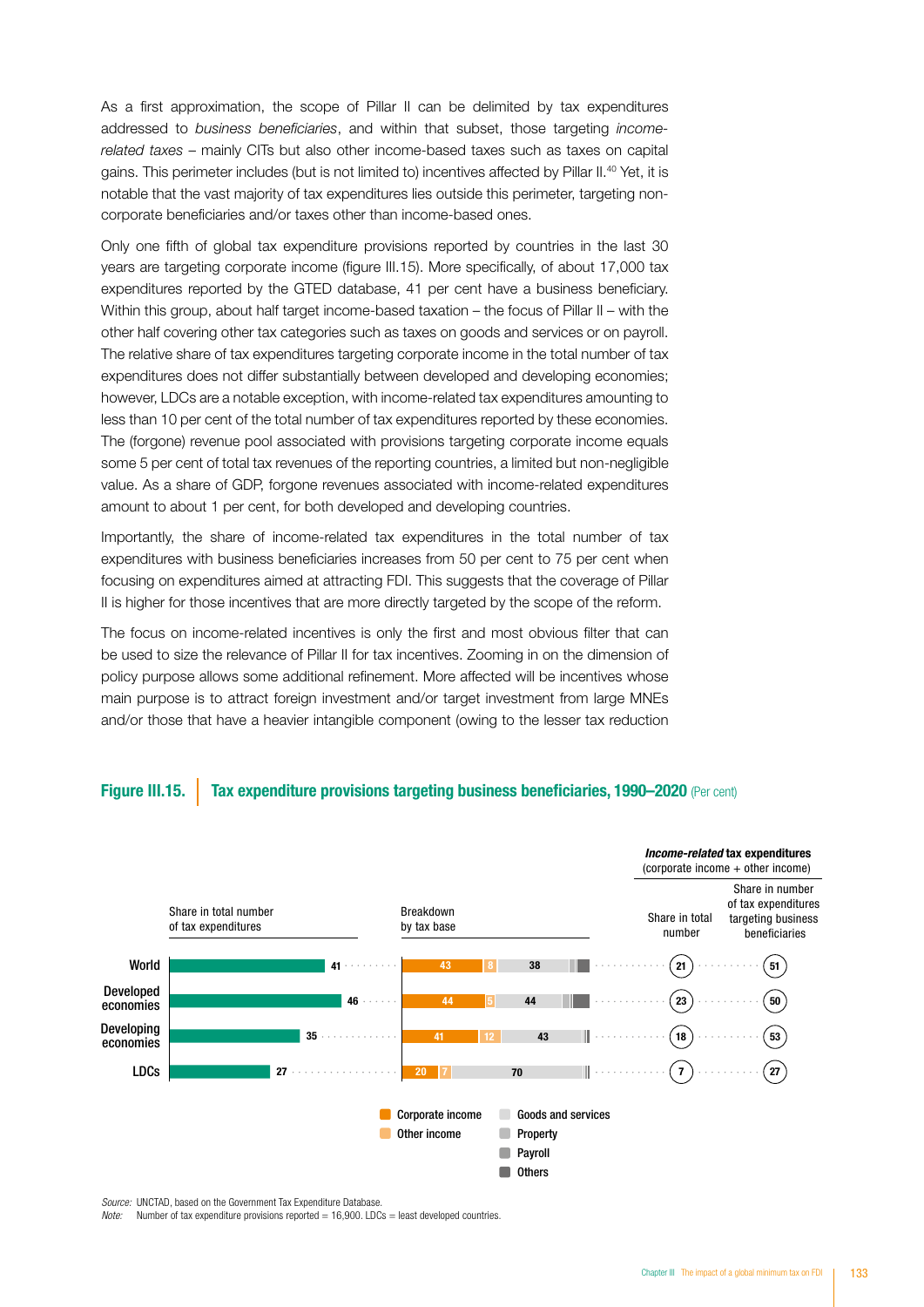in that case from the substance-based carve-out). How large these categories are within the group of income-related incentives is difficult to assess from the provisions reported in the GTED database.<sup>41</sup>

Nevertheless, it is reasonable to exclude from the relevant group up to a third of tax provisions with reported objectives that focus on domestic and/or small business (figure III.16, left-hand side). It is indicative that among the most frequently cited policy objectives in the group of income-related tax expenditures reported by the GTED database are "develop the agricultural sector" – an industry that typically has low FDI intensity – and "promote SMEs", which are likely outside the scope of Pillar II. For about 40 per cent of tax provisions the allocation is not straightforward, as they have objectives that cut across the scope of Pillar II. Finally, one quarter report policy objectives that generally place them in the domain of application of Pillar II. These include a minority of provisions that explicitly state as their objective to "attract FDI" as well as provisions aimed at promoting activities at high degrees of internationalization such as knowledge-intensive activities or exports, or at developing sectors that have high FDI intensity. Although necessarily high-level, this analysis shows that, even within the perimeter of Pillar II (income-related incentives), countries still retain an unaffected policy space on a large range of tax incentives, aimed at promoting policy objectives that do not interfere with the scope and objectives of Pillar II.

The fourth dimension in the GTED database, "type of reduction", allows further discrimination between incentives in terms of their design and expected interaction with GloBE rules (figure III.16, right-hand side). In the set of incentives with broad focus on foreign investment and/or large MNEs, two main categories emerge: those reducing the CIT rate, including exemptions, tax holidays and reduced rates (42 per cent of the total),

Income-related tax expenditures, by policy objective and type **Figure III.16. III. Income-Telated tax experimitures** 



*Source:* UNCTAD, based on the Government Tax Expenditure Database.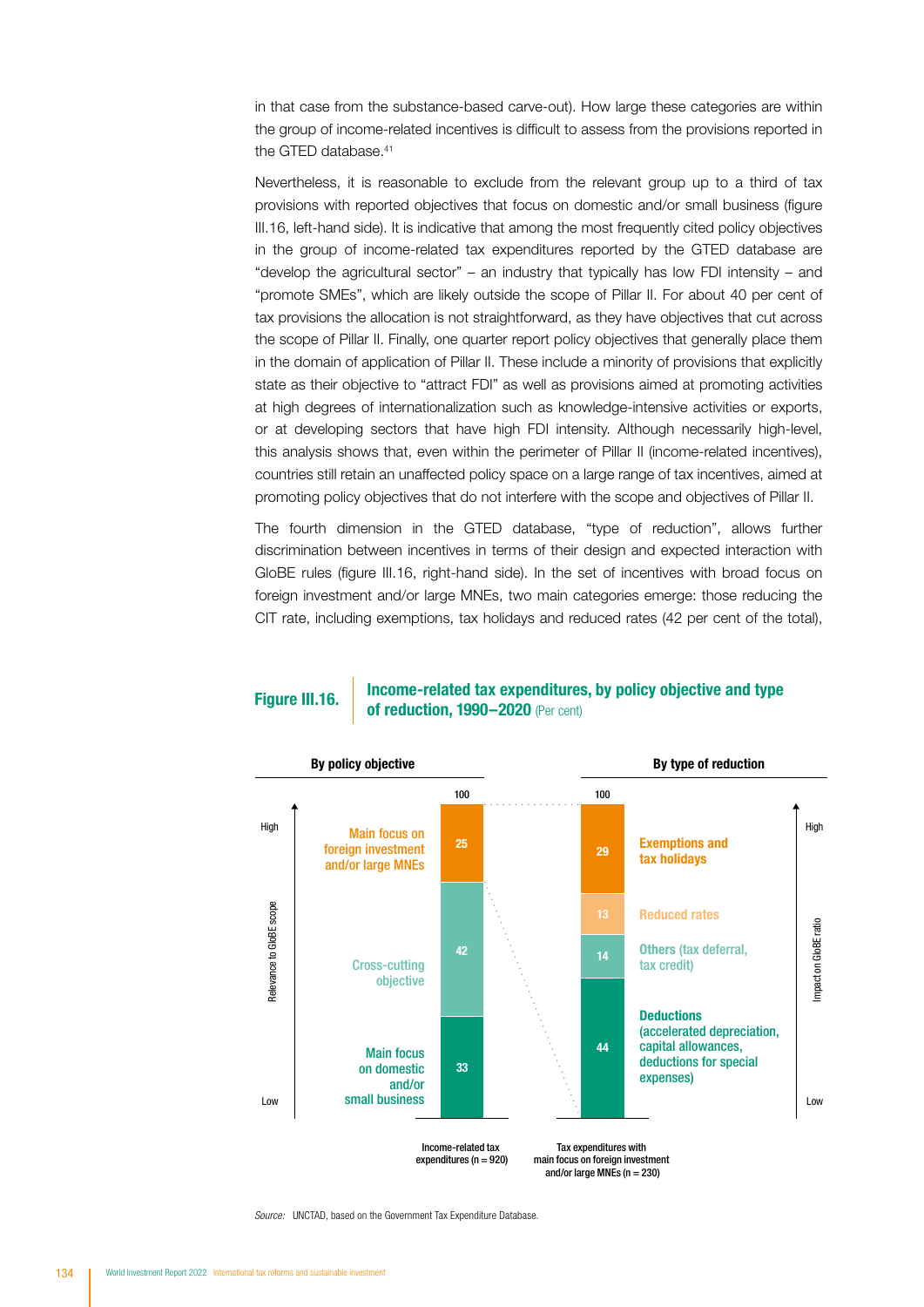and those reducing the tax base (44 per cent), including deductions, accelerated depreciation and capital allowances. Generally speaking, the former group will be much more heavily affected by Pillar II. The remaining categories (14 per cent), including for example tax credits, will also be only moderately affected by Pillar II.

Despite some important limitations – particularly related to the incomplete reporting of tax expenditures across countries – this high-level analysis helps put the impact of Pillar II on tax incentives in some perspective. Although Pillar II has certainly significant and direct effects on tax incentives to attract FDI, countries still retain ample policy space on a large range of tax incentives: those falling outside the perimeter of Pillar II; those aimed at promoting policy objectives that do not interfere with the scope and objectives of Pillar II; and those covered by Pillar II in principle, but ultimately not significantly affected by the GloBE rules. The next section focuses on this latter analytical dimension, providing a detailed assessment of the impact of the GloBE rules for the most common incentives used by countries to attract FDI.

#### 3. Impact of the GloBE rules on tax incentives

A detailed assessment of the implications of GloBE rules on specific incentives to attract FDI involves understanding the impact of each category of incentives on the GloBE ratio, defined by the GloBE rules as the ratio between covered taxes and GloBE income. This GloBE ratio (or GloBE ETR) is the trigger for the application of the Pillar II top-up.

The key rationale for granting an income-based tax incentive is to stimulate certain responses from a corporate entity by reducing its ETR (relative to the standard treatment). In this respect all tax incentives operating through the corporate tax and other covered taxes potentially produce some kind of reduction in the ETR faced by the beneficiary, and hence in the resulting GloBE ratio. However, the nexus is not so straightforward, and an assessment of the Pillar II impact on specific categories of incentives demands a number of considerations and steps (figure III.17). In exploring them, this analysis focuses on the implications, through the GloBE ratio, for any top-up tax. Yet, it is important to bear in mind that the total liability of the MNE is the sum of that top-up tax plus the usual domestic liability. So, incentives also affect investors through the latter route, just as they do at present. The net effect is that topping up may reduce the impact of an incentive but does not in general eliminate it.

#### i. Is the tax incentive in scope?

Among income-related tax incentives, the GloBE rules establish some important exceptions. These exceptions include incentives that target out-of-scope entities (SMEs and excluded entities) and specific portions of the income tax base (excluded income).

*SMEs.* In general, the application of the top-up tax is limited to MNE groups with annual consolidated revenues of at least €750 million.42

*Excluded entities.* Some entities are not subject to the GloBE rules because they are excluded from the definition of constituent entities. These include government bodies, international organizations, non-profit organizations, pension funds and investment funds, and real estate investment vehicles that are the ultimate parent of an MNE group.

*Excluded income.* Income derived from international shipping is excluded from the computation of the GloBE income. This means that such income will not be included in the GloBE tax base in the ETR calculation and, thus, tax benefits granted to such income may not be affected by the GloBE rules, as they will not reduce the ETR for a country.<sup>43</sup>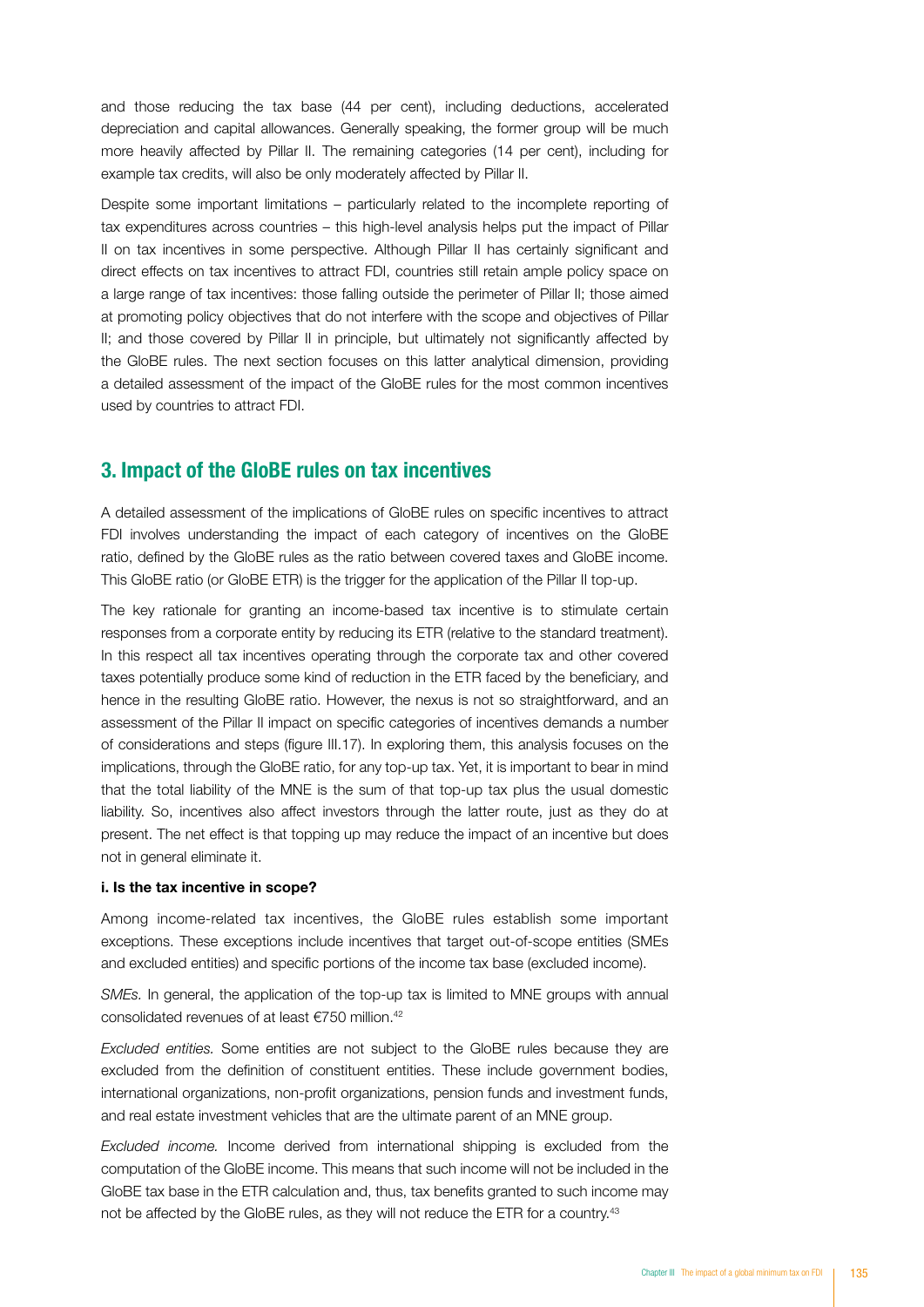

#### Figure III.17. Framework to assess the impact of Pillar II on (income-related) tax incentives

ii. Does the tax incentive modify the GloBE ratio?

A decrease in the standard ETR generated by a tax incentive does not necessarily translate into a corresponding decrease in the GloBE ratio. It does so unless the GloBE model rules, recognizing the distinctive nature of some categories of incentives, prescribe specific adjustments to the GloBE ratio. These adjustments are generally aimed at offsetting the downward pressure exerted by the incentive on the standard ETR.

This offset usually happens either through a deduction of some relevant part of the tax base from the GloBE income in the denominator of the GloBE ratio or through the inclusion of some additional tax items in the taxes covered in the numerator. One of the most important cases arises in the GloBE treatment of timing differences, where the model rules prescribe an approach based on deferred tax accounting, seeking to match taxes to the period when the income or expenses is recognized for tax purposes. This in general implies that covered taxes in the numerator of the GloBE ratio are adjusted to align with the GloBE income in the denominator, resulting in small or no impact of GloBE rules on the underlying incentive. This general treatment of timing differences involves several types of tax incentives, including for example accelerated depreciation and loss carry-forward (see the detailed assessment in table III.2).

These adjustments have the effect of preserving a higher GloBE ratio. In the end, it is the GloBE ratio, not the standard ETR, that triggers the top-up. Thus, in these cases the intended benefits of the incentive are not limited or affected by Pillar II (i.e. the incentive brings down the standard ETR, resulting in a benefit for the investor, but not the GloBE ratio, which determines the top-up tax). The impact of the GloBE rules on the tax incentive is therefore expected to be small or null.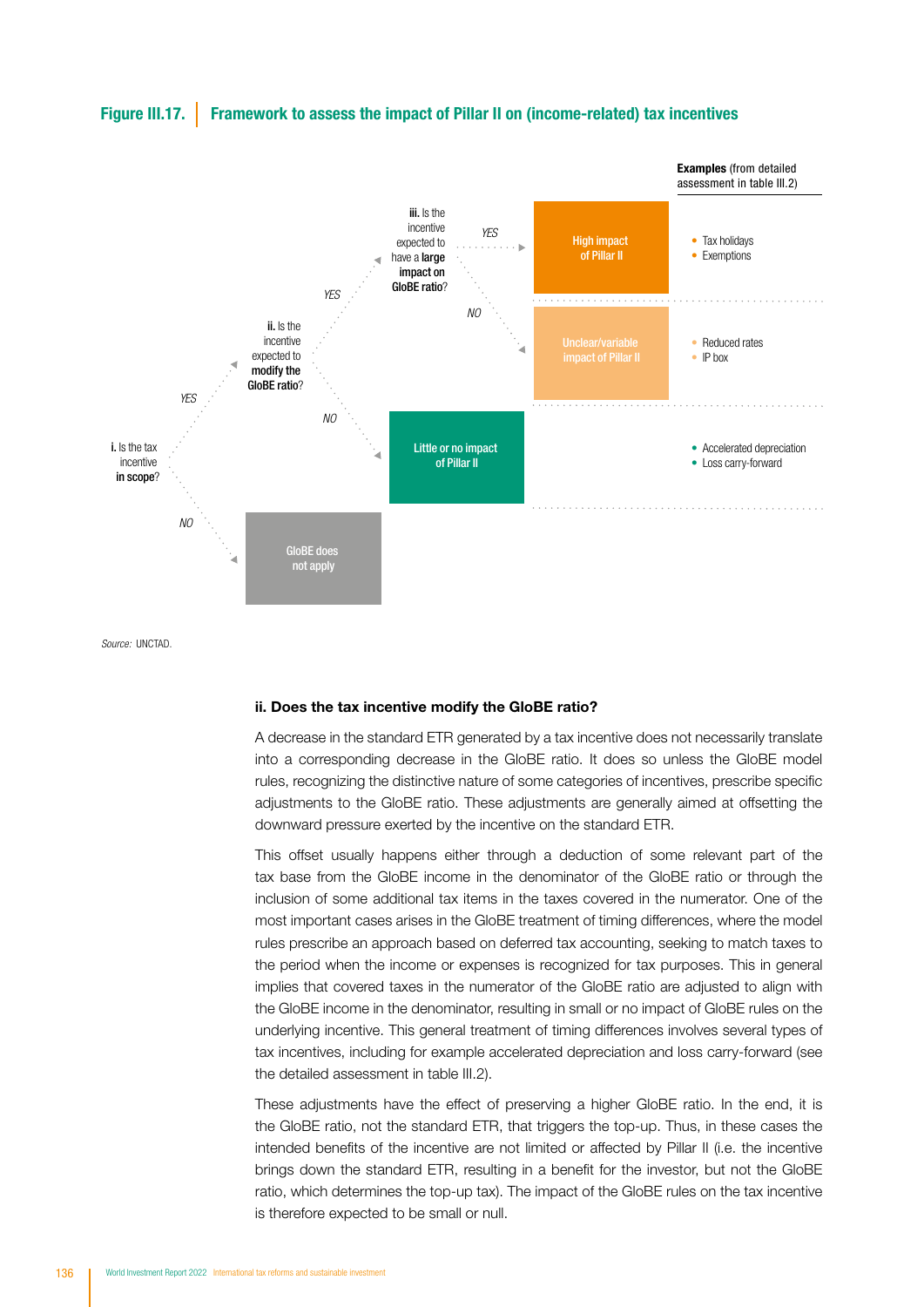#### iii. Does the tax incentive have a significant impact on the GloBE ratio?

In general, if the incentive is in scope and not regulated by the model rules – and thus has no specific adjustment prescribed – the GloBE ratio is expected to decrease consistently with the standard ETR. In this general case, to the extent that a specific incentive brings the GloBE ETR faced by an entity below the minimum, its intended benefits will be partially or totally offset by the Pillar II top-up (notwithstanding the mitigating effect of the carveout). The tax incentive is then assessed to be generally affected by Pillar II.

The magnitude of the impact depends on the gap between the fiscal benefits of the incentive prior to the application of the top-up and the benefits that remain after. This assessment is difficult a priori for broad categories of incentives, as it is country-, entity-, and incentivespecific. However, some categories of incentives, because of their design, are expected to have a greater impact on the GloBE ratio; these are thus prone to being highly affected by Pillar II. For other categories, the impact remains unclear and case-specific.

Two key factors underpin this assessment. The first concerns the magnitude of the fiscal benefit. A total CIT exemption that brings the tax rate down to 0 per cent has greater impact than a reduced rate. In addition, impact is clearly not linear in the decrease of the GloBE ratio but instead starts "biting" only when the ratio falls below 15 per cent. The second factor is the relevance of the tax base to which the incentive applies in total GloBE income of the entity concerned. Even generous incentives on a relatively limited portion of income, say on income from capital gains or intellectual property, will generally produce a smaller effect on GloBE income than broad-based discounts applied to total income.

#### 4. Detailed assessment of impact on in-scope incentives

Table III.2 summarizes an overall assessment of the impact of Pillar II on the main categories of tax incentives typically adopted to attract FDI, focusing on in-scope incentives. The table is followed by a brief explanation of the assessment. More detailed elaboration and discussion is provided by Lazarov et al. (2022).

#### a. Reduced rates

#### Zero rated and less than 15 per cent: *high impact*

Governments may set a lower CIT rate as an exception to the general tax regime in order to attract FDI into specific sectors or regions. If the statutory corporate tax rate is less than 15 per cent, it is likely that the ETR under the GloBE rules will also be less than 15 per cent. It is important to note that "covered taxes" for the purpose of calculating the GloBE ETR do not rely only on the CIT rate. The ETR calculation also depends on other taxes on corporate income, such as taxes on resource rents and taxes on capital gains. Where the GloBE ETR is less than 15 per cent, it would trigger the top-up tax and to that extent eliminate the effect of the low CIT rate up to the minimum.

#### Rates above 15 per cent: *little/no impact*

In general, a tax incentive that decreases the CIT rate to a level that remains above 15 per cent should not trigger any impact of Pillar II, though it may do so if the base is sufficiently narrow relative to accounting profit (in the denominator of the ETR). As many countries have an STR of 30 per cent this (unaffected) reduction could be as large as half of the CIT due. Yet, it is important to consider that the standard ETR does not necessarily coincide with the relevant ratio according to the GloBE rules, which provide their own formulas that are separate from similar calculations under CIT systems. /…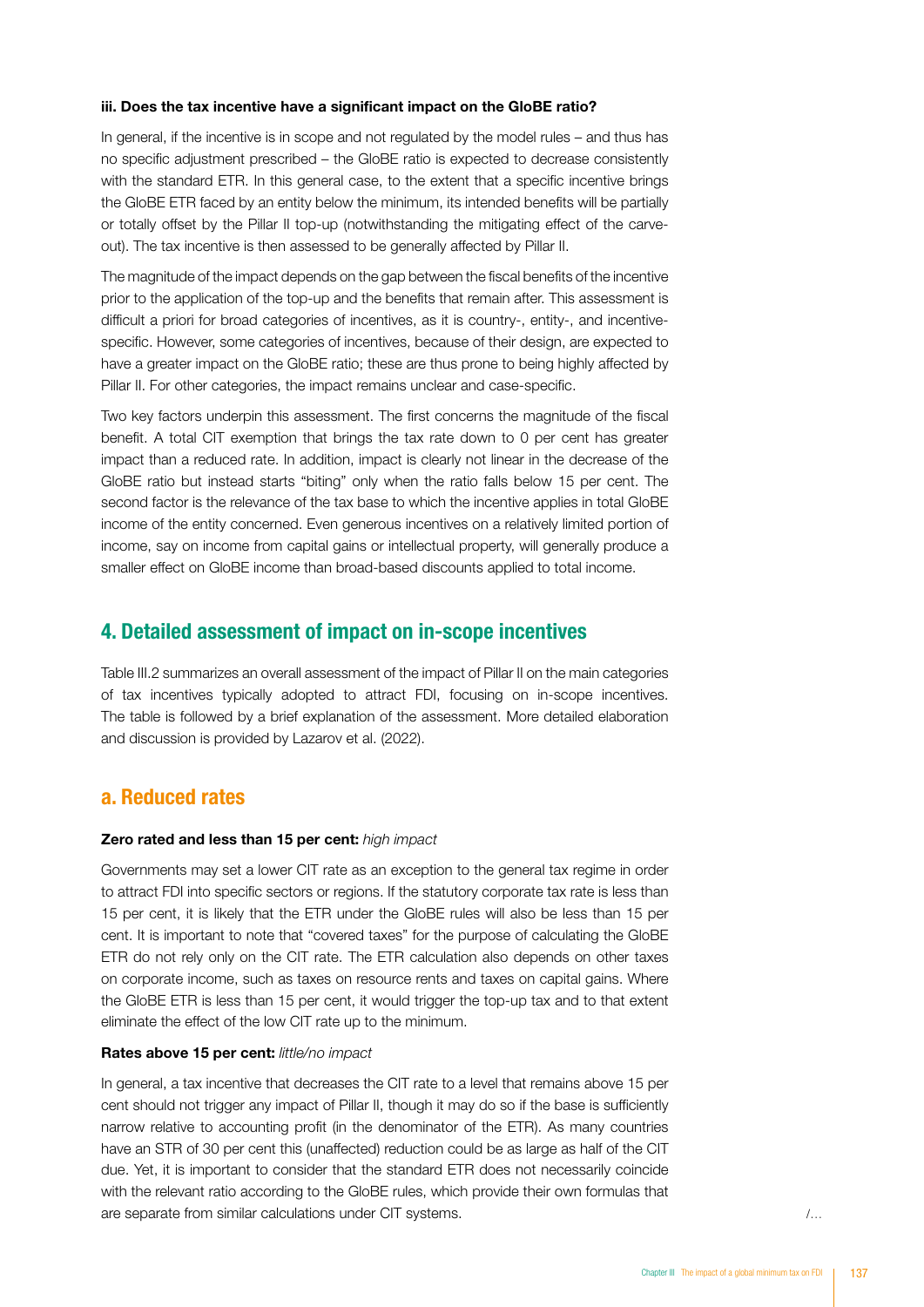| Table III.2.<br>Summary assessment of the impact of Pillar II on incentives to attract FDI |                         |                                                                                                                                                                                                                                                                                                                      |                   |  |
|--------------------------------------------------------------------------------------------|-------------------------|----------------------------------------------------------------------------------------------------------------------------------------------------------------------------------------------------------------------------------------------------------------------------------------------------------------------|-------------------|--|
| Incentive type                                                                             | <b>Pillar II impact</b> | <b>Overview</b>                                                                                                                                                                                                                                                                                                      |                   |  |
| a. Reduced rates                                                                           |                         |                                                                                                                                                                                                                                                                                                                      |                   |  |
| Zero-rated<br>Below 15 per cent                                                            |                         | Reduced rates below 15 per cent, or even down to zero, will generally result in a GloBE ratio below<br>the minimum, triggering the activation of the Pillar II top-up. Magnitude of impact depends on the<br>size of the reduction.                                                                                  |                   |  |
|                                                                                            |                         |                                                                                                                                                                                                                                                                                                                      | Above 15 per cent |  |
| <b>b.</b> Deductions                                                                       |                         |                                                                                                                                                                                                                                                                                                                      |                   |  |
| Accelerated depreciation<br>and immediate expensing                                        |                         | Impact on accelerated depreciation and immediate expensing will be limited as deferred tax<br>adjustments are taken into account when calculating covered taxes in the GloBE ratio.                                                                                                                                  |                   |  |
| Loss carry-forward                                                                         |                         | Impact on loss carry-forwards will be limited as deferred tax adjustments are taken into account<br>when calculating covered taxes in the GloBE ratio.                                                                                                                                                               |                   |  |
| Deductible qualified expenses                                                              |                         | Special tax exclusions, deductions or tax accounting conventions that are common among Inclusive<br>Framework members are deductible from GloBE income for purposes of calculating the GloBE tax<br>base; those that are less common may not be deductible.                                                          |                   |  |
| c. Exemptions                                                                              |                         |                                                                                                                                                                                                                                                                                                                      |                   |  |
| Tax holidays                                                                               |                         | Tax holiday regimes are not expressly addressed under the GloBE rules and are likely to bring the<br>GloBE ratio below 15 per cent.                                                                                                                                                                                  |                   |  |
| Specific exemptions:<br>location, sector, entity                                           |                         | Exemptions granted to specific sectors, entities or locations (other than out-of-scope situations) are likely<br>to be affected as they may bring the GloBE ratio below 15 per cent. However, exemptions applying<br>to out-of-scope situations such as SMEs, excluded entities or excluded income are not affected. |                   |  |
| Participation exemptions                                                                   |                         | Dividends received under participation regimes are excluded from the tax base for the computation<br>of the GloBE ratio, resulting in little or no impact.                                                                                                                                                           |                   |  |
| d. Other incentives on income-related taxes                                                |                         |                                                                                                                                                                                                                                                                                                                      |                   |  |
| Incentives on withholding taxes                                                            |                         | Taxation of outbound passive income by the source country is not included in the computation of<br>the GloBE ratio, resulting in little or no impact in the source country.                                                                                                                                          |                   |  |
| IP box                                                                                     |                         | Not directly addressed by the GloBE rules, may bring GloBE ratio below 15 per cent by reducing<br>covered taxes, depending on the regime.                                                                                                                                                                            |                   |  |
| Tax credits                                                                                |                         | Lead either to inclusion in the income of the MNE (if credit is refundable within four years) or to a<br>reduction in covered tax expenses (if not). Both may bring the GloBE ratio below 15 per cent.                                                                                                               |                   |  |
| Incentives on capital<br>gains taxes                                                       |                         | Not directly addressed by the GloBE rule, may bring the GloBE ratio below 15 per cent by reducing<br>covered taxes, depending on the regime.                                                                                                                                                                         |                   |  |

*Source:* UNCTAD, based on Lazarov et al. (2022).

*Note:* ETR = effective tax rate.

■ Little/no impact ■ High impact ■ Variable/unclear impact

## b. Deductions

#### Accelerated depreciation and immediate expensing: *little/no impact*

Accelerated depreciation rules permit a taxpayer to expense the cost of an asset faster than its expected economic depreciation. Immediate expensing permits the deduction of the entire cost of the asset in the year it was purchased. Both incentives lower taxable profits for the years when they are applied and give rise to timing differences when compared with financial accounts.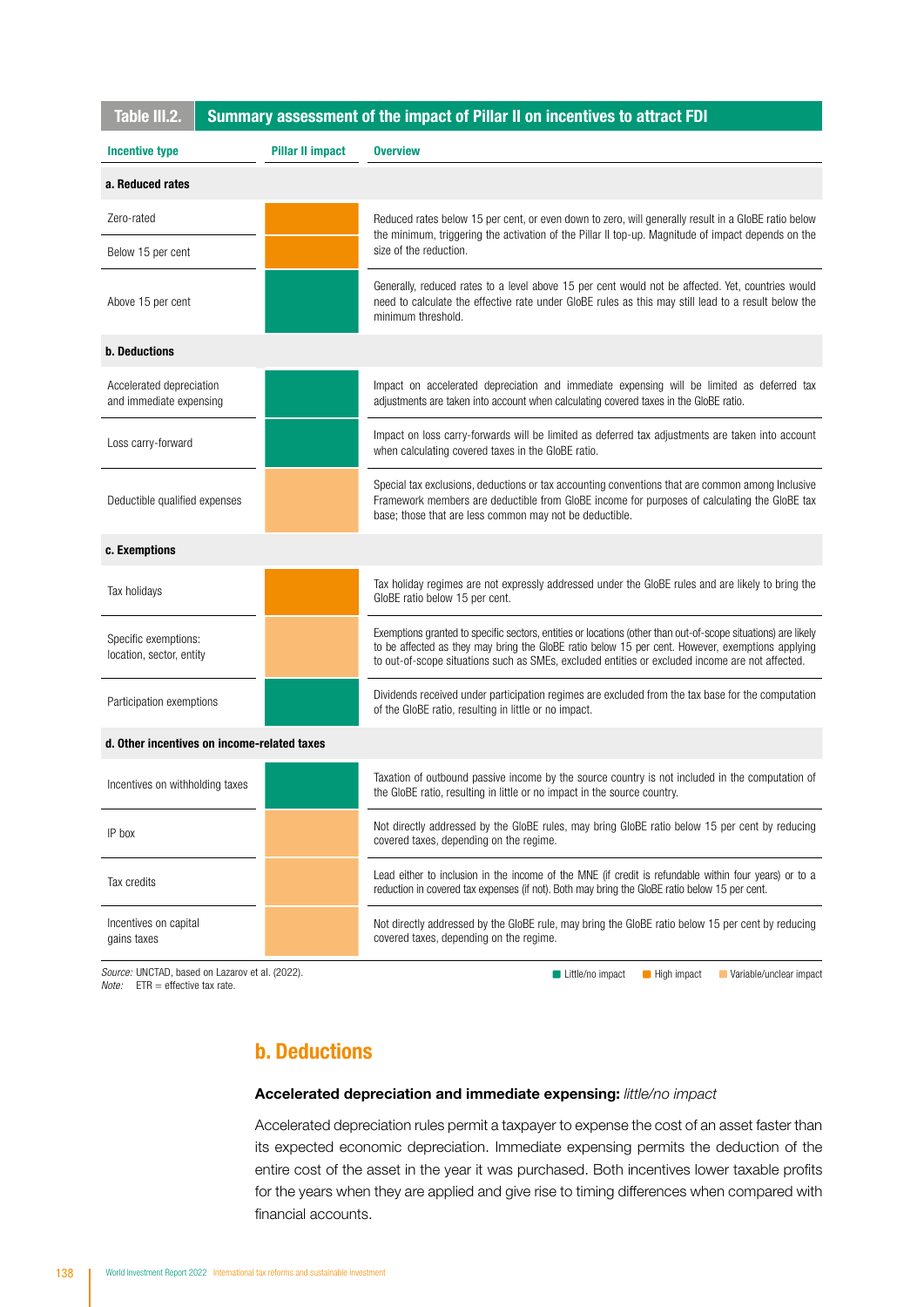Since the GloBE rules rely on consolidated financial accounts to calculate the tax base, they do not take into account domestic tax treatment of depreciations that is more beneficial than under the accounting rules, including the timing benefits of immediate expensing and accelerated depreciation. To prevent this reversal, the model rules rely on the deferred tax accounting method used by the constituent entity with respect to assets eligible for these incentives for tax purposes. The GloBE rules permit the inclusion of accelerated depreciation and immediate expensing as deferred taxes when computing the adjusted covered taxes. This treatment arises from the recognition in the Inclusive Framework that these are the most common tax incentives offered by countries and that their elimination could cause challenges for capital-intensive businesses, in particular. This adjustment therefore prevents the GloBE ETR from falling below the minimum solely as a result of accelerated depreciation.

#### Loss carry-forward: *little/no impact*

A tax loss may occur when allowable expenses exceed taxable income. This loss may be carried forward to future years as long as national tax rules permit or until the loss has been completely offset against future tax liability, returning the company to a payable position. The GloBE rules permit adjustments for carry-forward of losses. Since loss carryforwards create timing differences in a similar way as does accelerated depreciation, the GloBE model rules also provide for entities to use the deferred tax accounting approach to neutralize the effect on the ETR. As a result, loss carry-forwards are permitted as deferred tax adjustments that will be taken into account in computing the covered taxes.

#### Deductible qualified expenses: *variable/unclear impact*

Deductions for qualified expenses refer to the allowable expenses that businesses are permitted to deduct for tax purposes. Tax-allowable expenses sometimes differ from those permitted by accounting rules. For GloBE computation purposes, this means that even if the actual costs of doing business have been taken into account under the accounting rules, the local tax rules might disallow certain deductions for tax purposes. Moreover, the reverse is also possible where a certain expense might be treated more beneficially for tax purposes as compared to the accounting expensing: e.g. super-deductions (150 per cent allowance for manufacturing equipment). The GloBE model rules recognize that it is not possible or desirable to develop a comprehensive set of adjustments that will bring the GloBE tax base fully into line with the tax base calculation rules of all Inclusive Framework members. Instead, the rules establish a list of the most common expenses that may be allowed in order to calculate the GloBE tax base. Special tax expenses that fall outside of this list or are not common may not be deductible from the GloBE income base.

#### c. Exemptions

#### Tax holidays and other specific exemptions: *high impact*

Tax holiday schemes are government incentive programmes that offer a temporary reduction or elimination (full exemption) of corporate income taxes. Alternatively, specific exemption regimes may apply, such as those exempting certain sectors of the economy, types of entities or locations from taxation. These categories are likely to be affected by the application of the rules because the GloBE documents do not explicitly exclude untaxed income from the GloBE tax base, which may bring the ETR for a relevant group of entities below 15 per cent. Therefore, unless exemptions are granted to out-of-scope situations, they will be affected by the application of the GloBE rules and the levy of the top-up tax.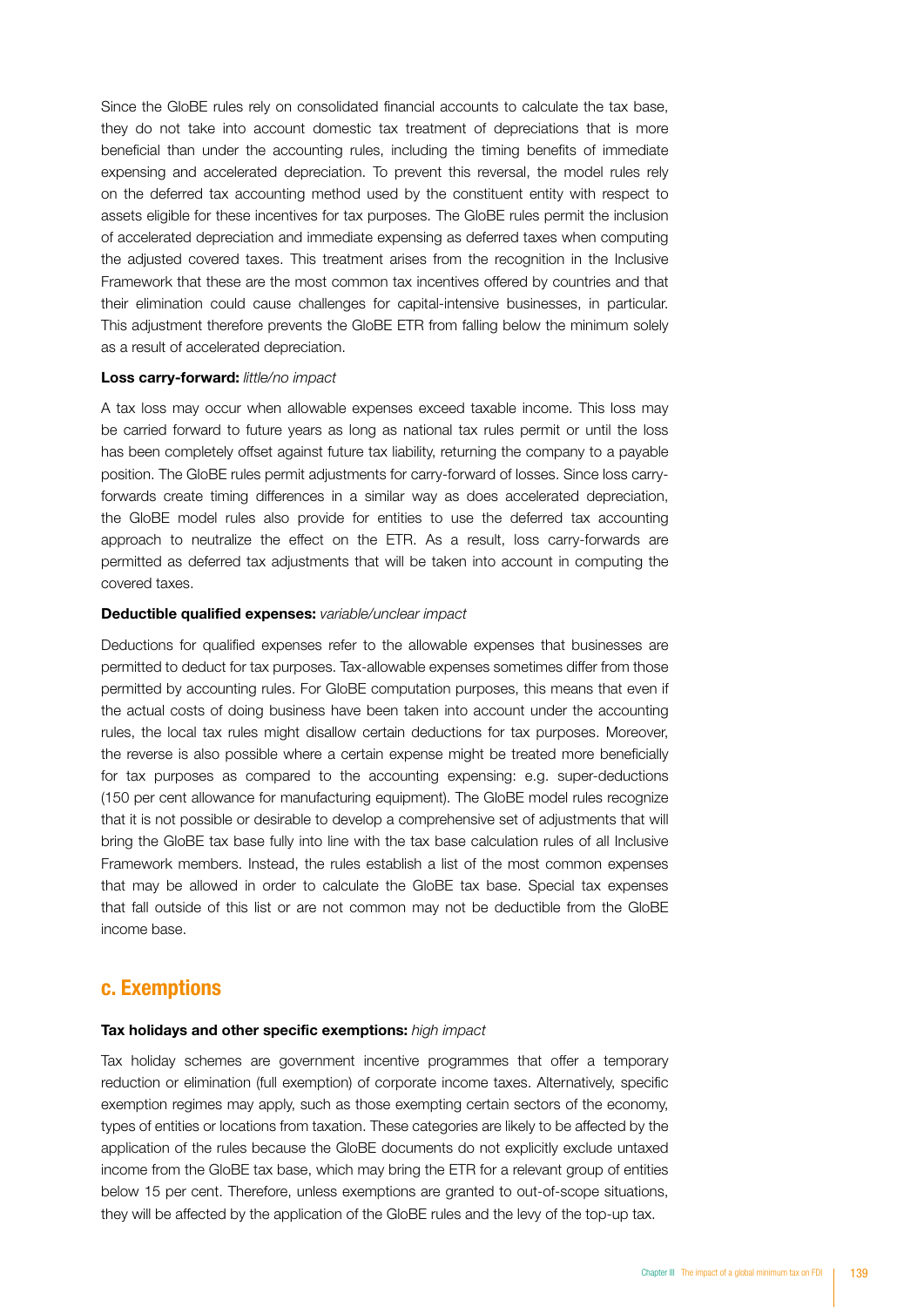#### Participation exemptions: *little/no impact*

To prevent economic double taxation, many countries exclude dividends from the taxable income of a corporate shareholder, usually through a mechanism referred to as participation exemption. To tax these dividends under the GloBE rules would give rise to the risk of overtaxation; thus the model rules ensure that participation exemption regimes will not be affected by the application of those rules.

As dividends received under participation exemption regimes are excluded from the GloBE tax base, they will not reduce the GloBE ETR. These excluded dividends refer to any distributions paid on shares or other equity interests where the MNE group holds 10 per cent or more of the ownership interests in the issuer, or the full economic ownership of the ownership interest has been held for a period of at least 12 months. An exception is made for dividends received from short-term portfolio shareholdings, which are not excluded from the GloBE tax base and will likely be affected by the application of the GloBE rules.

#### d. Other incentives on income-related taxes

#### Incentives on withholding taxes: *little/no impact*

Some countries provide foreign investors with favourable treatment of WHT by eliminating or greatly reducing their domestic WHT on outbound passive payments such as on dividends (or liquidation payments), interest or royalties.

The GloBE rules calculate the minimum level of taxation in each State where an MNE group has subsidiaries or permanent establishments. For this reason, Pillar II does not affect directly the WHT treatment of passive income streams that this group receives because WHT is a tax imposed by the source State on a foreign resident that has no subsidiary or permanent establishment on its territory to which the passive income is attributable.

Nevertheless, if the GloBE rules lead to topping-up of the taxation on passive income in the hands of the recipient, the fiscal benefits of WHT incentives may be partially or totally offset.44 For this reason, countries may wish to revisit their WHT incentive policy, granting such incentives only as long as no neutralization takes place in the State of residence.

Thus, WHT incentives might be still granted on dividend payments when the residence State operates a participation exemption regime, which is recognized and endorsed by the GloBE rules. For interest and royalties, the applicability of the GloBE rules would depend on whether the ETR in the residence State is below 15 per cent and, if that is the case, whether the GloBE net tax result is positive. In such circumstances, the source State may wish to consider introducing WHT that equals the difference between the actual ETR and 15 per cent: e.g. if the ETR in the residence State is 10 per cent, the source State may wish to levy 5 per cent WHT so that the WHT incentive is not collected by another country.

In addition, the Pillar II rules introduce a Subject to Tax Rule (STTR), mentioned briefly in section A. This will have an impact on WHT incentives. The STTR applies to the WHT arising with respect to payments between connected persons. It will be a rule in tax treaties and will be triggered when a payment is subject to a nominal tax rate in the payee country that is below the minimum nominal rate of 9 per cent. It covers interest, royalties and other payments for mobile factors such as capital, assets or risks owned or assumed by the person entitled to the payment; it is not yet clear if management and technical fees will be covered. The STTR can be applied even where the IIR or the Undertaxed Payments Rule have been implemented. Where it applies, its adoption would risk diminishing the incentive effect of reduced WHT rates; the possible advantage is in discouraging outward profit shifting.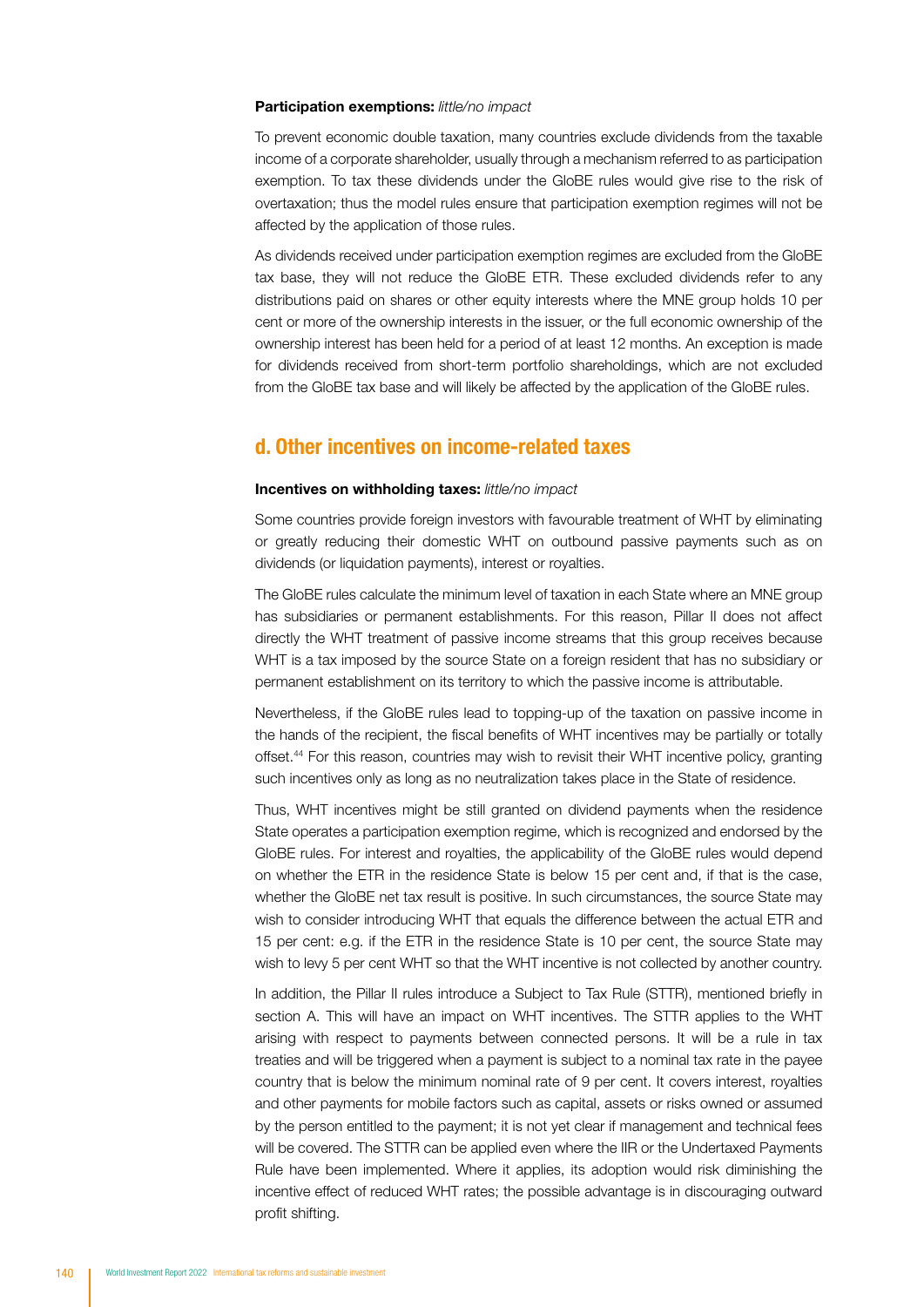#### IP box: *variable/unclear impact*

The intellectual property (IP) box regime is a tax incentive related to favourable tax treatment of income derived from IP rights. As the GloBE rules do not explicitly regulate the treatment of such regimes, to the extent that they lead to an ETR below 15 per cent for an MNE in a given country, the effects of the incentive are limited or neutralized in computing the GloBE ratio. The specific effects of IP box regimes depend on the exact activities that an MNE group performs in the country that offers the regime. If the IP income is diluted in other income, it is possible that even if the ETR on the IP income is less than 15 per cent, the ETR on the overall income (which is what matters for the GloBE calculation) is more than 15 per cent. Moreover, in terms of the impact on the total tax faced by the investor, IP box regimes compatible with BEPS Action  $5 - i.e.$  regimes in which the IP rights were developed by substantive activities in the country in question – might be positively affected by the substance carve-out under the GloBE rules since non-harmful IP box regimes presuppose that there is substantive development activity.

#### Tax credits: *variable/unclear impact*

Refundable tax credits are instances of negative tax liability, providing a business with a refund when the taxes it owes are lower than its entitlement to a tax credit. They seem to be rarely used at present, but the GloBE rules may give them heightened importance.

Those rules divide refundable tax credits into two main groups – qualified (refundable within four years) and non-qualified (refundable for more than four years). Under the GloBE rules, qualified credits are treated as income for the company, while non-qualified credits reduce tax expenses. Both of these measures have the potential of reducing the GloBE ETR below the 15 per cent mark: the qualified credits by increasing GloBE income, and the nonqualified by reducing covered tax expenses. As discussed further in section D, refundable tax credits can even reduce total tax payable below what would otherwise be the absolute minimum of 15 per cent of excess profit.

#### Incentives on capital gains taxes: *variable/unclear impact*

The capital gains incentive relates to differentiating the treatment of capital gains from the general treatment of income – e.g. in a country that maintains a CIT regime, any income realized from capital gains is treated more beneficially. Save for some exceptions, the GloBE rules treat (realized) capital gains as part of GloBE income. Therefore, if a country treats capital gains income preferentially and this preferential treatment leads to an ETR below 15 per cent, the GloBE rules may affect the incentive, up to the minimum tax rate of 15 per cent. However, just as with IP box regimes, the eventual outcome depends on the activities that the MNE performs in the given country and whether the beneficial capital gains treatment can be compensated by other items of income that are taxed above 15 per cent, leading in this way to an overall ETR above 15 per cent.

This overview of the impact of Pillar II on different categories of tax incentives can help countries reconsider existing incentives schemes, potentially with a view to restructuring categories that are highly affected, and prioritize unaffected categories as well as considering whether non-tax measures might be more effective in encouraging inward investment.

\* \* \*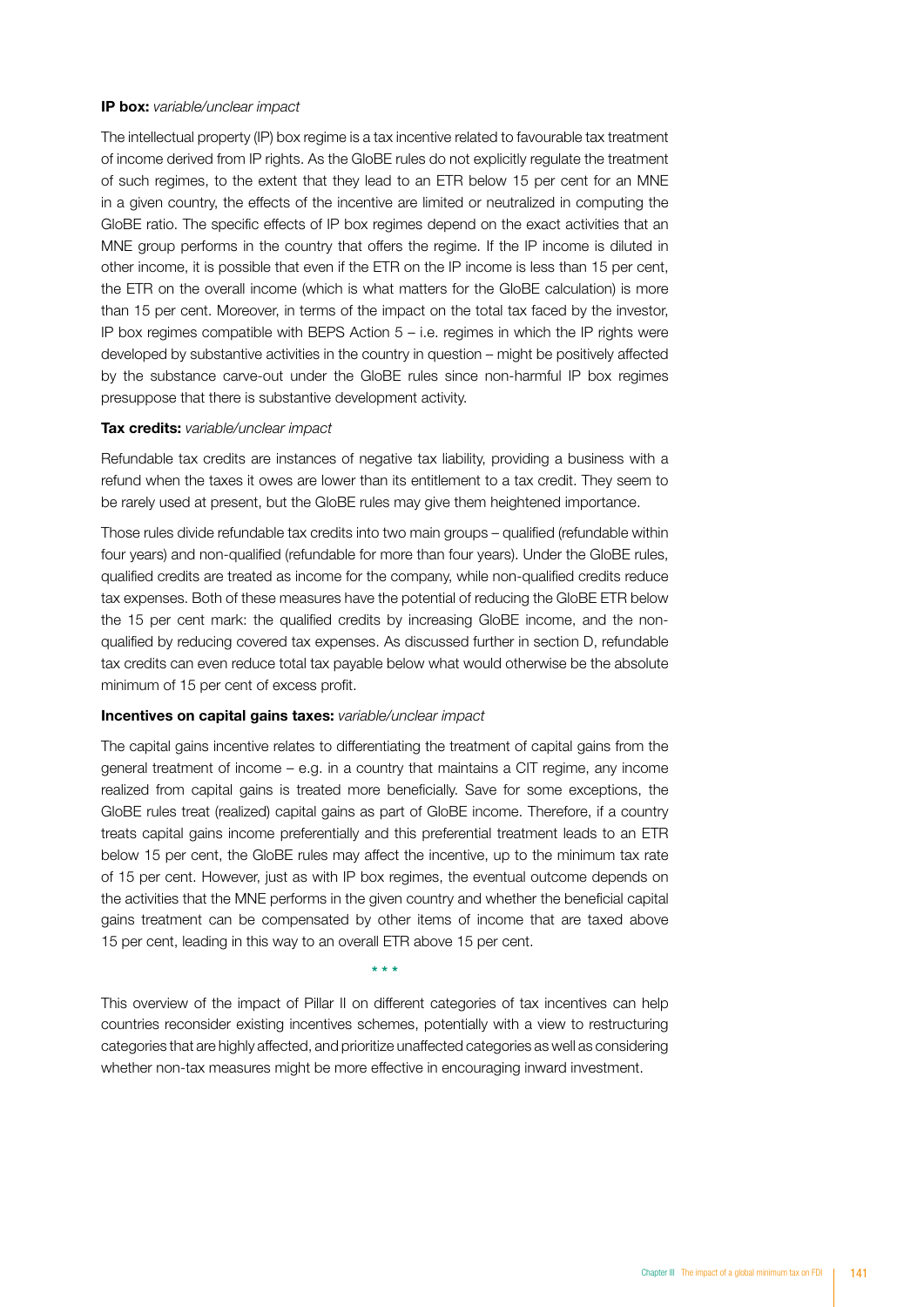# D. RESHAPING INVESTMENT POLICY FOR A GLOBAL MINIMUM TAX ENVIRONMENT

This section explores options available to countries, particularly developing countries, to optimize their investment policy response to the Pillar II reforms. It looks first at the practical implications of the global minimum tax for the investment policy toolkit, including fiscal and other instruments. It then discusses the broader implications for investment policy in the context of sustainable development strategies.

### 1. Fiscal investment policy responses

MNE investment decisions depend on much more than taxation. Determinants such as the availability of a suitable workforce, infrastructure quality and political stability are at the top of the list of investor concerns.45 Nonetheless, countries continue to deploy tax measures as one of their primary tools to attract (or retain) inward investment, through both the generally applicable tax rules and incentives. As discussed in previous sections, widespread adoption of Pillar II will fundamentally alter the framework within which these policies are set. Policymakers will face new challenges in their efforts to achieve an appropriate balance between the desire to attract inward investment and the need – now heightened in many countries by the pandemic – for tax revenues.

There is little experience for countries to build on in adapting to the new global environment for tax and FDI. The idea of minimum corporate taxation is not new, but implementation has been rare and limited in scope. Only two trading blocs in sub-Saharan Africa, CEMAC (Economic and Monetary Community of Central Africa) and WAEMU (West African Economic and Monetary Union), have adopted minima, and these differ substantially from Pillar II in structure and in breadth of application. It has only been in the course of designing Pillar II that real thought has been given to how the concept of how a minimum effective corporate tax rate can be turned into practice. This, as seen in section A, has turned out to require a more complex set of rules than the headline idea of a global minimum tax might suggest. Countries are entering into unnavigated territory in both business tax policies and – the ultimate concern in this chapter – investment strategies.

No country can afford to ignore the implementation of Pillar II (table III.3). The most obviously affected, of course, will be those that endorse the prospective Inclusive Framework agreement and find that some of the MNE affiliates they host will be subject to the application of the minimum. But the changes that such countries will be obliged to make will have cross-border effects on countries that are not directly affected, whether because they have endorsed the agreement but set sufficiently high ETRs so that the minimum does not bite, or because they are outside the Inclusive Framework and have not endorsed the agreement. The effects on such countries are indirect, but – as the empirical results have made clear – such indirect effects, notably through the impact on profit shifting, can be powerful.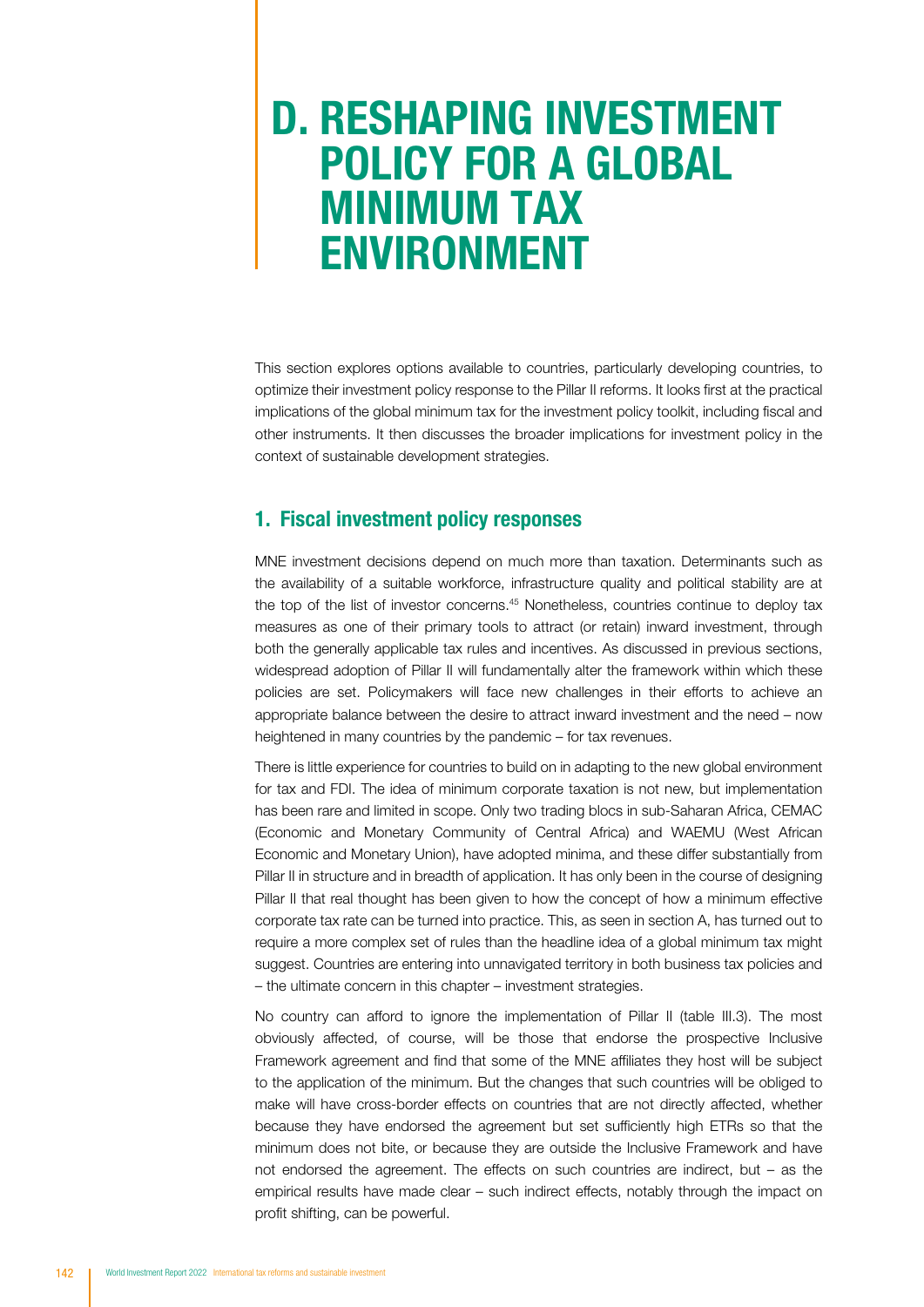## Table III.3.  $\parallel$  Adjusting the fiscal investment policy toolkit: key insights

| a. Outside the Inclusive Framework                                                      | Investment strategies need rethinking even in countries not endorsing Pillar II<br>٠                                                                                                                                                                          |
|-----------------------------------------------------------------------------------------|---------------------------------------------------------------------------------------------------------------------------------------------------------------------------------------------------------------------------------------------------------------|
| b. Direct effects of Pillar II (lower-tax<br>regimes, preferential rates for investors) | Applying the Qualified Domestic Minimum Top-Up Tax protects revenue without affecting investment<br>۰<br>The effectiveness of traditional tax incentives will be diminished<br>Some scope remains for domestic tax measures to reduce ETRs on investment<br>٠ |
| c. Indirect effects of Pillar II (higher-tax<br>regimes)                                | Higher-tax countries will also need to respond strategically to the changing tax-investment landscape<br>۰                                                                                                                                                    |
| d. Implications for regional cooperation                                                | Regional tax cooperation still has a role in facilitating investment and economic integration<br>۰                                                                                                                                                            |
| e. Implementation issues                                                                | Complexities related to implementation should be timely addressed to ensure investor certainty                                                                                                                                                                |
| f. Effects on tax competition                                                           | Tax competition is blunted, but not ended – and will likely take new forms<br>۰                                                                                                                                                                               |
|                                                                                         |                                                                                                                                                                                                                                                               |

*Source:* UNCTAD. *Note:* ETRs = effective tax rates.

Once the effects of layering Pillar II on top of current tax policies are understood, the question arises as to how countries – including those not directly affected – can best configure their own tax and investment policies.

## a. Outside the Inclusive Framework

#### Investment strategies need rethinking, even in countries not endorsing Pillar II.

About 140 jurisdictions have indicated acceptance of Pillar II in principle. That is a very large number and covers about 95 per cent of global FDI stock. But many developing countries, including small island States, in particular, remain outside the agreement.

It might seem that countries that adhere to the minimum are placing themselves at a disadvantage relative to low-tax countries that remain outside the agreement – and that there is consequently a gain to not participating in the agreement. But this is far from clear, so long as the countries where the ultimate parents of in-scope MNEs are based do participate. This is because these residence countries will apply the top-up tax under the IIR to countries that have not accepted the agreement in exactly the same way as they will to countries that have. The key point is that topping up to the minimum can be achieved unilaterally by the residence country. Measures of this kind – bringing the income of foreign affiliates immediately into tax in their parent country and so topping up the tax paid in the host country to a higher level – have operated for decades through foreign tax credits and controlled foreign corporation rules. Pillar II is to a large degree the global extension of the idea of residence-enforced minimum taxation brought to the fore by the GILTI (global intangible low-taxed income) provisions of the 2017 United States tax reforms.<sup>46</sup>

What lends Pillar II its force is thus not the acceptance of minimum taxation by low-tax countries, but the willingness of higher-tax parent countries to enforce it. In that sense, the effective global minimum tax envisaged in Pillar II does not require global agreement and, moreover, is hard for host countries to escape.

Thus, for the most part participating countries need not fear being undercut by countries that have not signed on to the Pillar II agreement. Their policy calculus can proceed as if all other countries had signed on to it. By the same token, there may be little for countries to gain by not signing on. Indeed, the possibility of applying the QDMTT to capture revenue that would otherwise accrue to others, with no impact on the overall tax liability of investors, suggests a positive gain from participation.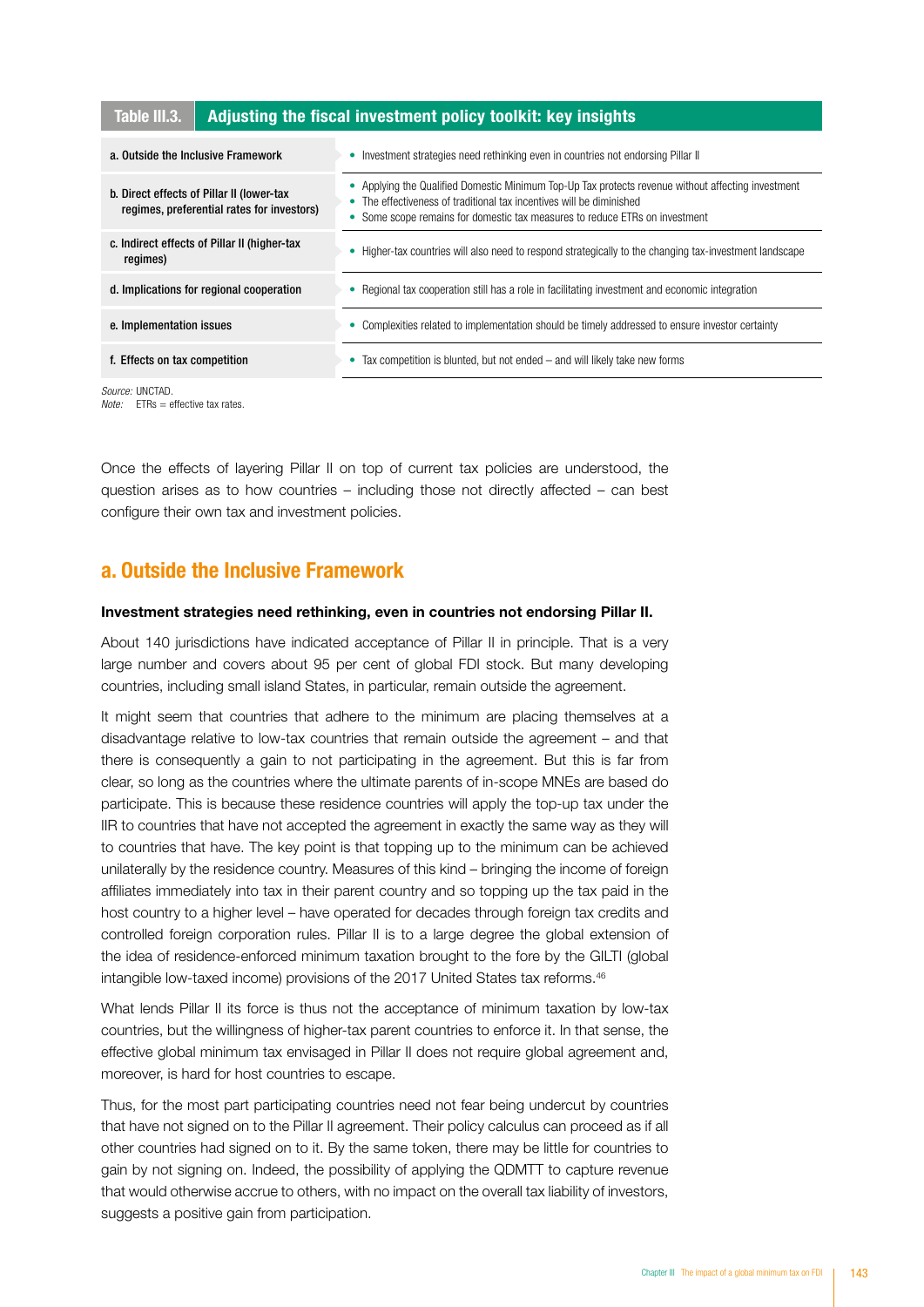It is, of course, the sovereign right of any country to remain outside the Inclusive Framework. Prudence may perhaps warrant a wait-and-see approach of postponing a decision on participation until the timing, breadth and detail of the application of Pillar II are fully clear. This decision also needs to be taken in light of the full consequences of membership, including in relation to Pillar I (see for example Eden, 2020). In relation to Pillar II, however, adoption by the major capital importers will make it difficult for low tax countries to escape increased tax liabilities on inward investment in line with the global minimum.47 Participation allows this to be pre-empted by a QDMTT. In terms of Pillar II, as currently envisaged, if a critical mass of investor home countries signs up, the case for determined non-participation appears to be weak.

#### b. Direct effects of Pillar II

The number of countries directly affected by the minimum tax may appear relatively limited. In terms of national average ETRs, it comprises primarily investment hubs (with limited real investment), and only about a third of the other countries, as shown in the empirical analysis in section B. Nevertheless, as also discussed in section B, the national average effective rate is made up of a range of rates applicable to individual investors, some of which may well fall below the minimum rate. Therefore, even countries with average rates above the minimum may be affected to some degree. Moreover, the impact of Pillar II on directly affected countries (whether or not they are formally within the agreement) and how they respond is important not only for them but as the trigger that sets off indirect effects on others.

#### Applying the qualified domestic minimum top-up tax protects revenue without affecting investment.

The essence of the minimum tax is the application of a top-up tax to ensure that a rate of at least 15 per cent applies to the "excess profit" – profit, that is, in excess of the substance-based carve-out – of all affiliates of MNEs large enough to be in scope of the new rules. Critically, as noted in previous sections, it is immaterial to investors whether this top-up is levied by the country that hosts the investment or that in which the affiliate's parent resides: their tax liability is the same whichever collects the tax. There may be differences in the practicalities of compliance but none, in principle, in actual liability. *Which country collects the revenue from the top-up tax therefore does not affect investment decisions.*

From the perspective of tax policy, however – and hence for governments seeking to balance investment promotion against revenue concerns – it clearly does matter who collects the top-up revenue. The "rule order" issue of which government this should be, host country or home country, was a heated aspect of the debate in developing Pillar II. The final model rules provide a clear route for the host country to assert a first right to collect this revenue by applying the QDMTT.

There is a very strong case for countries that are affected by Pillar II to apply the QDMTT: failure to do so potentially cedes tax revenue to the parent country while conveying no tax benefit to investors. One concern might be that application of a QDMTT could create dissimilarities in the treatment of out-of-scope domestic enterprises and affiliates of large multinational groups; but the difference would favour the former and so, politically at least, appears unlikely to be problematic. Not applying the QDMTT might also be seen as sending a signal of a country's business-friendly inclinations: but that is an inclination upon which, in terms of the minimum tax, it cannot deliver. Preliminary results on the effects of the reform on national revenues suggest that, in the broad comparison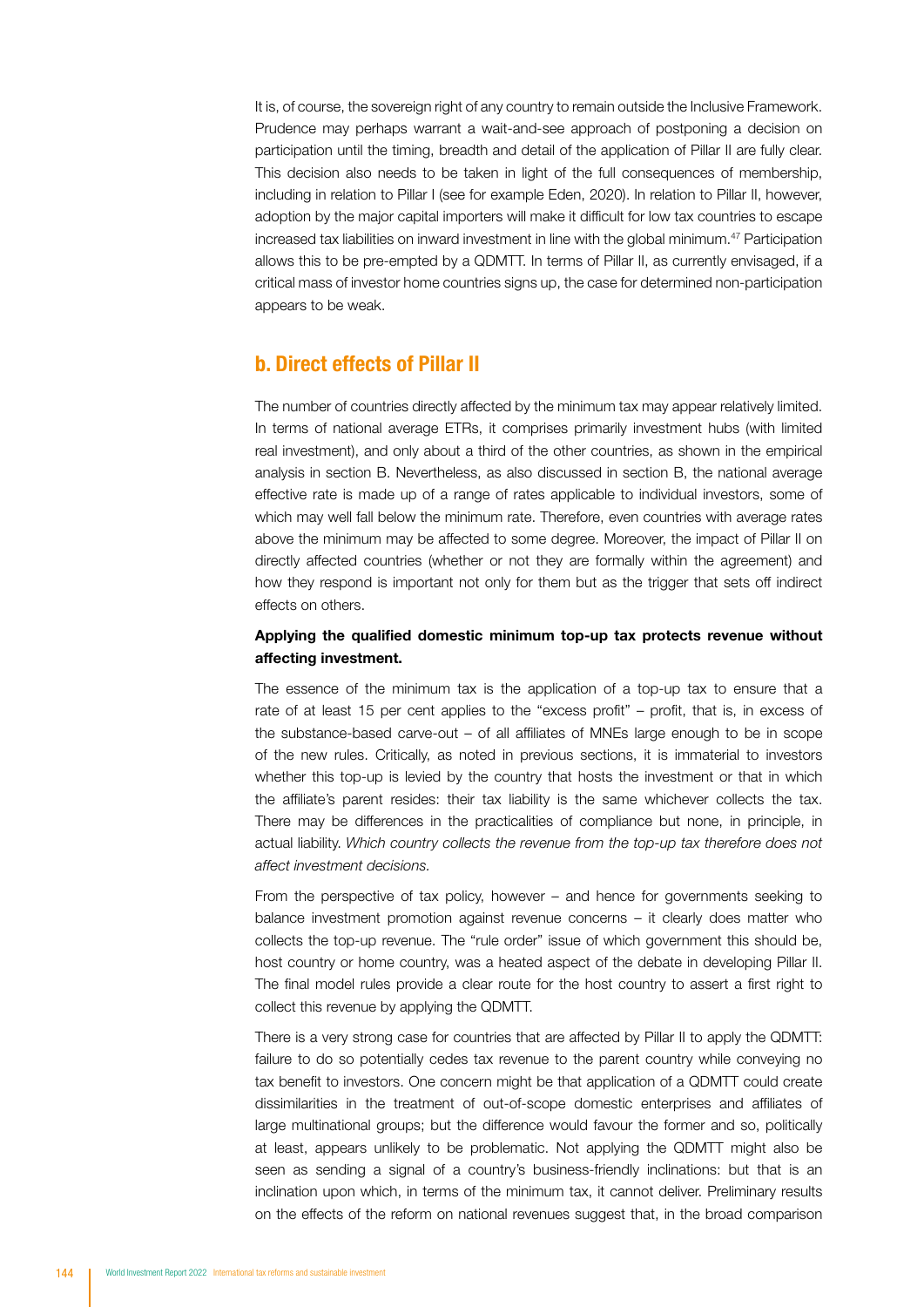between developed and developing economies, it makes surprisingly little difference to the final impact which rule order is adopted (likely, because the impact of the profitshifting channel on revenues – the same whichever rule is adopted – is particularly large in developing economies). For specific countries, however, the difference can be substantial. For developing countries in particular, adoption of a QDMTT can do little harm and may do much good.48

#### The effectiveness of traditional tax incentives will be diminished by Pillar II.

The model rules of Pillar II make no reference to the tax holidays or other types of fiscal incentives that many countries provide as a central element of their national investment strategies.<sup>49</sup> They are not grandfathered and they are not removed from application of the GloBE rules. The minimum tax rules are simply laid on top of existing regimes and will directly reduce the attractiveness of any incentives that investors might enjoy.

Yet, application of Pillar II does not mean that pre-existing incentives become wholly ineffective, as discussed in section C. Their attractiveness does not change for entities that are not part of MNE groups large enough to fall within the new rules. And even for those that are, there are some ways – discussed here – to mitigate the effect. Nonetheless, Pillar II dampens the effectiveness of incentives, and this will become increasingly the case if, as expected, the threshold of MNE size for application of the minimum tax is reduced over time.

This prospect raises challenges for countries that deploy tax incentives as a core element of their investment policy toolkit. Views on the efficiency and effectiveness of tax incentives differ. Many experts believe that tax incentives have generally not delivered effects on investment commensurate with the revenue forgone, and that tax incentives feed mutually disadvantageous tax competition between countries.50 From their perspective, one of the attractions of a global minimum tax is to discourage the proliferation of tax incentives and encourage greater reliance on other ways to create a business-friendly environment. Opinions will continue to differ (not least within countries, between sceptical ministries of finance and activist line ministries). The aim here is not to pronounce on the merits of tax incentives as tools to promote investment but simply to assess how they are affected by the global minimum tax.

The key fact in considering the implications of Pillar II for tax incentives is thus that such incentives are not excluded from its application. There are some respects in which they will retain an impact, and – as will be seen next – some ways in which domestic tax measures can still reduce the tax liability even of entities directly affected by the global minimum tax. Nonetheless, the change in the landscape in which tax incentives have operated so far is fundamental. The adoption of Pillar II will require countries to review not only their design but also their role in national investment strategies.

#### Some scope will remain for domestic tax measures to reduce effective tax rates on investment.

Once a sufficient number of investor home countries adopt Pillar II rules, there is (almost) no escaping the absolute minimum of a 15 per cent tax on profit in excess of the carve-out implied by Pillar II. There are, however, three notable ways in which domestic tax policy can be used to bring effective tax rates closer to – and in one case even below – that minimum.<sup>51</sup>

#### *Reducing domestic covered taxes amplifies the benefit to investors of the substance-based carve-out.*

The effectiveness of reducing corporate taxes in order to attract investment is substantially diminished by Pillar II. Leaving aside (potentially important) complications regarding tax credits taken up later, a foreign affiliate's total tax liability when it is subject to the minimum is the sum of (1) a tax of 15 per cent on profits in excess of the carve-out,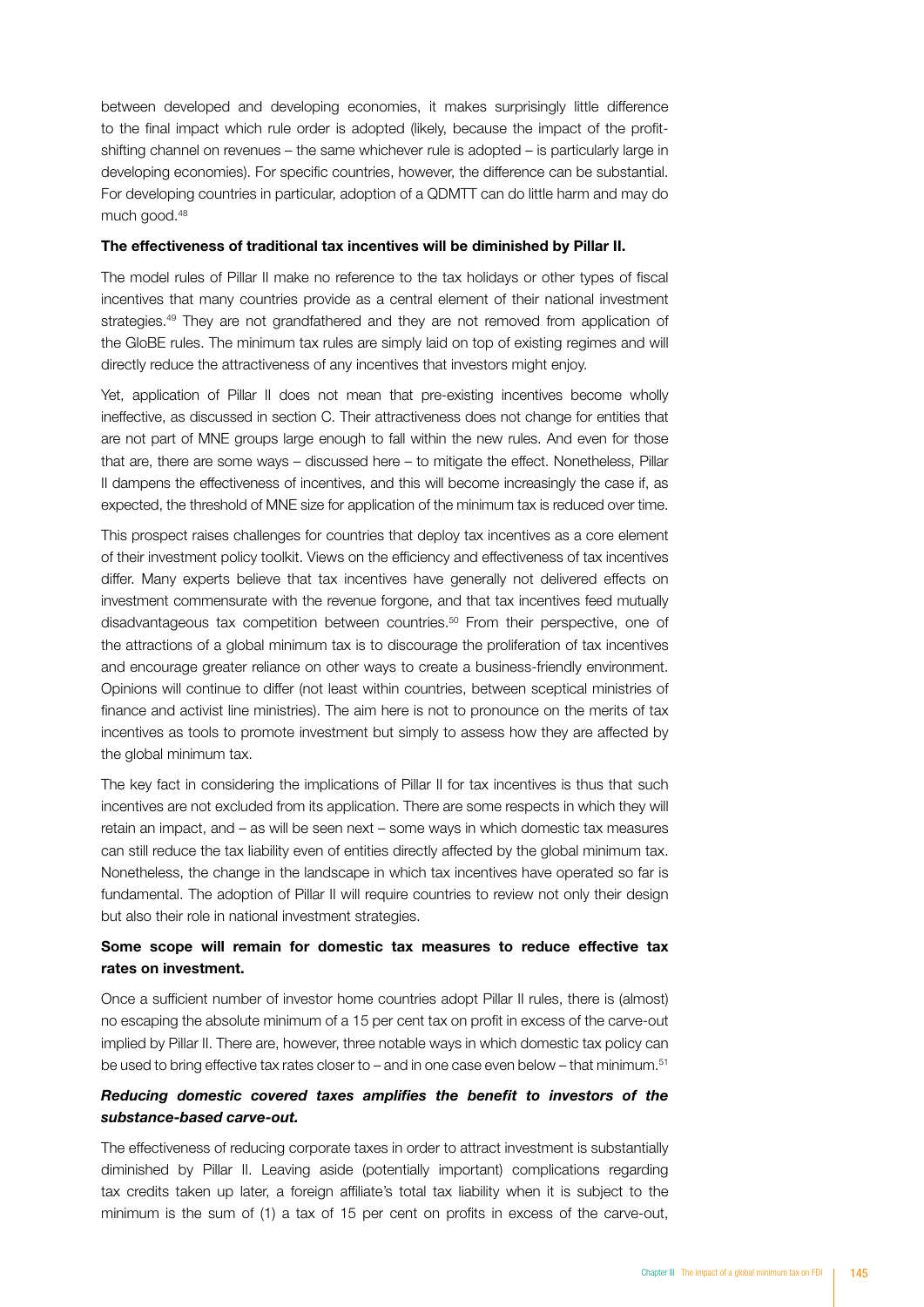and (2) a tax on the carve-out itself at the effective rate of domestic taxation, this being the GloBE ratio of covered taxes (including corporate income tax in particular) to accounting profit. With the amounts of both the carve-out (mechanically related to tangible assets and payroll) and accounting profit (essentially determined by business realities), tax design can have no effect on amount (1). As such, it represents an absolute minimum on the entity's tax liability. Only amount (2) can be directly affected by domestic tax design, through the total liability of covered taxes. Reducing these will still convey some benefit to investors, but the effect is reduced: if the carve-out is 40 per cent of accounting profits, for instance – which it was suggested in section B is broadly plausible – then cutting covered taxes by \$1 benefits the investor by only 40 cents.<sup>52</sup> At a lower carve-out (e.g. 5 per cent) the effect is correspondingly less (2 cents).

Through this route incentives continue to benefit the investor despite the topping up under Pillar II. However, there are downsides and risks in considering a reduction in covered taxes. The benefits to investors will fall as the carve-outs are gradually reduced over the coming decade. More fundamentally, simply reducing corporate taxation will have implications for the taxation of the many firms, including domestic firms, that are out of the scope of Pillar II. In principle, this could be limited by restricting access to reduced corporate taxation to firms that are directly affected by Pillar II (including, to avoid nondiscrimination issues, domestic ones) – perhaps by tying it to taxation under the QDMTT. Beyond the legal issues this might raise, it would be politically difficult: observers are likely to notice the corporate tax break being given to large MNEs more than they will the top-up that leads MNEs to pay more.

While bearing in mind those downsides, it is important to note that some traditional tax incentives will serve to reduce covered taxes and so will continue to have some effect. In the example above, the \$1 reduction in corporate tax might come, for instance, from application of a preferentially reduced rate. That will still benefit the investor – but by only 40 (or 5) cents, not, as at present, by the full \$1.

Covered tax payments – primarily, domestic corporate tax – can be reduced by either lowering the applicable statutory rate or narrowing the tax base. For the impact on the affiliate's total tax liability, it is immaterial which path is taken. It is only the amount of covered taxes that enters the calculation, not how they are computed. In terms of the marginal effective rate, however, both rate and base matter – but essentially just as they do now in the absence of the global minimum tax (with an investment-based case for corporate tax structures that imply low METR, as set out in section A).

Accelerated depreciation, however – a common form of incentive – is treated differently (section C.4). The attraction of accelerated depreciation for investors is that, without changing the total value of depreciation allowances over the lifetime of the investment it brings them forward in time, and so increases their present value. Under Pillar II, an adjustment for deferred taxes negates the effect this would otherwise have on the calculation of covered taxes (and the same is true for other incentives that operate through similar timing effects). While the impact on the top-up tax is thus undone, accelerating depreciation still conveys a benefit to investors, to the extent of the carve-out, in terms of their domestic tax liability.

Worth noting too is that in one case traditional tax incentives will continue to have their full effect – though its practical importance may well be limited. This is the case in which other members of the same MNE operating in the same country pay a sufficient amount of covered taxes for the ETR of all within-country entities to exceed 15 per cent. There appears, in principle, to be some incentive for MNEs to structure themselves to exploit this feature.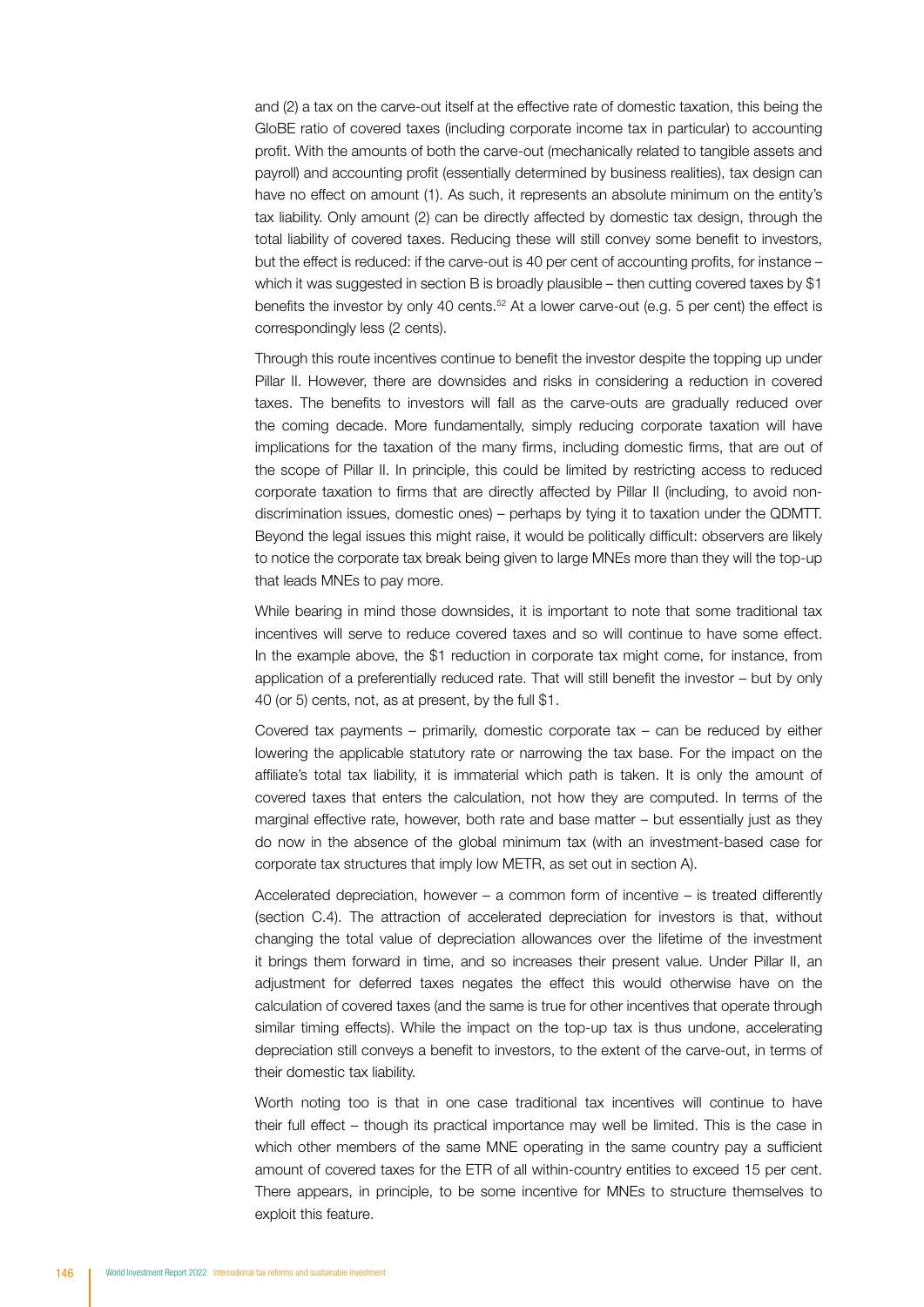#### *Refundable tax credits can also be used to benefit investors.*

The model rules do include one mechanism by which total tax liability can be reduced below the otherwise-absolute minimum of 15 per cent on profit in excess of the carveout. This is by offering tax credits (provisions that reduce liability dollar for dollar)<sup>53</sup> that are refundable, meaning that, if the credit exceeds the tax liability, the investor receives a payment from the government. Refundable tax credits do not reduce covered taxes in the way just described,<sup>54</sup> but instead are taken to increase accounting profit. That reduces the ETR used to determine the amount of the top-up, while also increasing the base to which that top-up applies. The net effect, taking account of the credit itself, can be to reduce total tax payable below the otherwise-absolute minimum.<sup>55</sup> In effect, refundable tax credits are treated like cash grants, i.e. as an increase in the firm's income.

It is not yet fully clear how much scope refundable tax credits might provide for incentivizing investment. The refundability provision is critical: a government seeking to encourage investment in this way would need to recognize that, should the credit exceed tax liability, it will need to make a payment to investors.<sup>56</sup> Outright grants may be the more transparent route to achieving the same effect.

#### *Reducing non-covered taxes remains an option – but not all taxes bear on investment.*

With the application of Pillar II increasing the average effective rate paid by affected affiliates, the impact on investors of taxes that are not covered by the agreement may become more prominent. From the perspective of investment promotion this calls for consideration of non-covered taxes too. One possibility is to cut them; however, the danger in doing so – beyond the loss of tax revenue – is of reducing taxes that convey little real benefit to investors because they do not bear the real burden they impose.<sup>57</sup> An additional possibility is to restructure non-covered taxes into covered taxes, thereby reducing the top-up while having little effect on total domestic liability.

Precisely which of the non-covered taxes are most important in this context will be country- and sector-specific. In some cases, it may be customs duties; in the extractive industries it may be royalties, with pressure to rebalance towards income-type taxes that would be covered. In many developing economies, thought may also need to be given to the minimum taxes that are often levied on turnover, perhaps converting these too to income-type taxes.58

#### c. Indirect effects of Pillar II

#### Higher-tax countries will also need to strategically respond to the changing taxinvestment landscape.

Higher-tax countries will clearly be relatively less exposed to the impact of Pillar II, but they will still be affected as a result of two dynamics. The first is the reduction in outward profit shifting, leading to an increase in the FDI-level ETRs on the income generated by inward FDI. The second is the possible presence in such countries of a subset of foreign affiliates that do face an ETR below the minimum, even if the national average ETR is above the minimum. Both factors – a key insight of the empirical analysis in section  $B - can$ significantly increase the corporate taxes paid by MNEs on FDI taking place in higher-tax countries. Most notably, in developing countries, the role of reduced profit shifting in the increase of the average FDI-level ETR caused by Pillar II is dominant.

This means that higher-tax countries are not spared from the potential downside effects on investment caused by the introduction of the Pillar II minimum. The empirical analysis shows that, as a consequence of the increase in FDI-level ETRs associated with Pillar II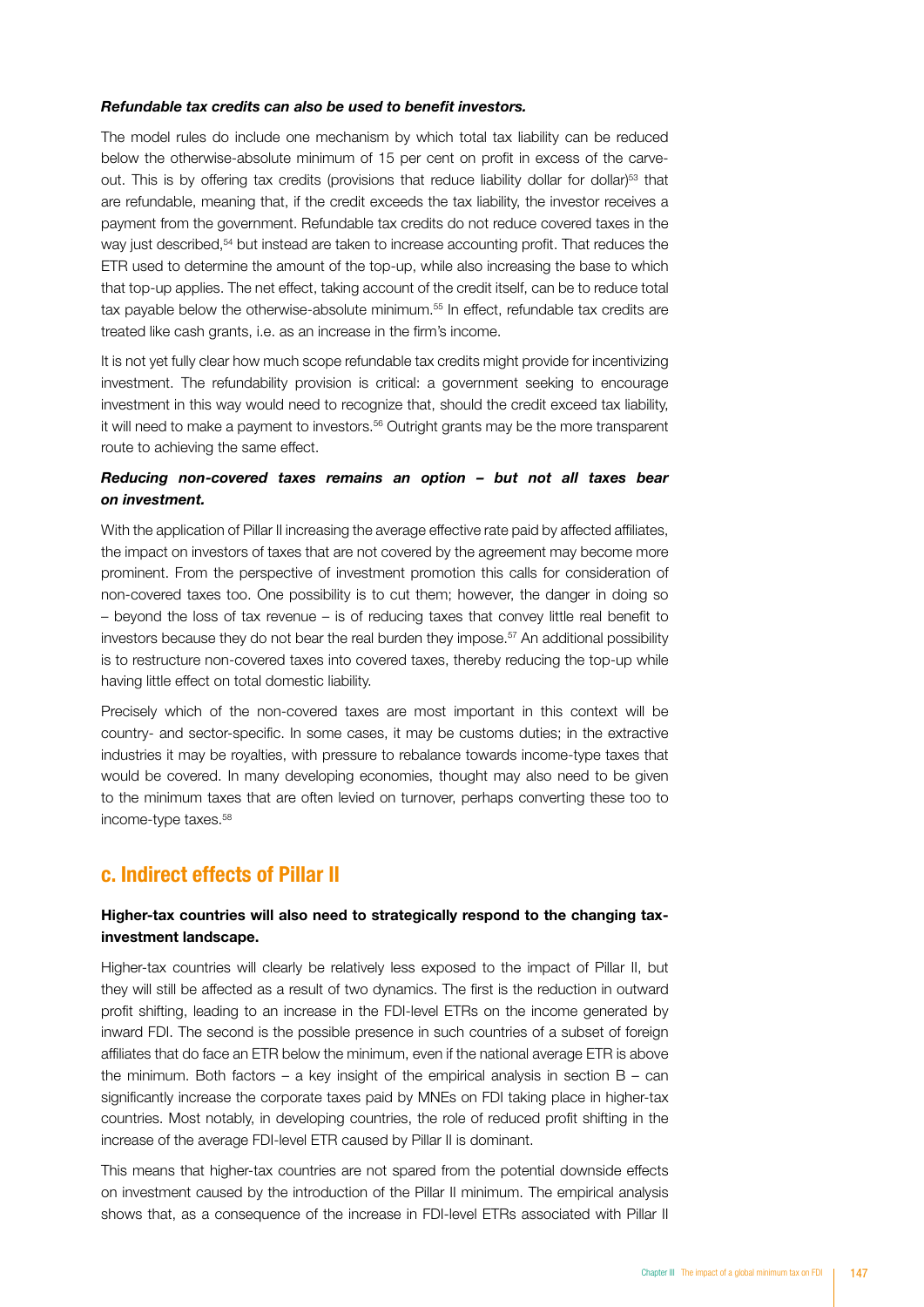(14 per cent globally in the baseline estimate), the overall amount of investment may decrease by 2 per cent, or up to 3 per cent under more pessimistic assumptions. Thus, when evaluating the potential impact of and response to Pillar II, high-tax countries should consider all relevant aspects beyond the headline average national tax rates. In a generalized context of increasing taxation on FDI, specific measures may be needed to support investment and shift the focus from fiscal measures to other investment facilitation tools. This is true for low-tax countries and high-tax countries alike.

In relative terms, though, even if they do not change their own tax policies, higher-tax countries are likely to become *relatively* more attractive locations for real investment. This is because their FDI-level ETRs, while they may increase, will generally fall relative to those in countries that are substantially affected by the minimum. The effect will no doubt be more marked for some countries than for others, but the general direction is clear. In revenue terms too, these higher-tax countries, especially if they are home to large MNEs, are also likely to gain through the profit-shifting channel: even if the topping-up is done by host countries under a QDMTT, higher tax countries become less vulnerable to outward profit shifting.

These countries may be able to do even better by changing their tax policies. The key question here is whether they will find it in their interests to raise their tax rates in a post-Pillar II world (or reduce them less than they otherwise would) or, to the contrary, to reduce them. The latter possibility – that the floor set by the minimum will also prove to be a ceiling – has troubled some observers who see current corporate tax rates as generically too low. The answer to this question also matters for low-tax countries that are directly affected by the minimum. To the extent that higher-tax countries respond to the minimum by raising their rates, that will convey an indirect benefit to low-tax countries, mitigating the effect of their own need to raise rates. Indeed, for countries that are initially only modestly below the minimum, it is possible that this effect, arising from the strategic response of countries that are not affected directly by Pillar II, will mean that they too benefit from adoption of the minimum tax.59

The likely direction of response by higher-tax countries remains one of the imponderable aspects of implementing Pillar II. On the one hand, higher-tax countries have less to fear from paper profits and real investment being shifted to lower-tax countries, reducing pressures on them to keep their tax rates low; higher taxes abroad may thus lead to higher taxes at home (the case of "strategic complementarity"). On the other hand, the increased tax revenue that these countries are likely to experience at their initial tax rates creates some fiscal space to cut those rates in order to compete for investment more aggressively: higher taxes abroad then lead to lower taxes at home ("strategic substitutability").<sup>60</sup>

Existing empirical evidence provides little guidance as to which of these forces is most likely to dominate. There is some sign of strategic complementarity in headline rates of corporation tax. But the adoption of a generalized minimum has no precedent, so that experience is an inherently unreliable guide. Different countries may react differently, depending on the relative weight they attach to revenue and investment promotion objectives. Yet, the need to enhance revenue collection has been a primary motive for the development of Pillar II, and the deceleration of reductions in statutory corporate tax rates suggests a diminished appetite for corporate tax cuts. In the current fiscal climate, few governments are expected to react to a revenue increase induced by actions elsewhere by cutting rates and effectively transferring that additional revenue in large part to the domestic private sector; some have indicated an intention to increase statutory rates. This reduces the risk of the floor becoming a ceiling, at least in the short term.<sup>61</sup>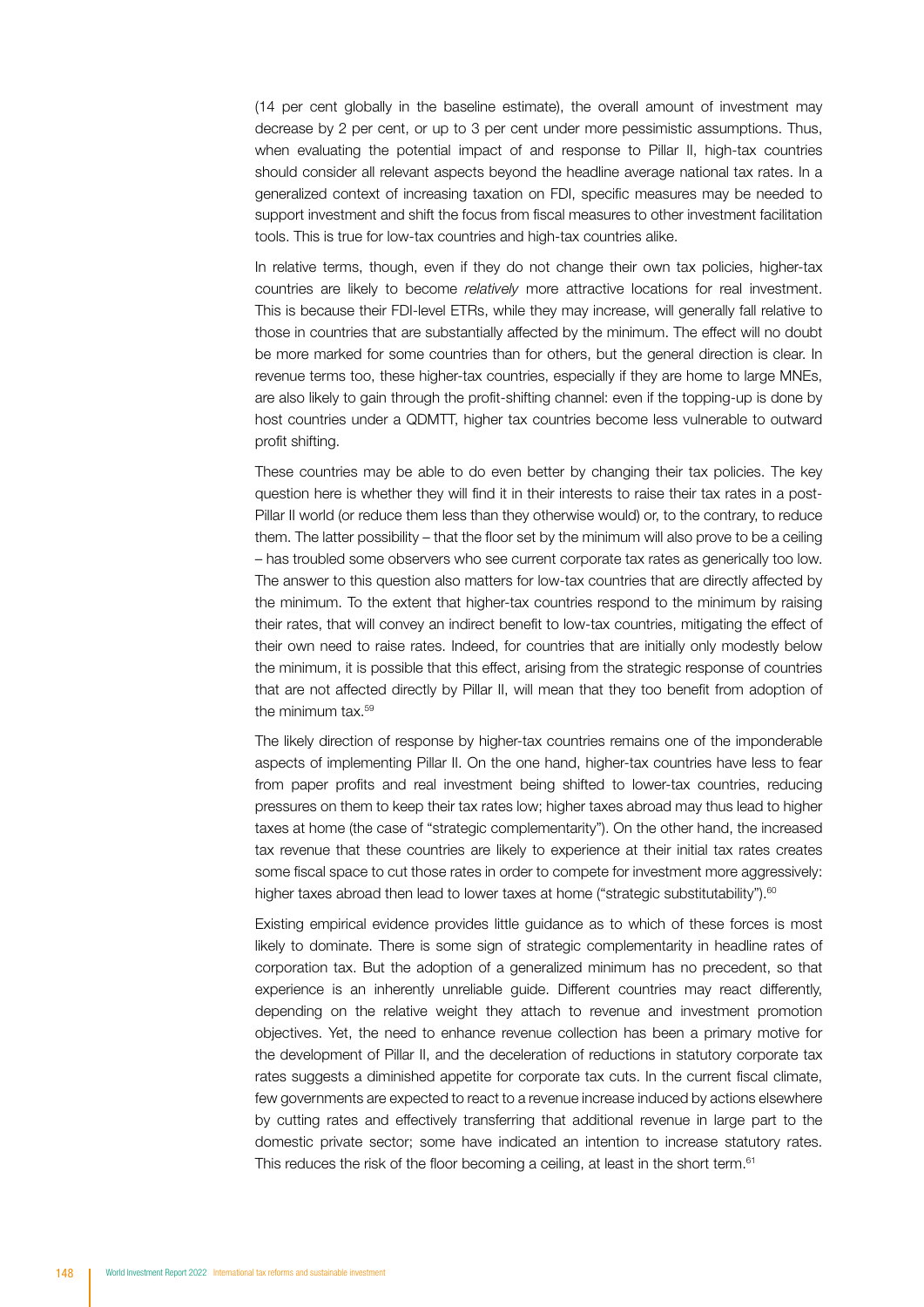## d. Implications for regional cooperation

#### Regional tax cooperation still has a role in facilitating investment and economic integration.

Regional economic integration efforts often lead to calls for coordination in corporate taxation in order to facilitate cross-border investment within the bloc while limiting potentially mutually damaging tax competition between members. In Europe, such proposals date back to the 1960s; however, only in Africa, in CEMAC and WAEMU, have measures of this kind been adopted. And they have had only mixed success. In WAEMU, for example, the statutory rate is restricted to between 25 and 30 per cent, and there are provisions for a common base. Any intent to limit downward tax competition has been undermined by the exclusion from the restriction of incentives provided for in investment codes or other laws. As a consequence, tax holidays, for example, have continued.<sup>62</sup>

This difficulty in implementing a minimum tax at the regional level reflects an inherent limitation of agreements to restrict tax competition among only a subset of countries: the problem posed by outsiders. While countries participating in such an agreement may benefit, by worsening their position relative to non-participants they convey even greater benefits to those remaining outside of the agreements.<sup>63</sup>

The global nature of Pillar II, implied by participation of the largest capital exporters, means that it faces no outsider problem. Yet, there will remain a potential role for regional cooperation, to establish and implement within-bloc minimum levels of taxation that are consistent with investment promotion.64

One reason is that Pillar II applies only to the affiliates of the largest MNEs. The significance of in-scope affiliates varies across regional blocs and across countries but, in all, many firms will remain out of scope. The case for coordination therefore does not disappear. In fact, the lesser ability to compete to attract entities of the largest MNEs may make competition for these out-of-scope firms more aggressive, reinforcing the case for coordination towards an effective minimum applicable to them. Just as Pillar II naturally provides an opportunity to review policy towards tax incentives, so it may also usefully prompt a parallel review of regional coordination agreements.

In addition, implementation of Pillar II may be facilitated by regional cooperation on a range of practical issues, supporting investment and economic integration within a bloc by easing MNE compliance costs and enhancing certainty in their tax treatment. This might involve, for instance, developing common templates for national QDMTTs, refundable tax credits or accounting standards. Regional cooperation can also be useful in fostering a common understanding of the new tax environment and in presenting a common position – not only within the Inclusive Framework but in other influential fora, such as the United Nations Committee of Experts on International Cooperation in Tax Matters – on technical issues that remain to be resolved.

#### e. Implementation issues

#### Complexities related to implementation should be timely addressed to ensure investor certainty.

The two-pillar agreement is not a simplification. Significant changes to tax and investment policies will be needed. A period of adjustment and some uncertainty is inevitable. Several tax administrations of developed economies have already indicated that the 2023 target for implementation is very ambitious, and this is surely even more true for weaker-capacity countries. Moreover, significant political hurdles to final adoption of Pillar II remain. This may create a natural inclination for countries to "wait and see", but the potential impact is so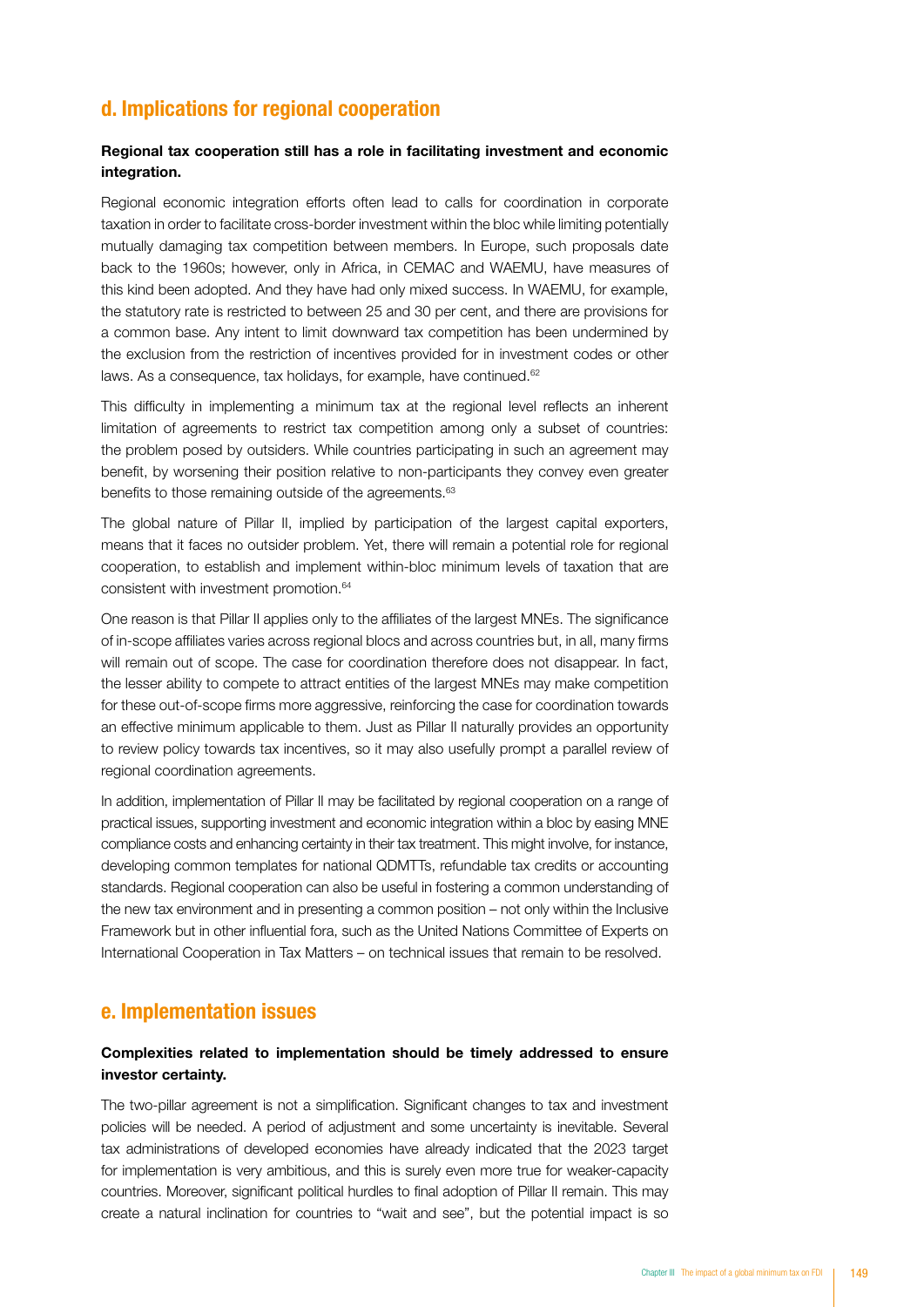great that they would be well advised not to delay in reviewing the proposals (and providing input into any final changes), evaluating their policy options and preparing their responses. Such preparedness will also help in dealing with MNEs, which also face increased uncertainty, and so help alleviate the tax uncertainty that can act as a bar to investment. Not least, in this period of adjustment, it is important for policymakers to avoid missteps (such as, for example, extending long-lasting legal commitments to provide tax incentives) and reassure investors that they are aware of and sensitive to the concerns that they too will naturally have.

Moreover, although the tax rules have been agreed in principle, there may be further changes ahead. The model rules already embody a lengthy transition to the final carve-out rates, and the general expectation is that the minimum tax will come to affect an increasingly large set of MNEs. Many fine but important details of the arrangements also remain to be addressed. More fundamentally, while it is a remarkable achievement in multilateralism and consensus-building, the two-pillar agreement is nonetheless a compromise between several quite different approaches to international business taxation, including in Pillar I elements of arms-length pricing, taxation in the destination country and some use of formulaic methods as well as the minimum tax in Pillar II itself. It is possible that the tensions this compromise creates will eventually lead to further reform of international tax arrangements. The minimum tax element, however, is to a large degree separable from the rest. Once adopted, it seems likely to become a permanent and increasingly significant element of the international tax framework and, hence, for investment strategies.

Looking ahead, it will then be key for developing countries to strengthen mutual support and cooperation as well as technical capacities to increase their influence in the negotiation of the next steps and the follow-ups of Pillar II within the context of the Inclusive Framework (Christensen et al., 2022).

#### f. Effects on tax competition

#### Tax competition is blunted, but not ended – and will likely take new forms.

As laid out earlier, Pillar II sets an (almost) absolute minimum tax liability for in-scope affiliates. It substantially reduces, though it does not necessarily wholly eliminate, the opportunities for shifting profits to low-tax countries; hence it also reduces the motivation for reducing tax rates in order to benefit from (or prevent) profit shifting. SEZs, tax holidays and other forms of tax incentives, where they are affected, will convey much lower tax benefits to investors. The floor may even enable some countries to raise their tax rates, as they become less constrained by the downward pressures they felt in the absence of the minimum. In these respects, Pillar II thus will reduce international tax competition.

But tax competition is not eliminated. Scope remains for reshaping domestic tax regimes to encourage investment, particularly real investment. Tax competition is thus set to continue, particularly for real investment. Reducing covered taxes – primarily the CIT – can bring effective rates closer to the absolute minimum. And reducing non-covered taxes, or converting them to covered ones, can also dull the impact on affected affiliates.

Domestic measures can also still be crafted to benefit the many investors not directly affected by the global minimum tax. In those cases, traditional tax incentives retain their full force. In fact, with a reduced ability to use tax measures to compete for investment by the largest MNEs, pressures to compete for the smaller ones may intensify.<sup>65</sup>

Measures beyond tax policy also seem likely to receive heightened attention. There may be more focus on tax administration processes and practices that reduce compliance costs for firms and increase certainty about their tax treatment, addressing what survey evidence shows are significant concerns for many investors, including in developing countries.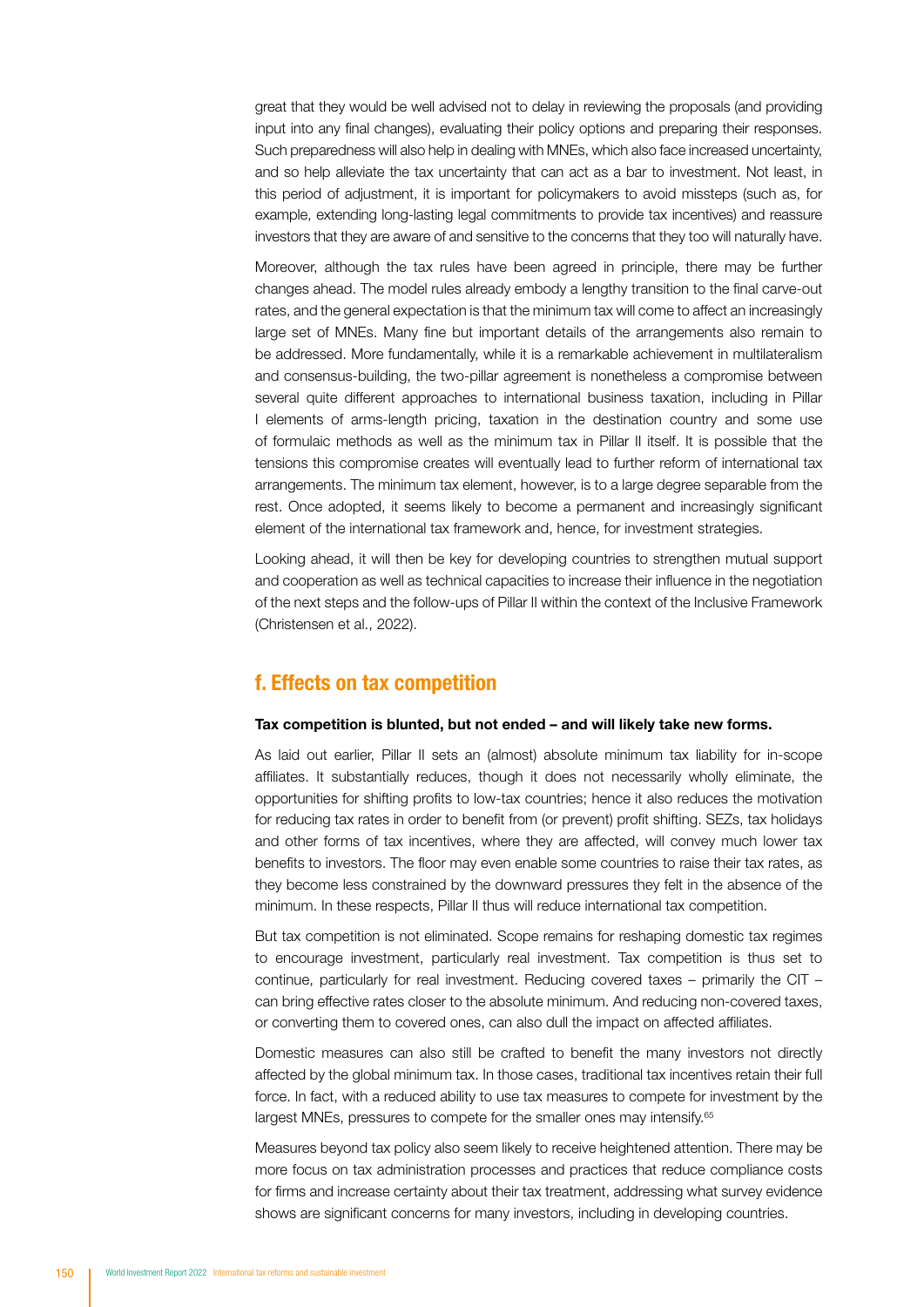Finally, a lessened ability to lure investment by large MNEs through tax incentives may lead countries to use spending measures instead, whether tailored to particular investments (providing easy road access, for instance) or improving general infrastructure (reliability of energy supply, for example). Experience shows that spending measures can be used very aggressively to compete for large investments. Tax competition may thus shift towards competition in public spending. This can be beneficial: spending measures are generally seen as more transparent than tax incentives, and social returns from infrastructure investments are high in many countries. But there are risks too. Public spending may become distorted by investment objectives (e.g. too many airports and not enough health spending),  $66$  and governance issues arise in relation to spending just as they do in relation to tax incentives. Ultimately, mutually damaging international competition may re-emerge in a different form – and Pillar II may result in even greater importance of measures to control and monitor public spending.<sup>67</sup>

#### 2. Challenges for investment policymakers and institutions

The adjustments to fiscal investment policy discussed above have major implications for national investment policymakers and institutions dealing with investment promotion, and for international investment policymakers and treaty negotiators.

Investment promotion agencies (IPAs) will see important changes in their standard toolkit. Worryingly, the current awareness of the reforms among IPAs and SEZs is still very low. UNCTAD's annual IPA survey, carried out in the first quarter of 2022, revealed that more than one third of respondents were not yet aware of the reforms, and only about a quarter had begun an assessment of the implications. Given the planned start of the implementation of Pillar II in 2023, investment policymakers and institutions will need to act quickly. At a minimum, they should review their current use of incentives, evaluate the implications for their portfolio of existing investors and identify the best approach for both investment retention and promotion (box III.10). This review should go hand in hand with strengthening the overall governance of incentives, in any form (fiscal, financial or other). In particular, incentives should be granted on the basis of a set of pre-determined, objective, clear and transparent criteria. Their long-term costs and benefits should be carefully assessed prior to implementation, and they should be periodically reviewed to ensure continued effectiveness in achieving the desired objectives. Finally, their administration should be the responsibility of an independent entity or ministry that does not have conflicting objectives or performance targets for investment attraction (UNCTAD, 2015). SEZ authorities and management companies, which rely on very much the same toolkit, will have to follow suit.

The implications of Pillar II are not limited to national investment policies. Negotiators of international investment agreements (IIAs) may come to play a significant role in enabling the necessary national policy adjustments. Where countries have committed, contractually or in practice, to providing preferential tax treatment to investors, removing such benefits to apply top-up taxes or rescinding fiscal incentives could potentially lead to investor– State dispute settlement cases. Changes to preferential tax regimes have been challenged by investors in international arbitration under IIAs in the past (e.g. *Micula v. Romania*; *Charanne v. Spain*; *Eiser v. Spain*; *Antaris Solar v. the Czech Republic*). There is no clear jurisprudential trend in investor–State dispute case law concerning changes in tax regimes, which increases unpredictability for States that wish to make changes to their tax regimes.

Contrary to stabilization clauses in State contracts, which protect investors against perceived adverse legislative change, IIAs do not include explicit obligations that guarantee the stability of the regulatory regime, and they rarely include obligations relating specifically to taxation. However, most IIAs include the fair and equitable treatment (FET) standard,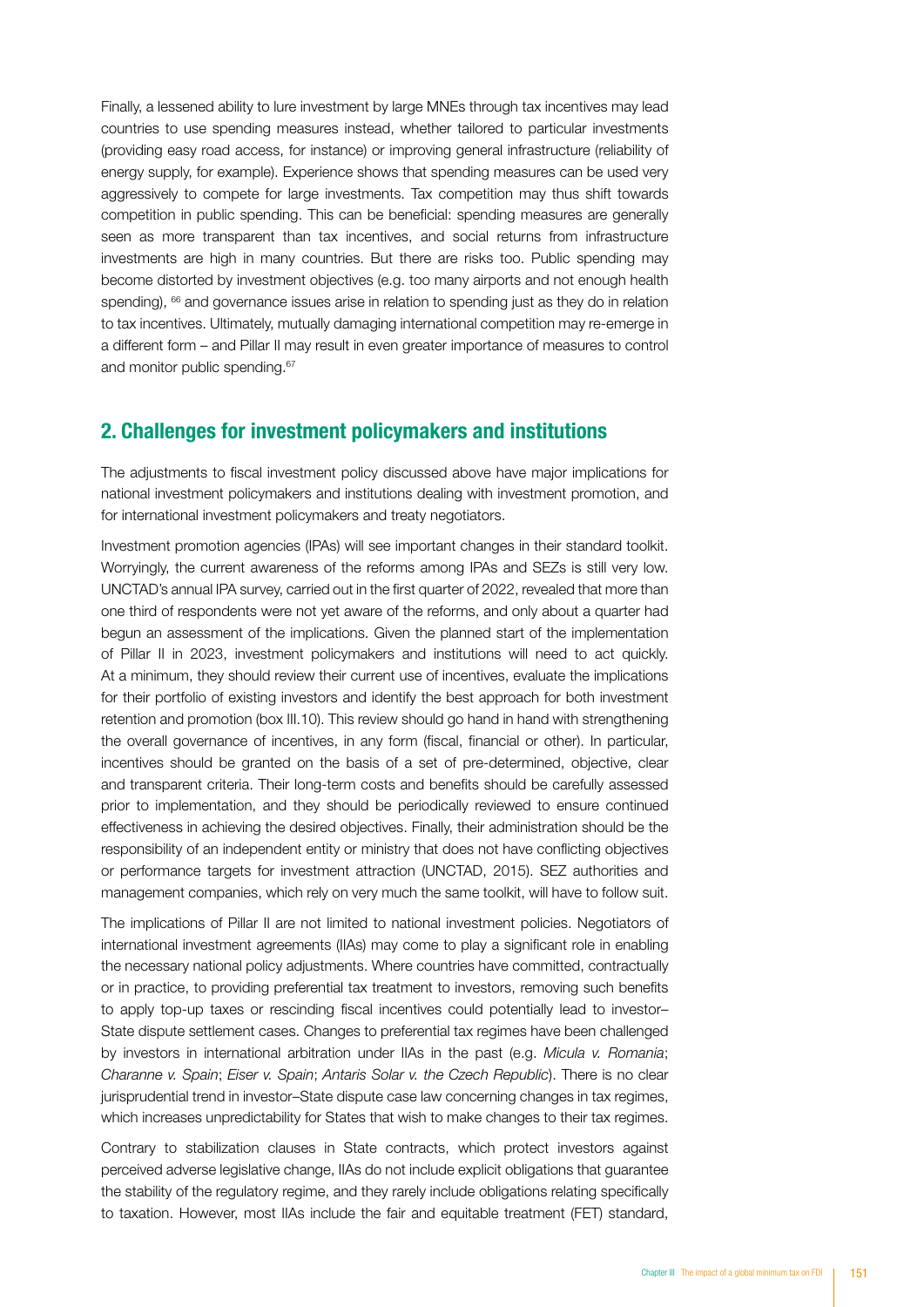and many also contain umbrella clauses. The FET standard can be interpreted as including elements of legal stability. Changes in laws perceived as arbitrary, sudden or radical can be challenged by investors as breaching FET. Umbrella clauses oblige States to honour commitments they have undertaken with regard to the investment. This obligation generally relates to contractual obligations; in a limited number of cases, umbrella clauses have been interpreted as extending to the stability of the general legislative framework.

States can minimize potential challenges in various ways. First, they may incorporate references to and clarifications of the relationship between IIAs, State contracts and the QDMTT in a multilateral treaty instrument, to ensure that the tax implementation is not considered as breaching these commitments. Such a multilateral instrument could be envisaged as part of the OECD/G20 Inclusive Framework on BEPS, although that would benefit only Inclusive Framework participants. Second, they may clarify the relationship between IIAs and the QDMTT bilaterally. This can be done through either IIA amendments

#### Box III.10. How should IPA and SEZ managers respond to the global minimum tax?

#### The global minimum tax is due to take effect from 2023, so the need for action is now. As essential first steps:

- The changes envisaged are profound and highly technical. Obtain expert tax advice and seek collaboration with institutions such as UNCTAD.
- The changes raise fundamental issues of tax policy and administration. Seek views and advice from the ministries of finance and tax administration.
- Investors will be wondering how their tax treatment will change, and how to react. Engage with relevant stakeholders, including MNEs, to convey the message that serious evaluation is under way and that law and regulations will be adjusted in a transparent and participatory way.

#### Drawing on this support and dialogue, assess the likely impact of the global minimum tax:

- Advocate for a comprehensive mapping of all tax incentives currently offered and the entities making use of them, including the extent of their activities and the revenue directly forgone as a result of the incentives.
- Identify all cases in which taxes paid are likely to be less than 15 per cent of an entity's accounting profits, as adjusted under the GloBE rules.
- Assess, where the rate is less than 15 per cent, whether the increase in total tax payments implied by the global minimum is likely to be material for the investor.
- Identify all cases in which legal commitments have been made to provide incentives for some period of time, and obtain legal advice as needed (because, from the perspective of government revenue, their effect may be undesirable).

#### To develop the most effective tax framework for investment promotion in the changed global environment:

- Review the effectiveness of incentives in attracting investment relative to the revenue loss they imply. Independent expert advice is the most credible way to do this.
- Recognize that Pillar II will fundamentally and substantially reduce the benefit of tax incentives to investors. The rules of the investment promotion game will be fundamentally changed.
- Strengthen the overall governance of tax incentives. Make sure incentives are granted on the basis of a set of pre-determined, objective, clear and transparent criteria.
- Consider, and discuss with the finance ministry, possible tax policy changes to support investment promotion: reviewing corporation tax, reviewing other taxes not covered by the agreement (but only if there is evidence that doing so will affect investor costs) or restructuring taxes to be covered.
- Recognize that it may be inappropriate to restrict these changes to affected entities and too costly in revenue to extend them to all firms.
- Examine how the tax administration can provide greater certainty and predictability to investors.

#### Perhaps most important, explore the potential for non-tax measures to promote investment, including the following:

- Investment facilitation measures, including information provision, transparency on rules and regulations, and streamlined administrative procedures for investors
- Spending on local infrastructure (such as energy supply and transport facilities) and development of local human capital
- Advocacy and support for improved tax services, such as the speed with which value added tax refunds are paid and tax disputes resolved

*Source:* UNCTAD.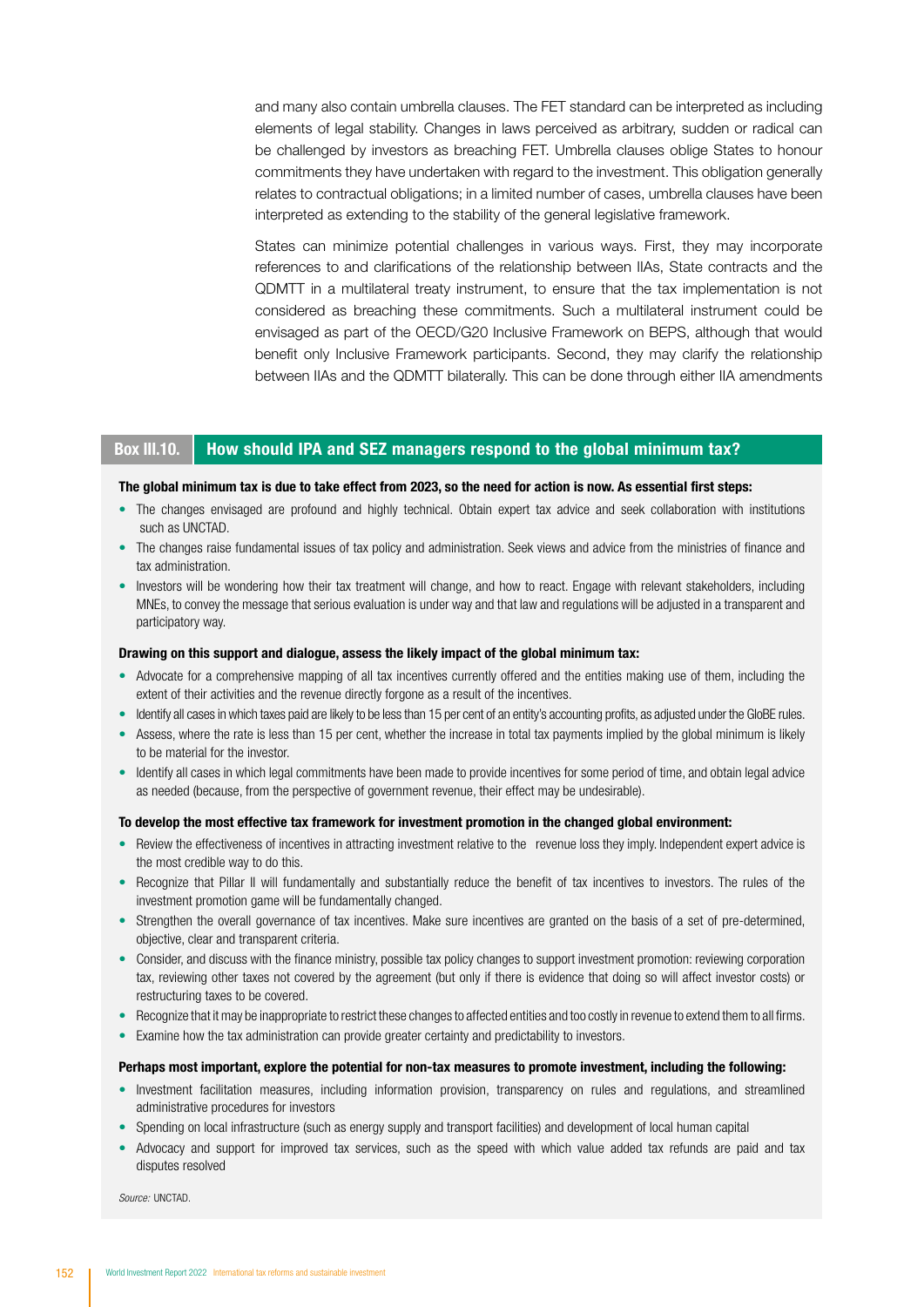or joint interpretative notes related to IIAs. Third, in case of a dispute arising under an IIA, they can argue that the QDMTT represents a global consensus on corporate taxation, embraced by States and international organizations worldwide.

Due to the risk of costly challenges to top-up applications arising from potential tax-related ISDS cases, policymakers would do well to take potential conflicts into account as part of the IIA reform process and under the Inclusive Framework.

#### 3. Strategic investment policy implications

The strategic implications of the reforms for investment promotion are important. The global minimum tax will apply only to MNEs with consolidated revenues over €750 million. This threshold may seem high, but it captures more than two thirds of new investment projects carried out over the past five years, with even higher shares in developing regions (figure III.18). Moreover, even if initially many firms will remain out of scope, the fact that more and more FDI is carried out by the largest MNEs (overseas investment by SMEs is in decline; see chapter I), combined with the likely gradual reduction of the threshold, could mean that over time almost all FDI will be subject to the minimum.

Attracting international investment in productive assets, especially in GVC-intensive manufacturing sectors, will become harder. Already in recent years, global investment in such activities has seen a backlash against production offshoring and increased barriers to cross-border trade and investment. The removal of fiscal arbitrage opportunities for efficiency-seeking firms, for which investment decisions are often driven by small margins, could mean that developing economies looking to attract investment to build productive capacity and to increase participation in GVCs will be competing for a shrinking pool of such investment.

That observation is critical for industrial policies. The "transformation of international production" (see *WIR20*) that was already under way – characterized by reshoring, regionalization and resilience-driven restructuring – could be reinforced and accelerated by the tax reforms. Industrial policies can no longer rely exclusively or predominantly on attracting efficiency-seeking investment by large-scale industrials and in GVC-intensive sectors.



Share of greenfield investment projects by MNEs with annual Figure III.18. Share or green end investment projects by MNES with a revenues of more than  $\epsilon$ 750 million, 2015–2021 (Per cent)



*Source:* UNCTAD, based on information from the Financial Times Ltd., fDI Markets (www.fDImarkets.com).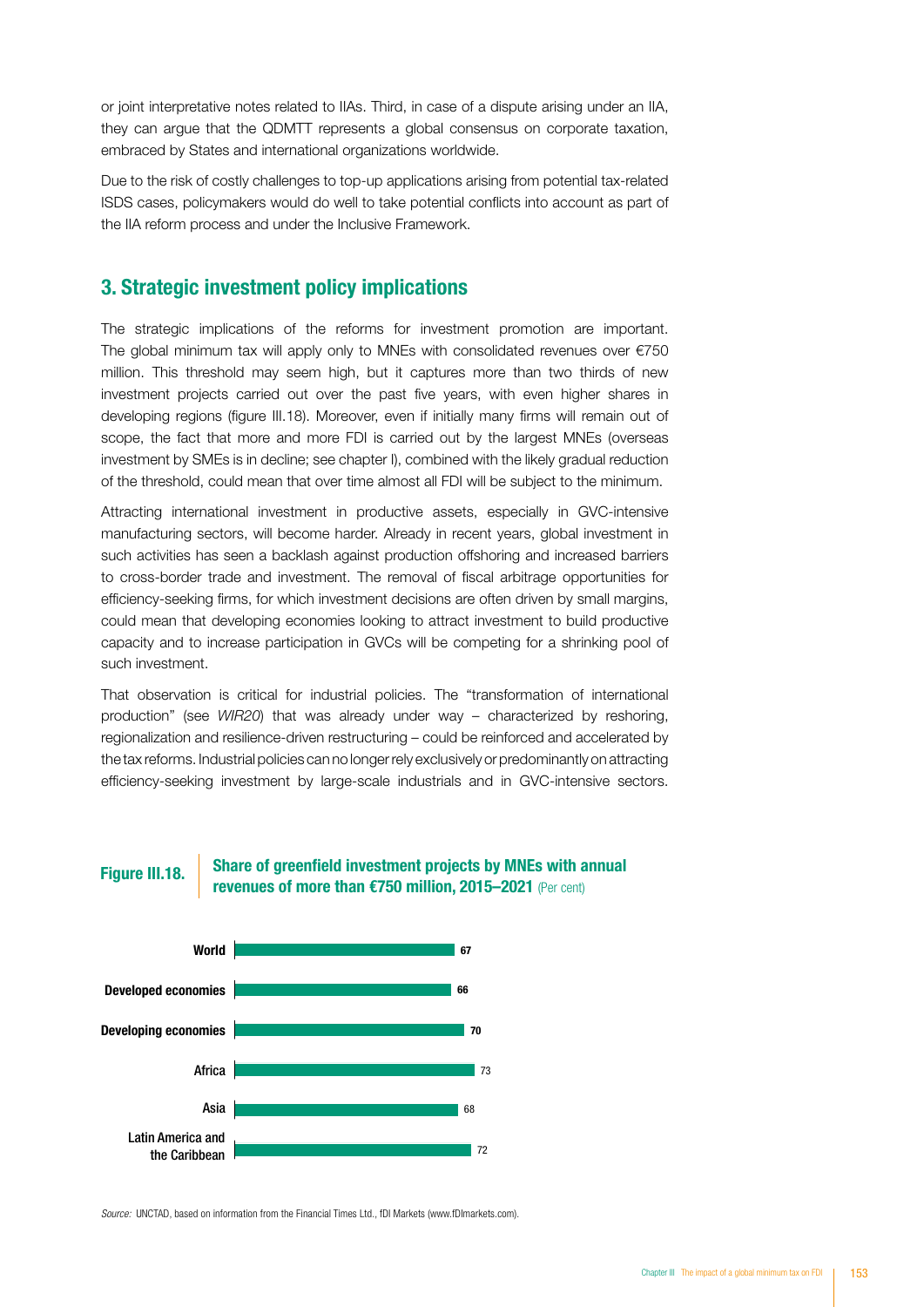In the meantime, domestic and regional market-seeking investment, smaller-scale, assetlight digital investment, and investment in green and blue economies, as well as investment in domestic services and infrastructure, may provide more opportunities for promotion and targeting. All of these are less affected by the tax reforms, at least initially.

While, on the one hand, the partial depletion of the investment promotion toolbox will make attracting investment more difficult for some countries, on the other, competition from low-tax locations will be much reduced. That could benefit developing economies which, on average, have higher ETRs. Nevertheless, as competition shifts from tax levers to alternative investment determinants, and from fiscal incentives to financial incentives, many could still find themselves at a disadvantage because they are unable to afford the substantial upfront financial commitments associated with infrastructure provision or subsidies. Levers such as easing administrative procedures for tax payment and reducing tax uncertainty, as well as improving regulatory transparency and streamlining in general, will become more important. More attention will thus be paid to investment facilitation, also driven by the prospective agreement on investment facilitation for development under discussion among more than 110 members of the World Trade Organization.<sup>68</sup>

The need to review the portfolio of incentives on offer to foreign investors provides an opportunity to rethink them wholesale. In recent years, UNCTAD has urged countries to engage in such an evaluation, with a view to shifting incentives towards the promotion of investments with better performance in terms of sustainable development – specifically linking incentives to the Sustainable Development Goals (SDGs). The shift from reducedrate incentives and exemptions towards incentives linked to real capital expenditures – which are affected less by Pillar II – fits well with this objective, because investment in SDG sectors is often capital intensive and relatively low margin. It should be noted that the degree to which SDG-relevant investment will be affected by Pillar II – the extent to which relevant investments and investors are in scope – is not yet fully clear, because a significant part of such investment is carried out through international project finance and split between multiple investors, including financial institutions.

The SDG financing imperative raises further important strategic considerations. It highlights the trade-off that could emerge – under specific circumstances and particularly in low-income countries – between the need to boost domestic resource mobilization for the SDGs and the need to promote investment in SDG-relevant projects. Investments in some sectors important for the SDGs or for climate change mitigation and adaptation can yield social returns in excess of private and thus call for incentives or subsidies, or they may have risk-return profiles that require public support to make them viable. In LDCs, the upfront financial cost of subsidies are usually unaffordable, and fiscal advantages may be the only available lever. In such cases, careful consideration of the flexibilities that exist under the Inclusive Framework and the Pillar II rules is warranted.

What flexibilities exist has been briefly discussed in the earlier section on fiscal investment policy responses. The strategic options for countries appear to be (i) joining or not joining the Inclusive Framework and signing up to Pillar II, and (ii) applying or not applying top-up taxes. In reality, the mechanics of Pillar II are such that the options for individual countries are very much constrained by the fact that the actions of investor's home countries can undo any advantage for investors that host countries might provide through preferential tax rates.

The flexibilities and mitigating factors within the Pillar II framework are important to bear in mind for the promotion of investment in sustainable development. A few forms of fiscal incentives, such as accelerated depreciation, will still be effective, although the most common forms of investment incentives – tax holidays and exemptions – will be severely affected.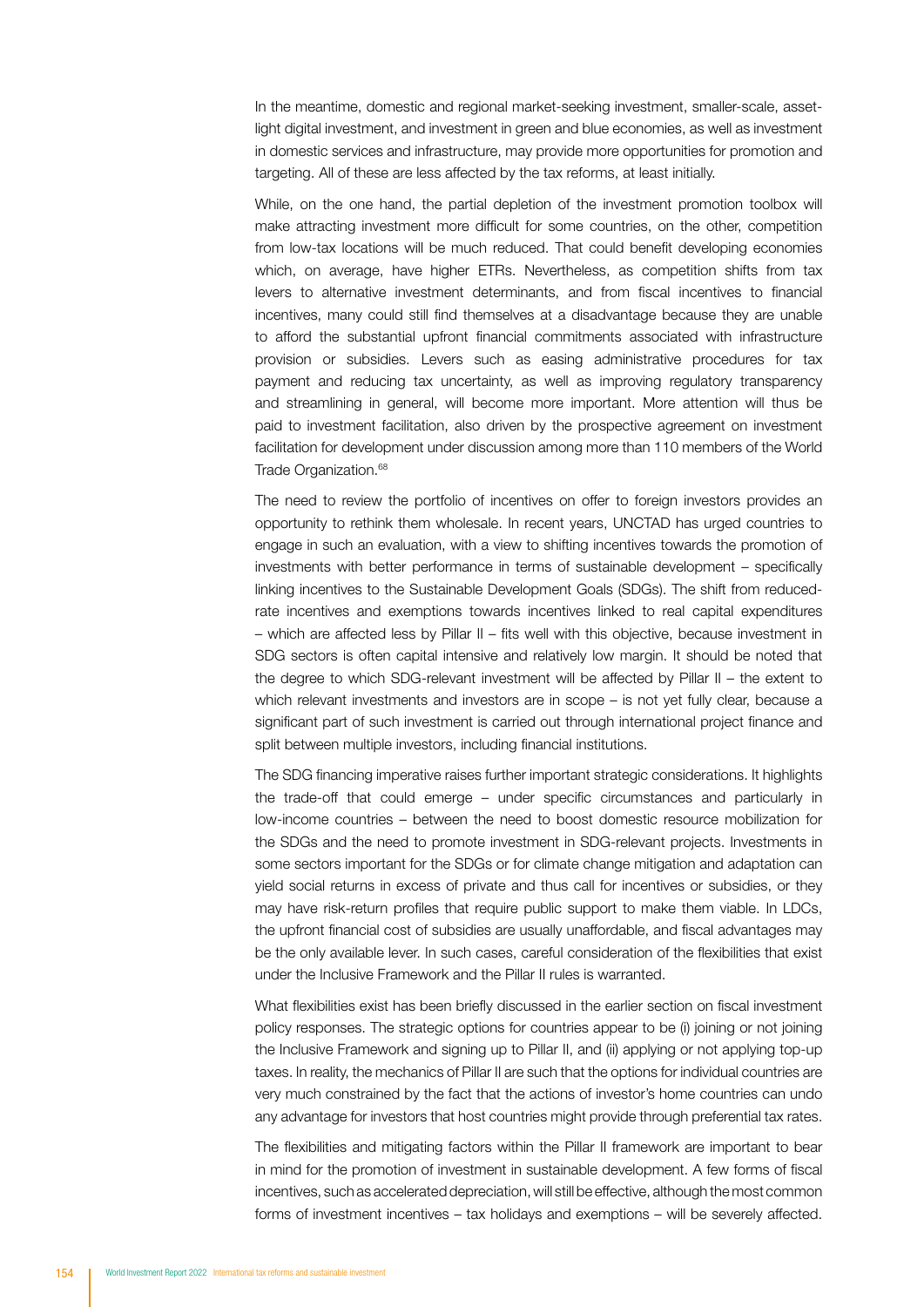The carve-out related to investment in physical assets will be an important mitigating factor for SDG investment. By definition, investments in SDG or climate change sectors such as renewable energy, water management or other forms of adaptation will be highly capital intensive and hence have a high carve-out (i.e. the expected increase in ETRs will be lower).

Still, in moving forward with implementation, the need to promote investment in the SDGs and in climate change mitigation and adaptation should be front of mind for policymakers, at the same level as domestic resource mobilization.

\* \* \*

This chapter has shown that the introduction of a global minimum tax in BEPS Pillar II will have significant implications for FDI and for investment policy. The chapter has provided a guide through the complex reforms and indications as to possible fiscal investment policy responses. It has categorized investment incentives, describing the impact of Pillar II for each category. The concluding section highlighted the potential implications for industrial policy, for the promotion of sustainable investment, and for investment promotion institutions and international investment agreement negotiators.

The BEPS reforms are a major achievement of multilateral policymaking on a critical issue that is a priority for the international community. The reforms have the potential to bring substantial benefits, including to developing economies, in terms of increased government revenues and reduced distortions to international business.

Three final considerations for tax and investment policymakers and for the international community engaged in the reform process are worth highlighting:

- 1. As observed in this chapter, developing economies have obtained an important instrument in the Pillar II rules allowing them, in principle, to apply top-up taxes first, before investor home countries can do so. Yet, some developing countries that have weaker tax collection capabilities or that are more constrained by old-generation IIAs may be unable to exercise this benefit, at least for a foreseeable initial implementation period. Where this is the case, developed home countries may wish to consider pooling any revenues raised through the IIR and converting them to development assistance.
- 2. As discussions are ongoing in the Inclusive framework, due attention should be given to the constraints to implementation that may be posed by IIAs. A multilateral solution would be the most effective option to avoid disputes arising from host countries removing or reducing preferential tax treatment for investors. The IIA regime itself is also undergoing a process of reform. The urgency brought on by the implementation of Pillar II may provide further impetus to this process.
- 3. In developing countries, many institutions will struggle not only with the evaluation of policy options and the implementation of the – highly technical – tax reforms but also with the implementation of investment policy responses. International support and technical assistance in both areas, including from organizations such as UNCTAD, will be crucial to ensure that the potential benefits from the reforms are realized, while negative effects on international private investment for sustainable development are minimized.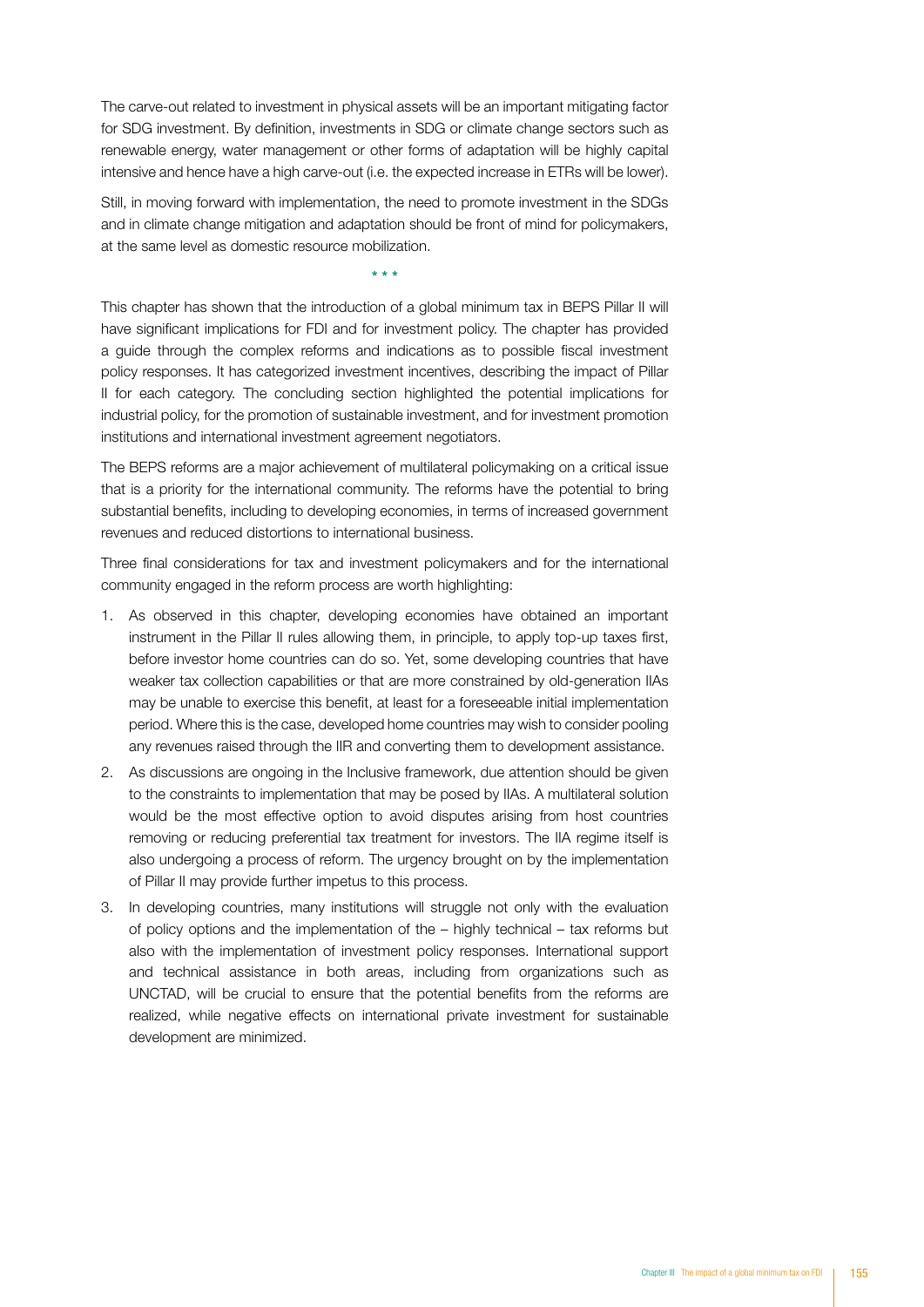# NOTES

- <sup>1</sup> A further complication that arises in the cross-border setting is the potential application of taxes by both the host and the home country (or – language differs – the "source" and the "residence" jurisdiction). Note that this chapter will generally prioritize investment-driven terminology over tax-driven terminology; i.e. the notion of "country" or "economy" over that of "jurisdiction" and the notion of "home" and "host" over those of "residence" and "source". For the purpose of this chapter, however, these concepts can generally be used interchangeably, but when this is not the case, the precise qualification will be applied.
- <sup>2</sup> Suppose, for instance, that the investor requires a 5 per cent rate of return. In the absence of tax, the investor would invest up to the point at which the pre-tax return is also 5 per cent. Imagine, though, that taxation leads the investor to invest less, only to the point at which the pre-tax return is 7 per cent. Then the METR, expressed in absolute terms, is 2 percentage points; expressed relative to the required return, it is 40 per cent. By contrast, the AETR reflects tax paid on the totality of profits, not just on the last dollar, and will typically be higher.
- <sup>3</sup> For elaboration on this point, see chapter 1 of Devereux et al. (2021).
- <sup>4</sup> Elements of cash-flow taxation appear in, for example, the United States tax reform of 2017, which provided for immediate expensing while limiting – though not eliminating – interest deductibility. Another form of rent tax is the Allowance for Corporate Equity (which gives a tax deduction for a notional required return on equity), experience which is assessed in IMF (2016). Explicit rent taxes are also quite widely used in the extractive industries.
- <sup>5</sup> The scale decision in any country is independent of the METR in others (unless the MNE is constrained in the total amount of investment it undertakes). Cross-country comparisons of METRs are thus less relevant to understanding cross-border investment than are such comparisons of AETRs. There is one however respect in which the METR affecting FDI may differ from that affecting a purely domestic investment. Expanding the scale of an MNE's investment in one country  $-$  the exercise underlying the METR  $-$  may affect its tax liability in others (expanding operations in one affiliate, for example, may require diverting scarce managerial expertise from others); see Keen et al. (forthcoming).
- <sup>6</sup> Also from James (2014), cited in figure 1 of Platform for Collaboration on Tax (2016a) and table 2 of Keen and Mansour (2010): about 85–90 per cent of low-income countries offered tax holidays in 2015 as compared with 75 per cent in 2005.
- <sup>7</sup> To the extent that countries are able to use tax incentives to compete aggressively for especially mobile capital, this may result in less aggressive competition for less mobile capital. See Keen and Konrad (2013), which, more generally, provides a review of the theory of tax competition and responses to it.
- <sup>8</sup> The evidence on interactions in tax-setting is reviewed in Leibrecht and Hocgatterer (2012) and OECD (2020). The numbers cited are from Devereux et al. (2008), who find, for a sample of developed countries, a response of 0.34–0.67 points to a 1-point increase in the average statutory rate abroad; in a sample that includes developing countries, Crivelli et al. (2016) find a response of 0.25–0.3 points. IMF (2022, online annex 2.2) reaches broadly similar conclusions.
- 9 Some (notably Brennan and Buchanan, 1980) have argued that downward tax competition can be socially beneficial because it limits the ability of governments to finance wasteful spending. Yet, given governments' pressing revenue needs, now amplified by the pandemic, and the increased use of fiscal rules to control aggregate tax and spending, this argument is now rarely heard. There may also be circumstances  $$ for example, when domestic firms are held largely by foreigners – in which international considerations lead countries to set taxes not lower but higher than would otherwise be the case (a possibility highlighted by Mintz, 2022b).
- <sup>10</sup> Indeed, this was arguably the objective of the BEPS project prior to the Pillar II proposal.
- <sup>11</sup> As set out in the model rules and commentary issued by the OECD (2021, 2022a).
- <sup>12</sup> More precisely, the calculation is across all entities within a particular country that belong to the same multinational group.
- <sup>13</sup> These are initially at rates of 10 per cent for payroll and 8 per cent for tangible assets, transitioning gradually to 5 per cent on each in 2033.
- <sup>14</sup> Leaving aside here tax refunds of various kinds.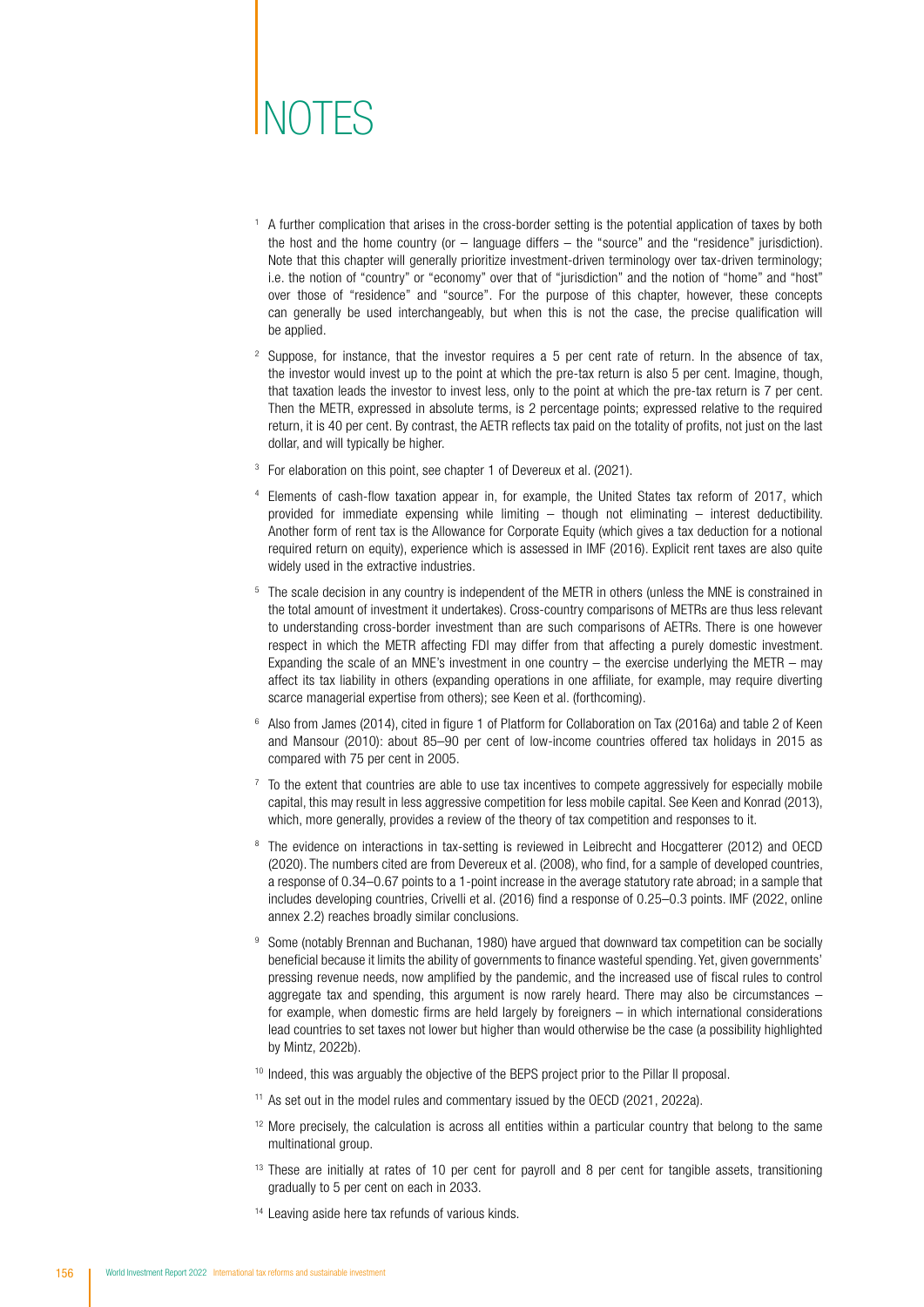- <sup>15</sup> This is similar to (and likely inspired by) the GILTI (Global Intangible Low-Taxed Income) provisions of the 2017 United States tax reform, with the difference that those provisions apply the minimum with blending across affiliates in different countries (rather than, as in Pillar I, country by country). Controlled foreign corporation rules – which bring an affiliate's earnings immediately into taxation in the parent country – have a similar effect.
- <sup>16</sup> These issues relate, for instance, to the treatment of deferred taxes (ones that are reasonably expected to be payable in the future) and – an issue that has as yet received little attention – the differences between the various accounting standards that multinationals may apply.
- <sup>17</sup> At the time of writing, draft rules for the STTR had not yet been issued.
- <sup>18</sup> Relating, for instance, to the treatment of "deferred" taxes (ones that are reasonably expected to be payable in the future) and the differences between the various accounting standards that multinationals may apply (an issue that is receiving increased attention).
- <sup>19</sup> This will be the case, for instance, if all taxes are initially zero and the carve-out more than covers the investors' required return: the investor is then in effect able to deduct more than the full costs of investment – in effect, a subsidy from the government that makes the METR negative.
- <sup>20</sup> In general, if the tax base is such that the initial METR is positive, an increase in the statutory rate of tax increases the METR. Simulations by Bares et al. (forthcoming) and Mintz (2022a) find an increase in the METRs for countries directly affected by Pillar II.
- <sup>21</sup> ETRs based on the common ratio between taxes paid and reported profits are sometimes referred to in this chapter as "standard ETRs" to emphasize their difference from related, but nonetheless different, tax rates such as the FDI-level ETR or the GloBE ETR.
- <sup>22</sup> CbCR was introduced in the context of the BEPS project (Action 13). The data set contains information about the activities of large MNEs (i.e. with annual revenues over €750 million) at the bilateral parent-host country level.
- <sup>23</sup> The sample includes the 193 host countries directly covered by CbCR data from 2017; a few additional ones were imputed using available STR data. The list of the 39 OFCs is from Tørsløv et al. (2021), largely consistent with other OFC lists, including that adopted in *WIR15*.
- <sup>24</sup> Evidence reported in chapter II (section II.C) confirms that tax incentives are usually not granted to foreign firms only; even when their main objective is to attract foreign investment, their perimeter tends to cover both foreign and domestic firms.
- <sup>25</sup> In each host country, however, average ETRs disguise significant heterogeneity across ETRs paid by individual foreign affiliates. Some foreign affiliates will face an ETR below 15 per cent even when the country average is above that level  $-a$  compositional effect not captured by country-level analysis. The treatment and interpretation of within-country variance in the analysis of ETRs is one key methodological and empirical issue in this analysis (see discussion in box III.7 and Auclair and Casella (forthcoming)).
- <sup>26</sup> In theory, profit shifting does not occur only through the use of OFCs. However, the bulk of it is coordinated by a limited set of countries that qualify as OFCs (*WIR15*).
- $27$  As the impact analysis is entirely based on FDI-level ETRs, the text may refer only to "ETR" or "ETR impact", omitting the qualification "FDI-level" when the context is clear. By contrast, the wording "standard ETR" is used to refer to the common ETR ratio (between average taxes paid and profits reported), if the context requires emphasizing the difference with the FDI-level ETR.
- <sup>28</sup> The OECD EIA adopts an even more conservative assumption of no change in shares of profit shifting (OECD, 2020; Hanappi and Gonzalez Cabral, 2020). This scenario can be useful to set a theoretical lower bound. In practice, it is unlikely, and its occurrence would imply that Pillar II would be ineffective in tackling profit shifting, an outcome that is neither realistic nor desirable. In all circumstances, the gap in terms of the estimated impact of Pillar II on FDI-level ETRs between the most extreme cases – "full reversal of profit shifting" and "no impact on profit shifting" – is relatively limited, at less than 1 percentage point on average (see Casella and Souillard, 2022).
- $29$  The empirical evidence on profit shifting largely caused by a limited set of countries with very low ETRs – lends some credibility to this scenario. In addition, the reputation and transaction costs associated with profit shifting are high for MNEs and expected to grow further as a consequence of the BEPS process.
- <sup>30</sup> In the upper-bound scenario, it is more intuitive to neatly separate the impact of the profit-shifting channel and the ETR channel. First, profits are "brought back" from OFCs to the host countries where they are generated; the corresponding increase in ETR is due to the application of host countries' (higher) ETRs to the entire FDI income base (profit-shifting channel). Second, the host countries' ETRs are adjusted upward, if need be, to align with the minimum tax rate, given the entire FDI income as the tax base (ETR channel).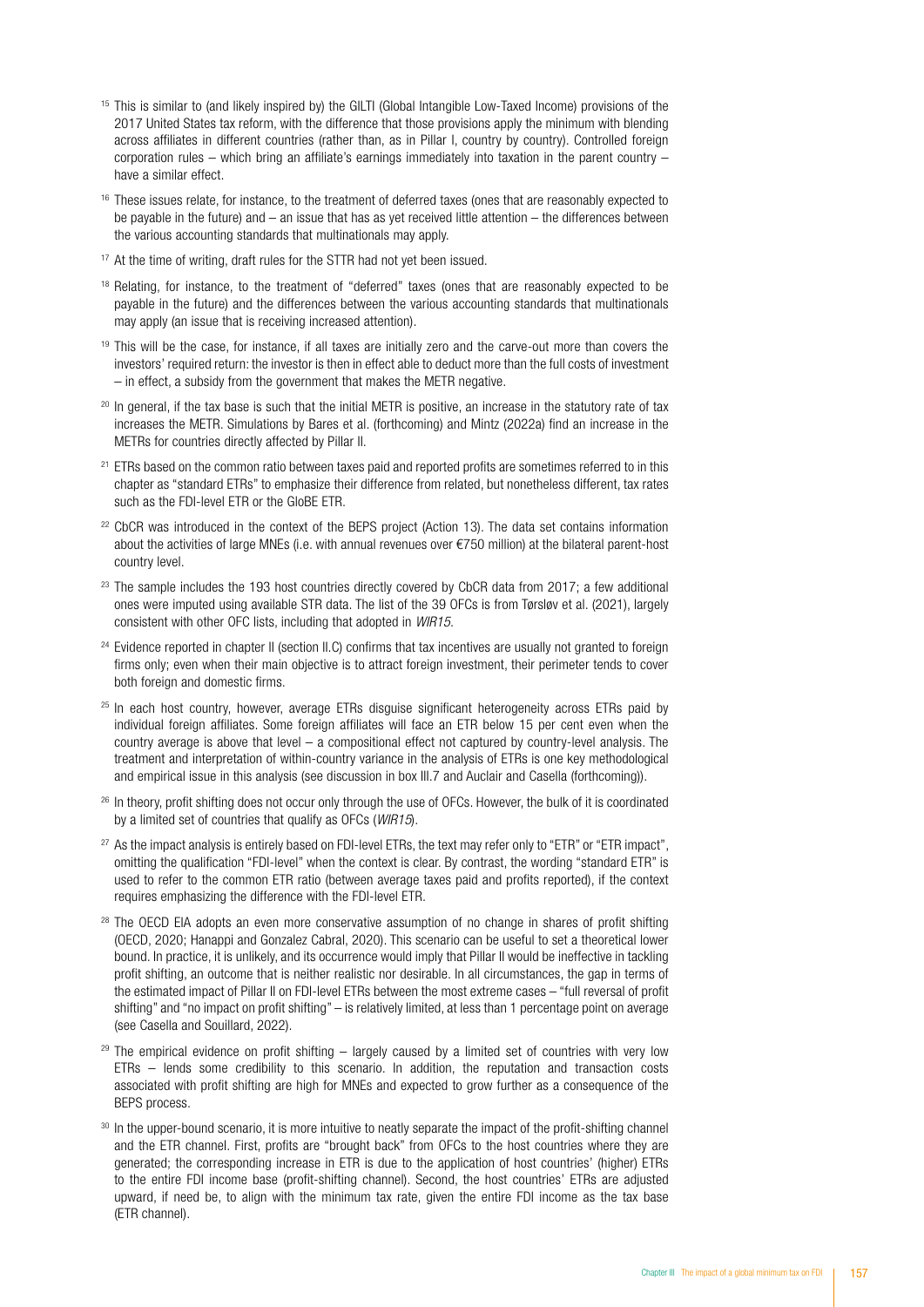- <sup>31</sup> To exemplify, consider the case of an investment for which part of the income is reported in the host country and part is shifted to an OFC. On shifted profits, the carve-out must be close to zero, as the underlying substance is expected to be small or negligible. Hence the minimum top-up fully applies (without the carve-out exclusion). In this context, the introduction of the carve-out does not change the motivation to reduce profit shifting, relative to the case without a carve-out. If anything, it further strengthens it because the OFC (which does not benefit from the carve-out) becomes relatively more expensive. In the upperbound case, profit shifting will still be fully eliminated so that the profit-shifting channel will continue to exert its full impact (2 percentage points). Instead, the ETR channel will be affected, as the post-Pillar II average ETR in the host country may be reduced by the carve-out. In the extreme case of a 100 per cent carve-out, no top-up applies and thus the impact of the ETR channel is zero. The overall impact then remains confined to the profit-shifting channel, at 2 percentage points, a floor bounded away from zero. More generally, depending on the share of the carve-out in the host country, the overall impact ranges from 2 percentage points (100 per cent carve-out) to 3 percentage points (no carve-out). Similar considerations apply to the alternative, more conservative, scenario of a partial reduction of profit shifting.
- 32 Bares et al. (forthcoming), adjusting the AETR for profit shifting in a different way from that here, find that dispersion may actually increase at modest levels of the minimum (because those in higher tax countries are affected by the reduced opportunities to shift profits outward).
- 33 This simulation of the revenue impact is done by applying for each host country (non-OFC) the estimated increase in FDI-level ETRs to the (FDI-)income base reported by CbCR data (2017).
- 34 Recalling figure III.8, under the baseline scenario, the growth in the average FDI-level ETR caused by Pillar II is 16 per cent in developed economies against 9 per cent in developing ones.
- <sup>35</sup> Similar estimates have been produced by Damgaard et al. (2019) and Turban et al. (2020).
- <sup>36</sup> The analysis in *WIR15* observes a negative relationship between direct investment from OFCs and the reported rate of return on this investment in host countries, which is indicative of FDI-enabled profit shifting (see also Bolwijn et al., 2018; Janský and Palanský, 2019).
- 37 UNCTAD FDI statistics (stock and flows) will be mostly unaffected as they already remove FDI in and by SPEs (as reported by countries) and Caribbean financial centres.
- 38 The GTED database is the first of its kind, collecting all publicly available data on tax expenditure provisions published by national governments worldwide from 1990 onwards, including many developing countries (as long as they report tax expenditures) (Redonda et al., 2022). One appealing feature of the database is that it reports all and only the information reported by countries in their tax expenditure reporting, limiting as much as possible the degree of discretion while ensuring significant coverage. As a major downside, the results are affected by heterogeneity in the quality of reporting across countries, particularly between developed and developing countries. Importantly, the GTED database also provides information on the forgone revenues associated with each tax expenditure, whenever reported. While the primary approach adopted in this analysis is based on a simple "counting", the main findings do not change substantially when results are "weighted" by forgone revenues.
- $39$  The notion of tax expenditure is different from that of tax incentive, although the two are strongly linked. While the objective here is to map and size the relevant categories of tax incentives, the empirical analysis uses tax expenditure data as proxies – mainly the number of provisions but also the corresponding forgone revenues, as reported by the GTED database.
- <sup>40</sup> For example, it does not discriminate between foreign and domestic firms or between foreign affiliates of large MNEs and others. Throughout this section, incentives targeting taxes on corporate income – the broad perimeter of Pillar II – will be identified for convenience as "income-related incentives", where the qualification "corporate" may be omitted when implied by the context.
- <sup>41</sup> The GTED database provides information on the main policy purpose of the tax expenditures, as stated by publishing countries. This information is available for about half of (corporate) income-related tax expenditure provisions. The list of objectives includes "attract FDI". This category of objectives – only 2 per cent of the relevant sample – is expected to heavily underestimate the share of incentives aimed at attracting foreign investment, as a major part of them falls under other categories of policy objectives, such as "promote priority activities" or "promote priority industries".
- $42$  In addition, a de minimis exclusion may apply: the filing constituent entity may elect to deem the top-up tax as zero if, for that country, its average revenue is less than  $\epsilon$ 10 million and the average of GloBE income or loss is less than  $€1$  million in the current and the two preceding fiscal years.
- <sup>43</sup> This exclusion exists because the industry is generally subject to special tax rules in a number of countries, which have introduced alternative or supplementary tax regimes for them outside the scope of CIT.
- <sup>44</sup> Suppose that an MNE based in country X (ultimate parent country) has a foreign subsidiary in country Y. The subsidiary in country Y provides an interest-bearing loan to an entity in country Z. Country Z levies no WHT on outbound interest payments. The subsidiary in country Y realizes only interest income and is